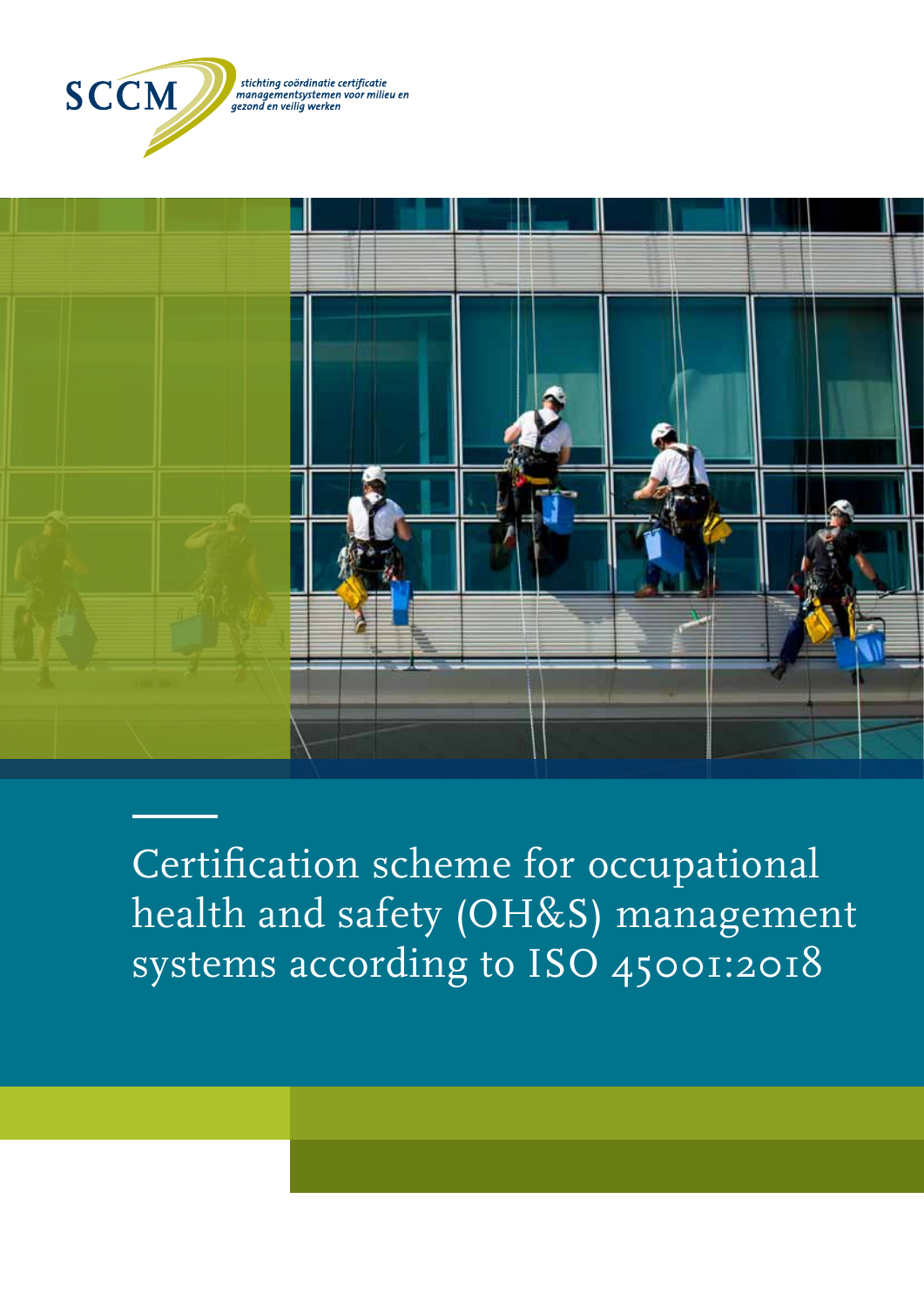We at SCCM are convinced – and our experience has proven – that any organization, large or small, will achieve better OH&S performance by using the 'plan-do-check-act' approach outlined in the ISO 45001 standard.

#### **Copyright SCCM**

All rights reserved. Nothing included in this publication may be made public, and/or reproduced by means of printing, photocopying, microfilm or any other method, without prior written permission from SCCM.

#### **Disclaimer**

Although the utmost care has been taken with this publication, errors and omissions cannot be entirely excluded. SCCM therefore accepts no liability, not even for direct or indirect damage occurring due to or in relation with the use of the content of this publication.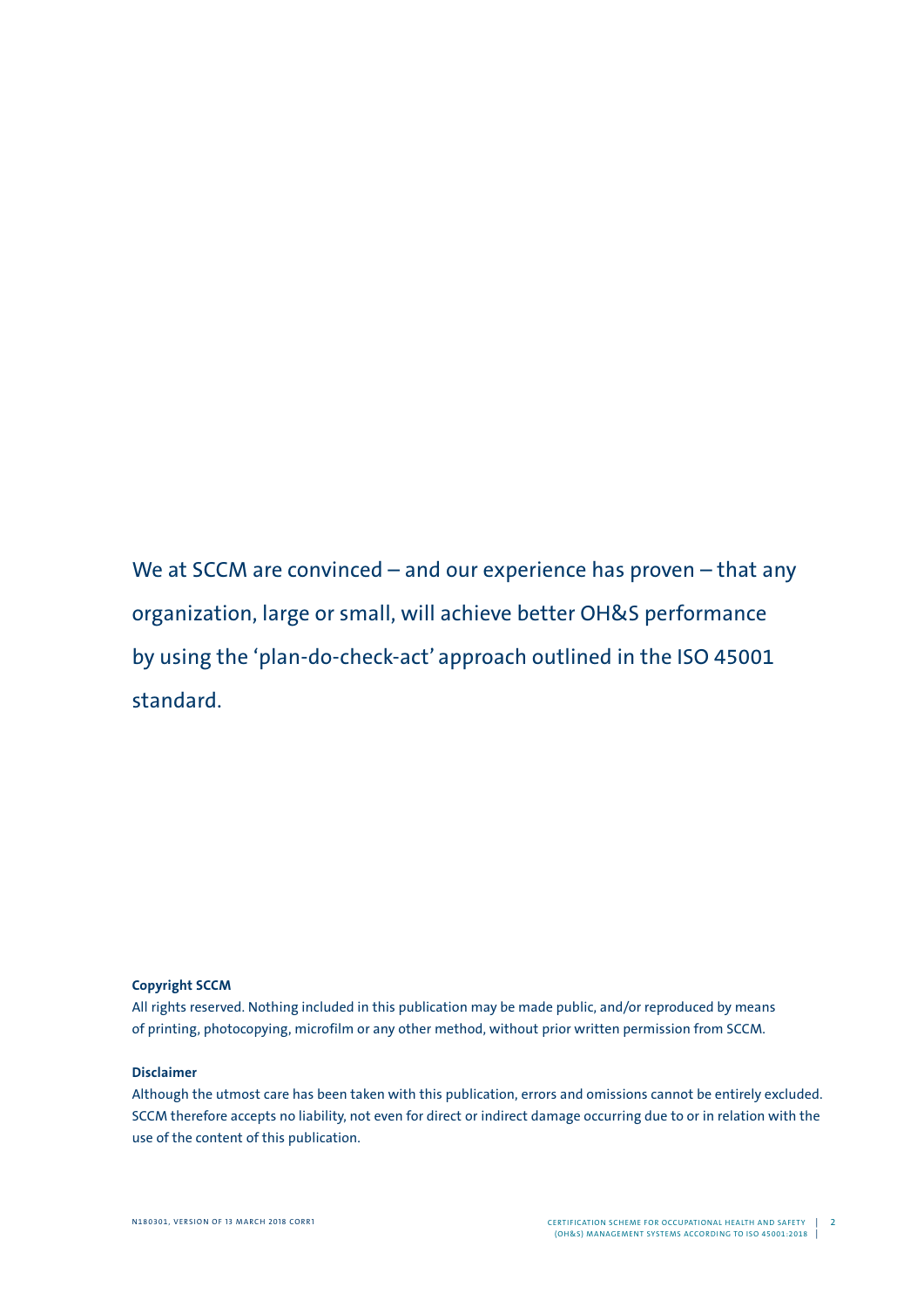Certification scheme for occupational health and safety (OH&S) management systems according to ISO 45001:2018\*

**N180301, version of 13 March 2018 corr1**

\* This certification scheme is based on the NEN-ISO 45001:2018, the Dutch translation of the international standard ISO 45001:2018. For convenience, in this certification scheme, the term ISO 45001 is used instead of NEN-ISO 45001:2018.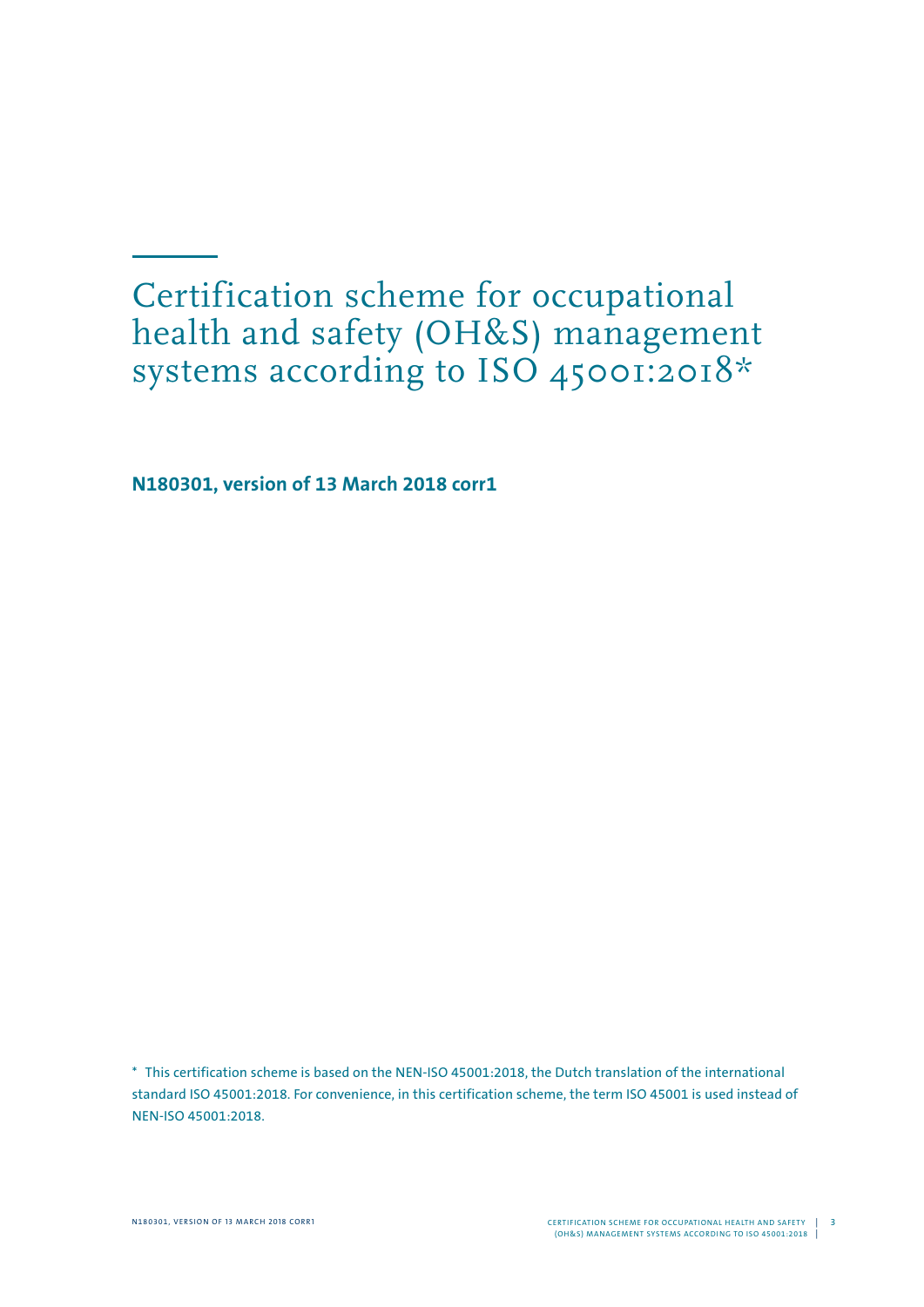## **Contents**

|     | <b>CHAPTER I</b>                                                                     |    |
|-----|--------------------------------------------------------------------------------------|----|
|     | Introduction                                                                         | 6  |
|     | <b>CHAPTER 2</b>                                                                     |    |
|     | Guide to and interpretation of ISO 45001:2018                                        | 8  |
|     | CHAPTER 3                                                                            |    |
|     | Organization of the certification body                                               | I7 |
| 3.1 | Principles and general requirements (ISO 17021-1 chapters 4 and 5)                   | 17 |
|     | 3.1.1 Impartiality (ISO 17021-1 sections 4.2, 5,2 and 5.3)                           | 17 |
|     | 3.1.2 Response to complaints (ISO 17021-1 section 9.6.7)                             | 17 |
| 3.2 | Organizational structure of the CB (ISO 17021-1 chapter 6)                           | 17 |
| 3.3 | Personnel within the CB (ISO 17021-1 chapter 7)                                      | 17 |
|     | 3.3.1 Competence of management and personnel (ISO 17021-1 section 7.1)               | 17 |
| 3.4 | Information exchange between CB and third parties (ISO 17021-1 chapter 8)            | 18 |
|     | 3.4.1 Publically accessible information (ISO 17021-1 sections 8.1, 8.2, 8.3 and 8.4) | 18 |
|     | 3.4.2 Information exchange between CB and clients (ISO 17021-1 section 8.5)          | 18 |

### CHAPTER 4

| 4 | Procedures used by the certification body |                                                                             |    |
|---|-------------------------------------------|-----------------------------------------------------------------------------|----|
|   | 4.1                                       | Preparation for certification (ISO 17021-1 section 9.1)                     | 19 |
|   |                                           | 4.1.1 Application review (ISO 17021-1 sections 9.1.1 and 9.1.2)             | 19 |
|   |                                           | 4.1.2 Audit time (ISO 17021-1 sections 9.1.4 and 9.1.5)                     | 19 |
|   |                                           | 4.1.3 Personnel involvement                                                 | 20 |
|   | 4.2                                       | Initial certification (ISO 17021-1 section 9.3)                             | 20 |
|   |                                           | 4.2.1 Phase 1 audit (preliminary audit) (ISO 17021-1 section 9.3.1.2)       | 20 |
|   |                                           | 4.2.2 Phase 2 (certification audit) (ISO 17021-1 section 9.3.1.3)           | 20 |
|   | 4.3                                       | Conducting audits (ISO 17021-1 section 9.4)                                 | 21 |
|   |                                           | 4.3.1 Evaluation of compliance with legislation and regulations (IAF MD 22) | 22 |
|   |                                           | 4.3.2 Evaluation of continual improvement                                   | 22 |
|   |                                           | 4.3.3 Evaluation of OH&S information                                        | 23 |
|   |                                           | 4.3.4 Procedures for OH&S violations and hazardous situations               | 24 |
|   |                                           | 4.3.5 Audit reports (ISO 17021-1 section 9.4.8)                             | 24 |
|   | $4.4^{\circ}$                             | Maintaining certification (ISO 17021-1 section 9.6)                         | 25 |
|   |                                           | 4.4.1 Surveillance audit (ISO 17021-1 section 9.6.2)                        | 25 |
|   |                                           | 4.4.2 Special audits (ISO 17021-1 section 9.6.4)                            | 25 |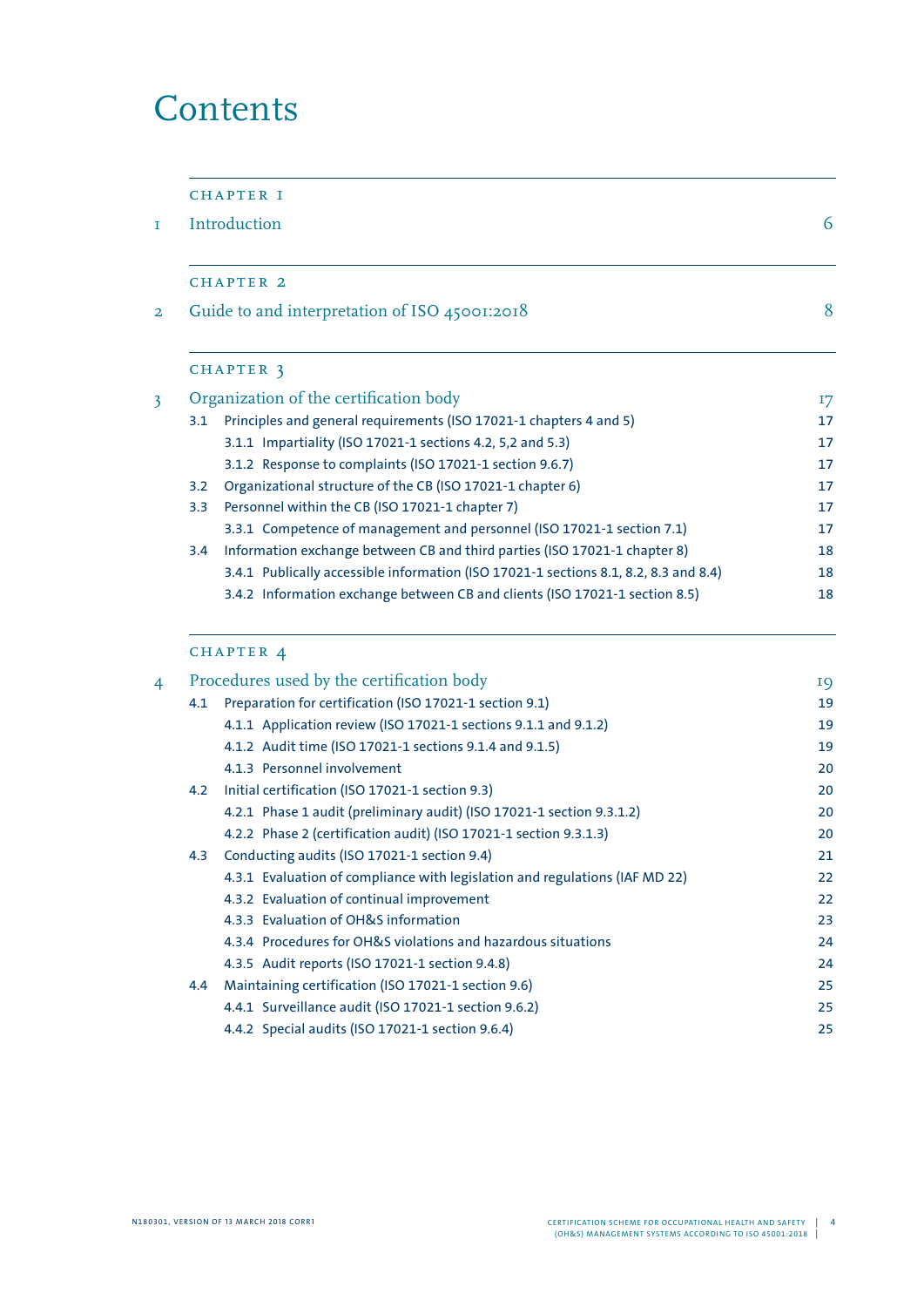### Annexes

| Documents available for certification                       | 26 |
|-------------------------------------------------------------|----|
| Explanatory diagrams regarding the OH&S management system   | 27 |
| Definition of 'technical area'                              | 30 |
| Knowledge of legislation and regulations in the Netherlands | 32 |
| Use of the ISO 45001 certification scheme abroad            | 34 |
|                                                             |    |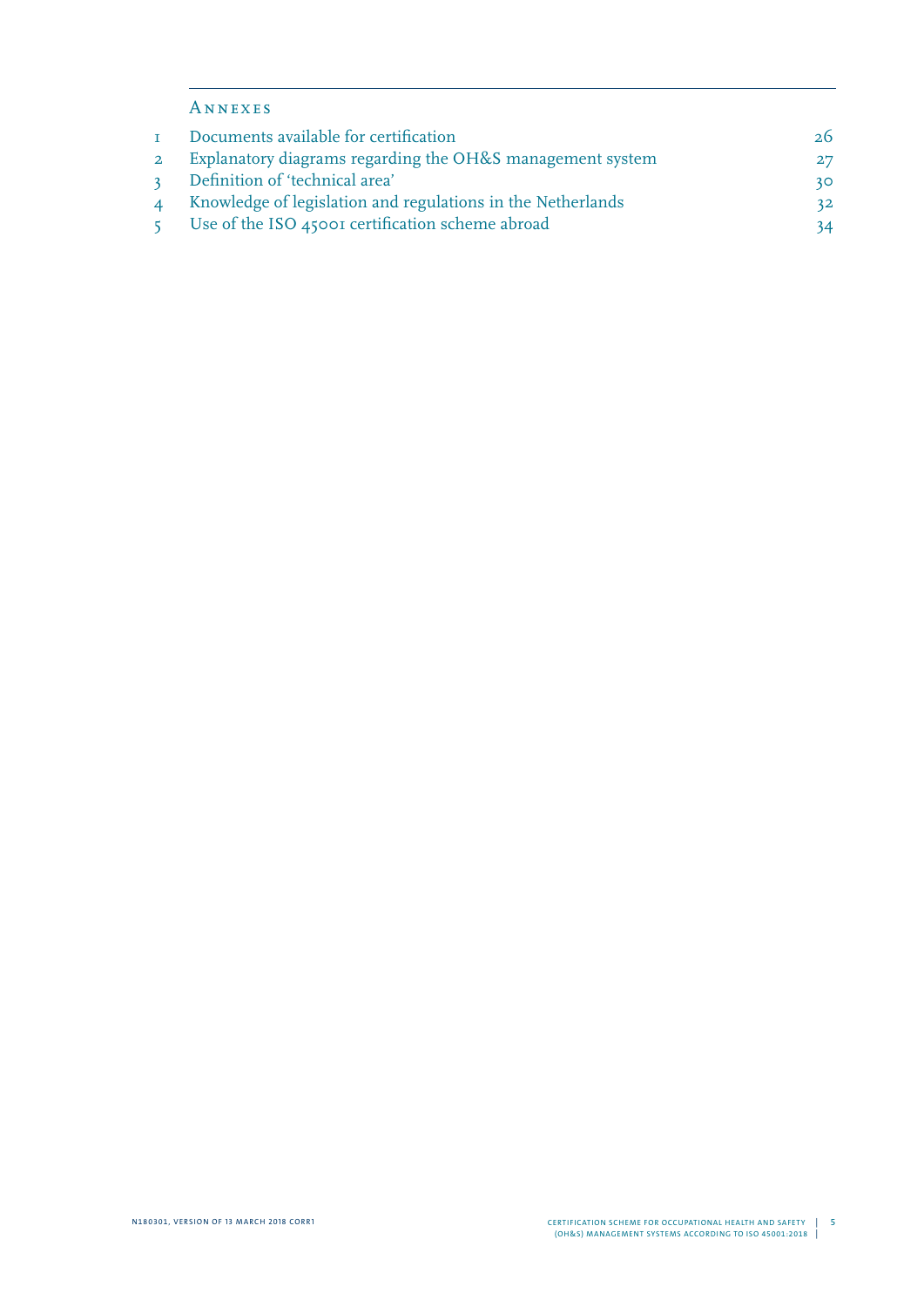#### CHAPTER I

# Introduction

By entering into an agreement with SCCM (the Association for the Coordination of Certification of Environmental and Occupational Health and Safety Management Systems in the Netherlands), accredited certification bodies can use this certification scheme, which is based on the worldwide standard ISO 45001:2018 (ISO: International Standardization Organization, based in Geneva). The certification scheme was developed by a Central Committee of Experts (CCE) operating within SCCM and has been approved by the board of SCCM. SCCM qualifies as scheme supervisor in conformance with the requirements set by the Council for Accreditation. Certification bodies (CBs) associated with SCCM are obliged to follow the scheme drawn up by SCCM for certification based on the ISO 45001 standard.

The Dutch Council for Accreditation (CA) (RvA) is a body designated by the government to supervise the functioning of the certification and inspection bodies. Certification bodies complying with the requirements set by the RvA can be accredited by the RvA. If a CB develops a certification scheme, it must involve the relevant interested parties. Using a central scheme manager obviates the need for each CB to develop its own separate scheme. This also promotes a uniform interpretation of the standard at the basis of the scheme, and a single scheme has added value as an information provider to both CB auditors and organizations wishing certification.

SCCM concludes agreements solely with certification bodies accredited by the RvA or an accreditation body accepted by the IAF (International Accreditation Forum), which is an MLA (Multilateral Recognition Agreement) partner for ISO 45001. In addition to the ISO 45001 standard, there are specific requirements from the following documents that are of importance for OH&S management systems and accrediting CBs:

- **<sup>&</sup>gt;** NEN-EN-ISO/IEC ISO 17021-1: Conformity assessment Requirements for bodies providing audit and certification of management systems Part 1: Requirements.
- **<sup>&</sup>gt;** IAF MD 22 Application of ISO/IEC 17021-1 for the certification of occupational health and safety management systems (OH&SMS).
- **<sup>&</sup>gt;** ISO/IEC TS 17021-10: Conformity assessment Requirements for bodies providing audit and certification of management systems Part 10: Competence requirements for auditing and certification of occupational health and safety management systems ((in development at the moment of publication of this scheme).
- **<sup>&</sup>gt;** NPR-ISO/IEC TS 17022: Conformity assessment Requirements and recommendations for content of a third-party audit report on management systems.
- **<sup>&</sup>gt;** IAF MD 1: Certification of multiple sites based on sampling.
- **<sup>&</sup>gt;** IAF MD 2: Transfer of Accredited Certification of Management Systems.
- **<sup>&</sup>gt;** IAF MD 5: Mandatory document for duration of QMS and EMS audits.
- **<sup>&</sup>gt;** IAF MD 11: Audits of integrated management systems.
- **<sup>&</sup>gt;** SAP-C006: the CA's Accreditation Protocol specifically for OH&S and safety management systems.
- **<sup>&</sup>gt;** Any new guidelines published by the EA and/or IAF related to ISO 45001 certification.

This requirement concerns the most recently published version of the above documents, keeping in mind possible transition periods. As far as these documents are freely available, the latest versions can be found on our website, [www.sccm.nl](https://www.sccm.nl/). References to sections of ISO 17021-1 are based on ISO 17021-1:2015.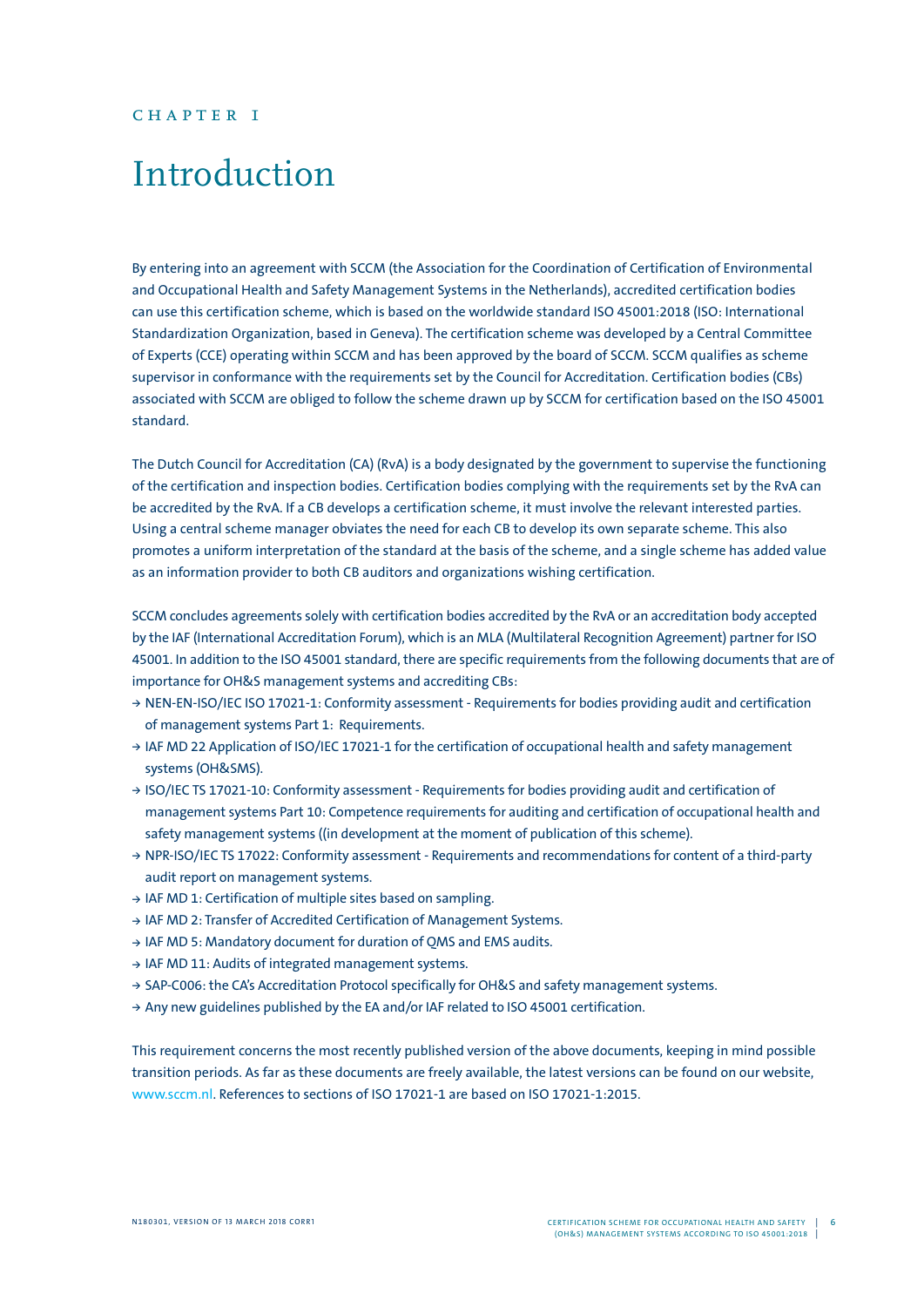SCCM's aim is to prepare a high-quality certificate with a broad support base that adds particular value to the relationship between the certified organization and those around it (the government, customers, suppliers and its neighbours). To achieve this broad base, SCCM's Central Committee of Experts (CCE) includes representatives of trade and industry (including trade organizations), the various authorities and other concerned parties.

The certification scheme consists of the following three elements:

- **<sup>&</sup>gt;** The interpretation of the ISO 45001 standard (chapter 2)
- **<sup>&</sup>gt;** The organization of the certification body (chapter 3)
- **<sup>&</sup>gt;** The procedures used by the certification body (chapter 4)

A number of passages in this document state what SCCM 'expects'. This means that SCCM urgently recommends the action but will waive the requirement if there is good reason to do so.

The certification scheme of 13 March 2018 is the first version of the certification scheme for ISO 45001:2018. The Dutch version of the certification scheme is leading.

An overview of corrections and amendments is published on [www.sccm.nl](https://www.sccm.nl/publicaties-en-downloads/iso-45001-ohsas-18001#Certificatieschema%20en%20eisen%20arbomanagementsysteem) (in Dutch). In the case of a correction the publication date is not changed. Only a correction number is added. A new publication date is given if there is an amendment. An amendment means that there is a new requirement for the certified organization and/or the certification body.

To issue certificates based on the SCCM certification scheme, (and thus for SCCM to be listed on the certificate) the SCCM-participating certification bodies must be accredited for ISO 45001:2018.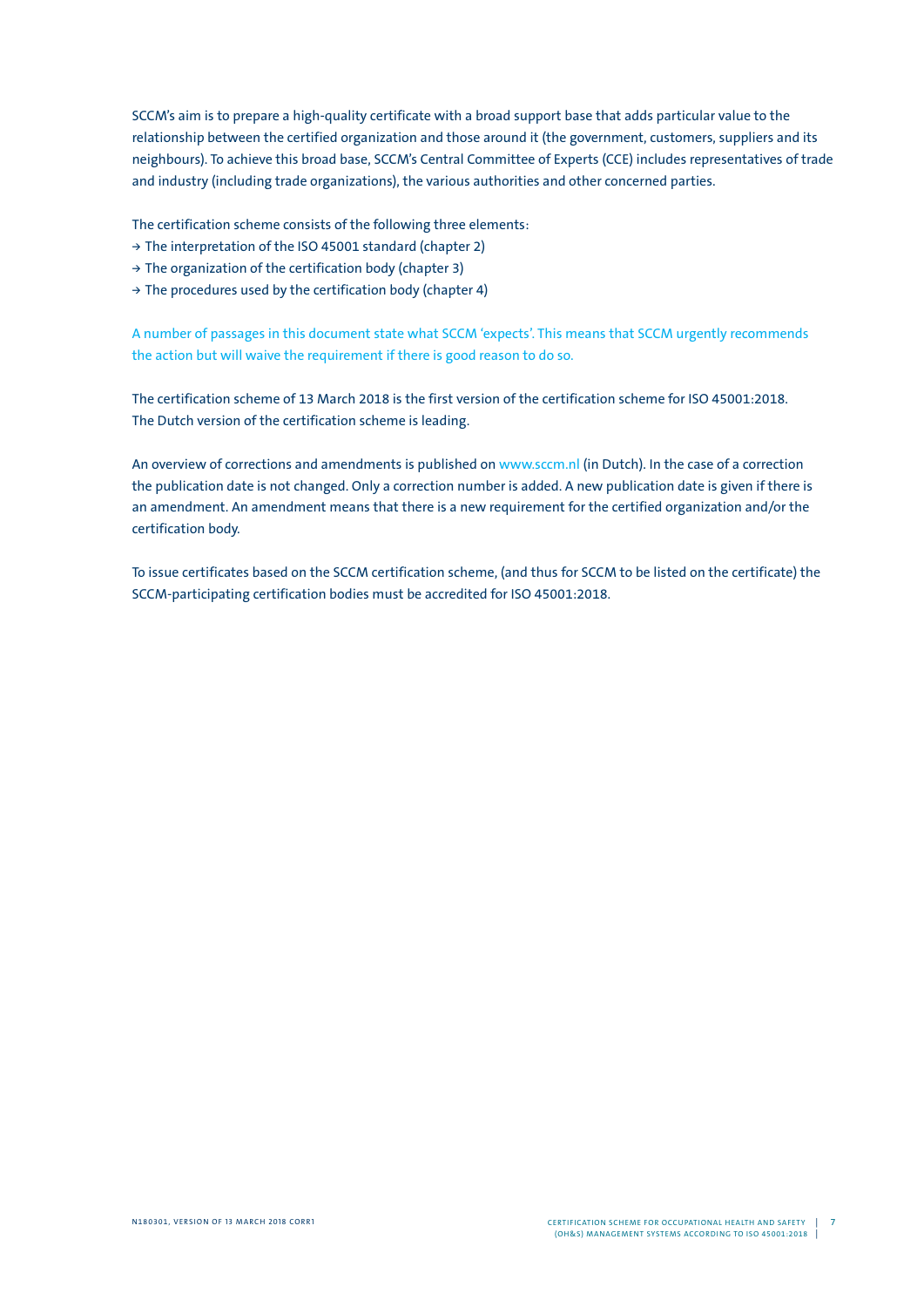### chapter 2

# Guide to and interpretation of ISO 45001:2018

#### Unless otherwise indicated, the section numbers in this chapter refer to sections in ISO 45001:2018.

| NO. | SECT. TITLE OF SECTION<br><b>IN STANDARD</b>                | <b>GUIDE AND INTERPRETATION</b>                                                                                                                                                                                                                                                                                                                                                                                                                                                                                                                                                                                                                                                                                                                                                                                                                                                                                                                                                                                                                                                                                                                          |
|-----|-------------------------------------------------------------|----------------------------------------------------------------------------------------------------------------------------------------------------------------------------------------------------------------------------------------------------------------------------------------------------------------------------------------------------------------------------------------------------------------------------------------------------------------------------------------------------------------------------------------------------------------------------------------------------------------------------------------------------------------------------------------------------------------------------------------------------------------------------------------------------------------------------------------------------------------------------------------------------------------------------------------------------------------------------------------------------------------------------------------------------------------------------------------------------------------------------------------------------------|
|     | General                                                     | Annex A provides a guide to the standard, which is important for a proper understanding of its intention.                                                                                                                                                                                                                                                                                                                                                                                                                                                                                                                                                                                                                                                                                                                                                                                                                                                                                                                                                                                                                                                |
|     |                                                             | Several parts of the system use the phrase 'to establish, implement and maintain a process'. If a process is required,<br>it means that the organization must establish how, by whom, and when the activity in question is to be carried out.<br>Although the term 'procedures' is not used in the standard, 'processes' comes very close. The processes do not have<br>to be laid down in writing. For 6.1, 8.1 and 8.2, there must be documentation demonstrating that the processes are<br>being carried out as planned, which can be a reason to document the process itself. Organizations may choose to<br>document processes because it offers the organization an advantage for example when the process is delegated<br>or performed again. A documented process can also simplify both internal and external audits. Annex 1 of this<br>publication has an overview of required documents and records, as well as documents and records recommended by<br>SCCM.<br>In order to evaluate the processes, the standard asks at several points that documents or records be kept and to<br>make it demonstrable that the system works effectively. |
| 4.1 | <b>Understanding the</b><br>organization and its<br>context | Understanding context is about identifying high-level important issues that may be of significance for the<br>environmental policy in both the short and (especially) the long term, because they present either opportunities or<br>risks. The idea of this element is not to determine all of an organization's OH&S hazards and risks (this is the subject<br>of section 6.1.2). However, hazards and risks can emerge that require special attention. Section A.4.1 names some<br>examples of issues, but the list is not exhaustive. In addition, the following may be relevant: the technical state of<br>facilities or the compisition of the workforce. Important technological options (important in 6.1.4) also come into<br>the picture when examining the context. ISO 31000 (Risk management) also has examples of issues.                                                                                                                                                                                                                                                                                                                  |
|     |                                                             | The context analysis is essentially the same for both small and large organizations. The circumstances (such as<br>operations, location, etc.) will determine which issues to use for the context analysis.                                                                                                                                                                                                                                                                                                                                                                                                                                                                                                                                                                                                                                                                                                                                                                                                                                                                                                                                              |
|     |                                                             | The identified significant issues can result in risks and opportunities. Opportunities can exist at different levels.<br>They can be opportunities to reduce the effect (or the risks) of OH&S hazards (preventive measures). They can also<br>be strategic opportunities, for example, opportunities to introduce new products or services in response to OH&S<br>related developments.                                                                                                                                                                                                                                                                                                                                                                                                                                                                                                                                                                                                                                                                                                                                                                 |
|     |                                                             | Section 9.3 requires that changes in the external and internal relevant issues be considered during the management<br>review. This means that the understanding of the context must be kept up to date. It will only be possible to<br>recognize changes if there is a structured understanding of the context.                                                                                                                                                                                                                                                                                                                                                                                                                                                                                                                                                                                                                                                                                                                                                                                                                                          |
|     |                                                             | The standard does not require using documentation or records for the context analysis. The issues that emerge<br>as relevant from the context analysis must be used to determine the scope (4.3) and determine the risks and<br>opportunities (6.1). Documentation makes it easier to demonstrate implementation and the consistent use of the<br>results of the context analysis.                                                                                                                                                                                                                                                                                                                                                                                                                                                                                                                                                                                                                                                                                                                                                                       |
|     |                                                             | Figure 1 in Annex 2 shows the relationship between the context analysis and the determination of risks and<br>opportunities.                                                                                                                                                                                                                                                                                                                                                                                                                                                                                                                                                                                                                                                                                                                                                                                                                                                                                                                                                                                                                             |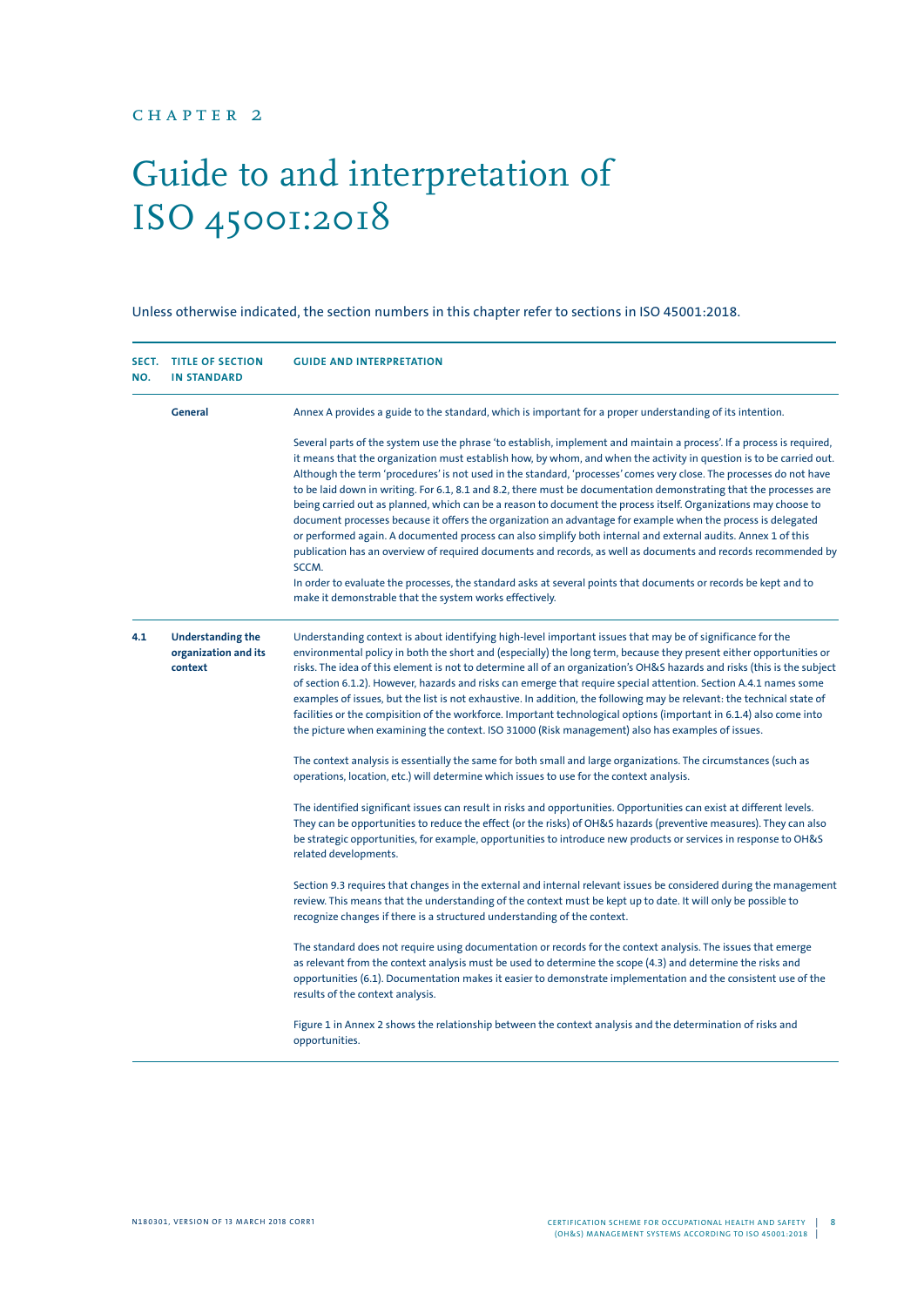| 4.2 | <b>Understanding the</b><br>needs and expectations<br>of personnel and other<br>interested parties | An understanding of the needs of interested parties (who may also be called stakeholders) must be used in<br>determining the scope (4.3), the risks and opportunities (6.1) and the compliance obligations (6.1.3). This<br>understanding of the needs and expectations is important for determining the criteria used to investigate the<br>OH&S risks on the basis of the identified hazards. This understanding is also important when documenting<br>communication in 7.4.                                                                                                                                                                                                                                                                                                                                                                                                                                                                                                                                                                                                                                                                                                                                                                                                                                                                               |  |  |
|-----|----------------------------------------------------------------------------------------------------|--------------------------------------------------------------------------------------------------------------------------------------------------------------------------------------------------------------------------------------------------------------------------------------------------------------------------------------------------------------------------------------------------------------------------------------------------------------------------------------------------------------------------------------------------------------------------------------------------------------------------------------------------------------------------------------------------------------------------------------------------------------------------------------------------------------------------------------------------------------------------------------------------------------------------------------------------------------------------------------------------------------------------------------------------------------------------------------------------------------------------------------------------------------------------------------------------------------------------------------------------------------------------------------------------------------------------------------------------------------|--|--|
|     |                                                                                                    | Every organization has internal and external stakeholders, such as personnel (both in own service or hired), owners,<br>suppliers (including banks and insurers), customers and neighbours. Organizations can also have interested parties<br>farther away, such as sectoral organizations, local interest groups and NGOs.                                                                                                                                                                                                                                                                                                                                                                                                                                                                                                                                                                                                                                                                                                                                                                                                                                                                                                                                                                                                                                  |  |  |
|     |                                                                                                    | The number and kind of interested parties will differ for every organization and will depend on factors such as<br>the nature of the organization's operations and its size and ambitions. This understanding of the needs and<br>expectations of interested parties can be built up by both direct contact and desk research.                                                                                                                                                                                                                                                                                                                                                                                                                                                                                                                                                                                                                                                                                                                                                                                                                                                                                                                                                                                                                               |  |  |
|     |                                                                                                    | Understanding of these interested parties and their expectations must be kept up to date so that changes can be<br>evaluated during the management review (see guide to 4.1).<br>One of the objectives of the OH&S management system is meeting compliance obligations. These are obligations<br>voluntarily entered into (such as covenants, demands from customers, contractual agreements) as well as applicable<br>legislation and regulations. Examples of compliance obligations can be found in subsection A.6.1.3. The expectations<br>of supervisors and others are identified on the basis of 4.2. Supervisors and other interested parties expect that, at<br>a minimum, the organization will comply with applicable legal and regulatory requirements. The obligations arising<br>from this legislation and regulations (and other applicable obligations taken on) are worked out in more detail in<br>6.1.3. Figure 2 in Annex 2 shows the elements of the standard that are relevant for ensuring compliance.<br>The strategy and/or guidelines of the parent organization (or concern) that are relevant for OH&S policy are<br>also part of the compliance obligations. The guide to 4.3 (scope) indicates under what conditions a part of the<br>organization can introduce its own OH&S management system on the basis of this standard. |  |  |
| 4.3 | Determining the<br>scope of the OH&S<br>management system                                          | The scope is partly based on the outcome of the context analysis (4.1) and expectations of interested parties (4.2)<br>and is the basis for determining the policy (5.2) and identifying OH&S hazards and risks (6.1.2). One of the possible<br>outcomes of the management review (9.3) is a need to modify the OH&S management system. This may also<br>entail modifying its scope. Reasons to do this can include changes within the organization itself, or in the context.<br>Determining the scope is a responsibility of top management.<br>The organization implementing the OH&S management system to be certified can be part of a larger organization,<br>as long as the to be certified organization has its own top management, authorized to implement an OH&S<br>management system. This means that the organization is empowered to formulate its own OH&S policy and has<br>the resources to implement it.                                                                                                                                                                                                                                                                                                                                                                                                                                   |  |  |
|     |                                                                                                    | Defining the scope and determining the organizational boundaries may not be used to exclude operations with<br>significant OH&S risks and/or compliance obligations (see A.4.3). These elements are related to the outcome of the<br>context analysis and the credibility of the organization's leadership.                                                                                                                                                                                                                                                                                                                                                                                                                                                                                                                                                                                                                                                                                                                                                                                                                                                                                                                                                                                                                                                  |  |  |
|     |                                                                                                    | A distinction must be made between the scope based on section 4.3 in the standard and the scope on the certificate.<br>The scope on the certificate is based on the scope determined in its OH&S management system (see chapter 4 of<br>this certification scheme). The scope in the OH&S management system must make it absolutely clear what is and<br>is not covered by the system; it will therefore be more detailed than the scope on the certificate. The scope includes<br>information about, for example, operations, processes (both in-house and contracted out), products/services,<br>address(es) with their physical boundaries, organizational boundaries, legal structure and Chamber of Commerce (in<br>Dutch KvK) registration. In the event the organization participates in other organizations, then stating what is not<br>covered under its OH&S management system will provide clarification.                                                                                                                                                                                                                                                                                                                                                                                                                                        |  |  |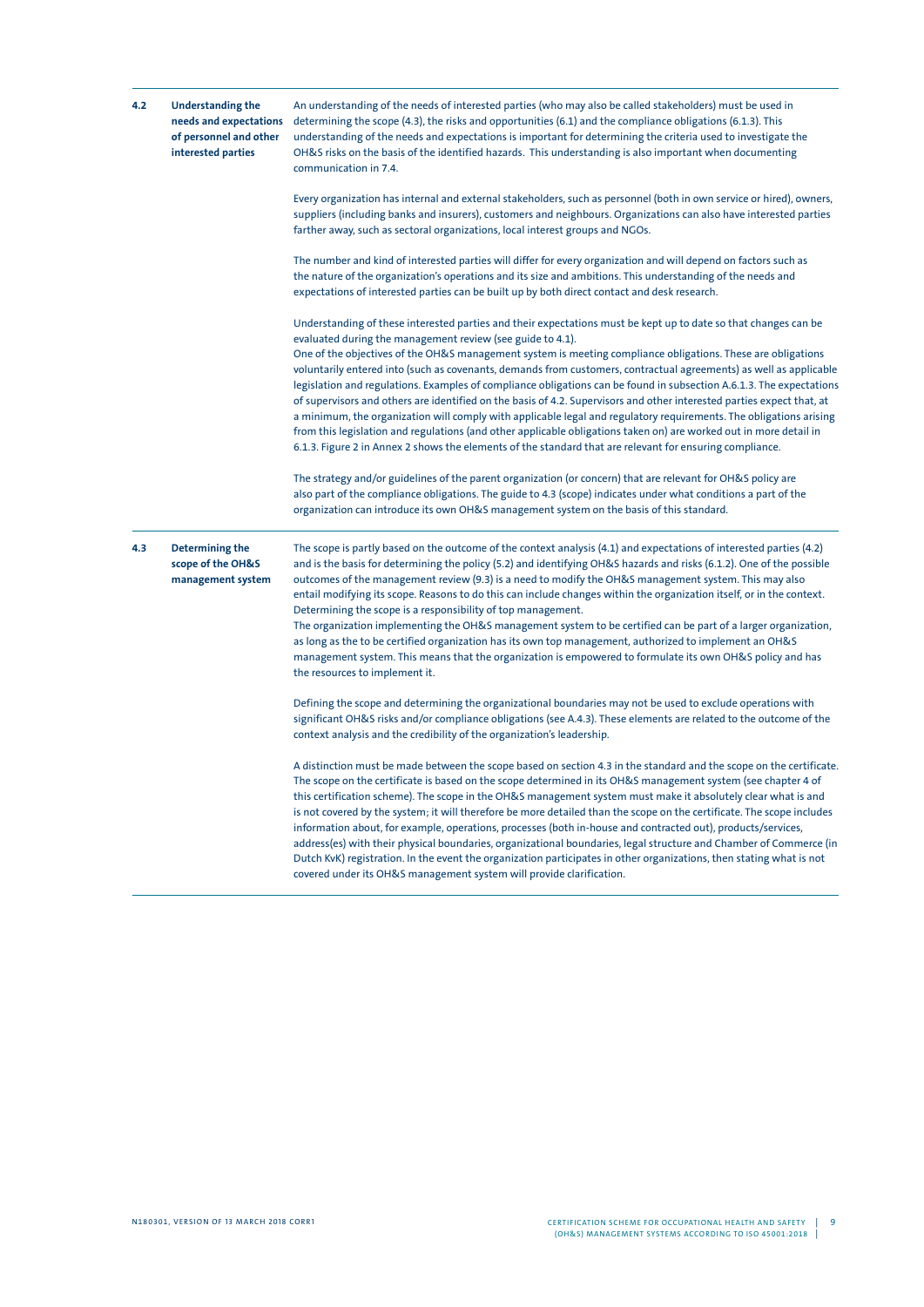| 4.4                                                                                                                 | <b>OH&amp;S management</b><br>system                         | Organizations can interpret the elements of the standard at the level appropriate to the nature of their operations,<br>risks, and scope. This involves, among other things, the way elements are interpreted, the degree of detail and of<br>integration with other company functions and processes.                                                                                                                                                                                                                                                                                                                                                                                                                                                                                                                                                                                                                |  |  |
|---------------------------------------------------------------------------------------------------------------------|--------------------------------------------------------------|----------------------------------------------------------------------------------------------------------------------------------------------------------------------------------------------------------------------------------------------------------------------------------------------------------------------------------------------------------------------------------------------------------------------------------------------------------------------------------------------------------------------------------------------------------------------------------------------------------------------------------------------------------------------------------------------------------------------------------------------------------------------------------------------------------------------------------------------------------------------------------------------------------------------|--|--|
|                                                                                                                     |                                                              | This allows the environmental, quality assurance and/or OH&S management systems (or elements of them) to be<br>integrated in a single system.<br>Organizations using ISO 26000 to implement their sustainability policy can, for elements of the OH&S management<br>system (such as 4.1 and 4.2), make use of the processes developed in that framework (the development and<br>implementation of OH&S policy can be considered one of the pillars of sustainability).                                                                                                                                                                                                                                                                                                                                                                                                                                               |  |  |
|                                                                                                                     |                                                              | The standard does not require a manual. To be certified, the organization must provide demonstrable evidence<br>that the system satisfies the requirements in the standard, and that it works. This must be demonstrated by the<br>documented information required in the standard (see Annex 1 of this certification scheme), which also includes the<br>required records. An organization can choose to expand the documented information by also establishing processes<br>(see also this Guide at General).                                                                                                                                                                                                                                                                                                                                                                                                      |  |  |
| Leadership and<br>5.1<br>commitment of<br>personnel<br>adapt them if needed and make necessary resources available. |                                                              | The standard defines top management as the person or group of people who directs and controls the organization<br>at the highest level (see definition 3.12). In the event that the organization to be certified is part of a larger<br>organization, top management is the person or group of people who directs that part of the organization (see<br>remark 2 in the definition). Directing means that the top management is authorized to make decisions about<br>establishing and implementing the OH&S policy and allocating the necessary resources.<br>Top management has final responsibility for the operation of the OH&S management system. In order to be able to<br>elaborate the points stated in 5.1, top management will have to be actively engaged, and be sufficiently involved<br>and up to date about the various elements of its OH&S management system that if necessary they can direct and |  |  |
|                                                                                                                     |                                                              | Top management has explicit responsibility for establishing, implementing and maintaining the policy (5.2),<br>defining responsibilities and authorities (5.3) and the management review (9.3). On the basis of 5.3, the results of<br>the OH&S management system must be reported to top management.                                                                                                                                                                                                                                                                                                                                                                                                                                                                                                                                                                                                                |  |  |
|                                                                                                                     |                                                              | Top management must ensure a culture of support for the organization's achieving the results intended with<br>the OH&S management system (5.1 j). The culture is also committed to creating awareness (7.3). The continual<br>improvement of the OH&S management system must be achieved partly by this concern for the culture (10.3 b),<br>which will thereby also need continual attention.                                                                                                                                                                                                                                                                                                                                                                                                                                                                                                                       |  |  |
| 5.2                                                                                                                 | <b>OH&amp;S policy</b>                                       | The OH&S policy must be available as documented information, be communicated within the organization and be<br>available to interested parties. How this is to be done is an element of communication (7.4).                                                                                                                                                                                                                                                                                                                                                                                                                                                                                                                                                                                                                                                                                                         |  |  |
|                                                                                                                     |                                                              | The standard requires that the policy provide a framework for establishing the objectives. This means that, in<br>addition to general commitments to continual improvement and meeting compliance obligations, the policy is also<br>sufficiently strategic to allow more tactical and operational OH&S objectives as in 6.2 to be formulated. One way to<br>do this is to document the organization's ambitions with regard to the important issues from the context analysis.                                                                                                                                                                                                                                                                                                                                                                                                                                      |  |  |
| 5.3                                                                                                                 | Organizational roles,<br>responsibilities and<br>authorities | In line with the requirements in 5.1 regarding leadership, top management has the responsibility to assign<br>responsibilities and authorities. The 'management representative' in OHSAS 18001 is no longer required. This is part<br>of the responsibility that top management itself must take.<br>Top management must ensure that responsibility, accountability and authority are assigned to relevant positions.                                                                                                                                                                                                                                                                                                                                                                                                                                                                                                |  |  |
| 5.4                                                                                                                 | <b>Consultation and</b><br>participation of<br>personnel     | According to definition 3.4, participation is the involvement in the decision-making process(es), and according<br>to definition 3.5, consultation is asking workers for their views before making a decision. Involvement can take<br>the form of (for example) requiring proposals to be agreed on by the works council or an HSE committee. Top<br>management must ensure that a process is established and implemented for safeguarding consultation and<br>participation (5.1). Top management must include the commitment to consultation and participation in the<br>organization's policy (5.2).                                                                                                                                                                                                                                                                                                             |  |  |
|                                                                                                                     |                                                              | The trends regarding employee consultation and participation must be reviewed during the management review<br>(9.3).                                                                                                                                                                                                                                                                                                                                                                                                                                                                                                                                                                                                                                                                                                                                                                                                 |  |  |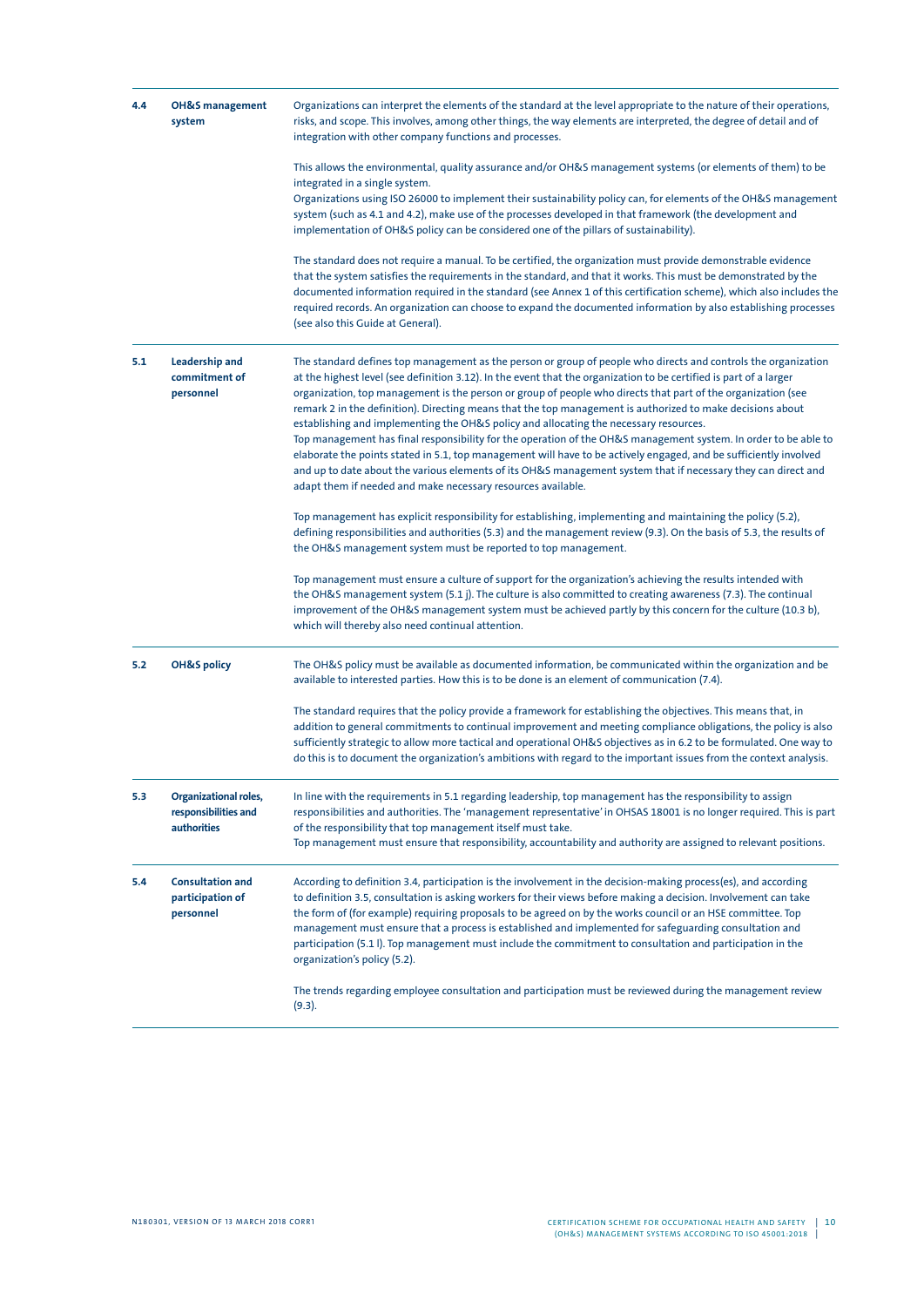| 6.1.1                                                        | <b>Actions to address risks</b><br>and opportunities,<br>general                | The organization must determine its risks and opportunities. These can be both short- and long-term. Long-term<br>risks and opportunities will mainly be found during the context analysis (4.1 and 4.2). In the short term, risks<br>and opportunities will be mainly related to the hazards that OH&S risks and opportunities entail (6.1.2) and the<br>compliance obligations from 6.1.3. Some of the criteria used in the method for investigating and evaluating the<br>OH&S risks and opportunities come from the results of the context analysis (4.1 and 4.2). Two PDCA cycles can be<br>seen here: an improvement cycle at strategic level and one at operational level (see figure 3 of Annex 2).                                                                                                                                                                                                              |  |  |
|--------------------------------------------------------------|---------------------------------------------------------------------------------|--------------------------------------------------------------------------------------------------------------------------------------------------------------------------------------------------------------------------------------------------------------------------------------------------------------------------------------------------------------------------------------------------------------------------------------------------------------------------------------------------------------------------------------------------------------------------------------------------------------------------------------------------------------------------------------------------------------------------------------------------------------------------------------------------------------------------------------------------------------------------------------------------------------------------|--|--|
| management review (see 9.3).<br>with the help of the system. |                                                                                 | Measures aimed at improved control over risks can be viewed as opportunities for improvement. These<br>opportunities result from the context analysis (e.g. technological options) and other processes.                                                                                                                                                                                                                                                                                                                                                                                                                                                                                                                                                                                                                                                                                                                  |  |  |
|                                                              |                                                                                 | The system of weighing (criteria, scores / weights etc.) must be part of the documented information (see 6.1.2.2)<br>used to determine risks and opportunities. This enables a correct and unambiguous re-evaluation as required in the                                                                                                                                                                                                                                                                                                                                                                                                                                                                                                                                                                                                                                                                                  |  |  |
|                                                              |                                                                                 | In order to be able to determine which risks and opportunities are being addressed, a prioritization must be made                                                                                                                                                                                                                                                                                                                                                                                                                                                                                                                                                                                                                                                                                                                                                                                                        |  |  |
|                                                              |                                                                                 | The documentation required by sections 6.1.1 through 6.1.3 can be combined in a single document. However, the<br>different steps in the process must be traceable.                                                                                                                                                                                                                                                                                                                                                                                                                                                                                                                                                                                                                                                                                                                                                       |  |  |
| 6.1.2                                                        | Identification<br>of hazards and<br>investigation of risks<br>and opportunities | The Dutch Working Conditions Act (Arbowet) requires organizations in the Netherlands with one or more employees<br>to draw up a Risk Identification and Evaluation (RI&E). An identification of hazards and investigation of risks<br>as required by Clause 6.1.2 of ISO 45001 will result in an RI&E which complies with requirements inlegislation<br>and regulations. This does not mean, however, that organizations with an R&E accepted by the authorities have<br>complied with the requirements of Clause 6.1.2 of ISO 45001. The standard demands that the results of the risk<br>assessment and any control measures taken are documented and kept up to date.                                                                                                                                                                                                                                                 |  |  |
|                                                              |                                                                                 | As a minimum, the hazards in the following areas must be considered in the identification:<br>$\rightarrow$ physical strain in the workplace (posture, repetitive movements, falls etc.);<br>$\rightarrow$ physiological strain (climate, air quality, radiation, sound, light, vibration etc.);<br>$\rightarrow$ mechanical safety (equipment being used, material lying about);<br>$\rightarrow$ psycho-social strain (pressure, intimidation etc.);                                                                                                                                                                                                                                                                                                                                                                                                                                                                   |  |  |
|                                                              |                                                                                 | $\rightarrow$ hazardous substances;<br>$\rightarrow$ unusual situations (fire, explosions, nuclear hazards, falling materials, etc.).                                                                                                                                                                                                                                                                                                                                                                                                                                                                                                                                                                                                                                                                                                                                                                                    |  |  |
|                                                              |                                                                                 | The description of the scope determines the breadth of the identification of hazards and OH&S risks and opportunities<br>(see 4.3).                                                                                                                                                                                                                                                                                                                                                                                                                                                                                                                                                                                                                                                                                                                                                                                      |  |  |
|                                                              |                                                                                 | Subsection 6.1.2 states that the identification of hazards concerns the workplace. According to the definition, a workplace<br>is a place under the organization's control where a person needs to be or to go by reason of work. According to 6.1.2, this<br>includes locations not under the direct control of the organization. This means that hazards such as travelling for work or<br>working at home must also be taken into account.<br>By law, both the organization outsourcing an employee and the organization using that employee have a duty of care.<br>This means that the lender organization must have an idea of any relevant risks, must ensure that the employee in<br>question is sufficiently protected and that the employee is aware of any risks. An ISO 45001-certified organization must<br>be able to demonstrate how they ensure the safety of an outsourced employee who they outsource. |  |  |
|                                                              |                                                                                 | In order to interpret the requirements for the purchase of goods and services (8.1.4), subcontractors (8.1.4.2), outsourcing<br>(8.1.4.3) and emergency preparedness and response (8.2), the organization must understand the hazards and risks as well<br>as opportunities associated with these elements.                                                                                                                                                                                                                                                                                                                                                                                                                                                                                                                                                                                                              |  |  |
|                                                              |                                                                                 | The organization uses the OH&S risks and opportunities determined according to 6.1.2 to determine in 6.1.1 what<br>risks and opportunities these aspects present to the organization. The outcomes of the context analysis (4.1 and 4.2)<br>are used to determine the criteria for investigating the OH&S hazards and risks and will be prioritized if necessary<br>(A 6.2.1 indicates that the objectives are drawn up for the OH&S risks and opportunities with the highest priority).<br>The identified hazards and OH&S risks and opportunities are used to determine whether legislation and regulations<br>apply (6.1.3), establish objectives (6.2.1), create awareness (7.3), in the necessary monitoring and measurements<br>$(9.1.1)$ and the management review $(9.3)$ .                                                                                                                                      |  |  |
|                                                              |                                                                                 | OH&S risks that do not emerge in 6.1.1 as a risk or opportunity for the organization may still require control<br>measures to ensure that a low risk remains low.                                                                                                                                                                                                                                                                                                                                                                                                                                                                                                                                                                                                                                                                                                                                                        |  |  |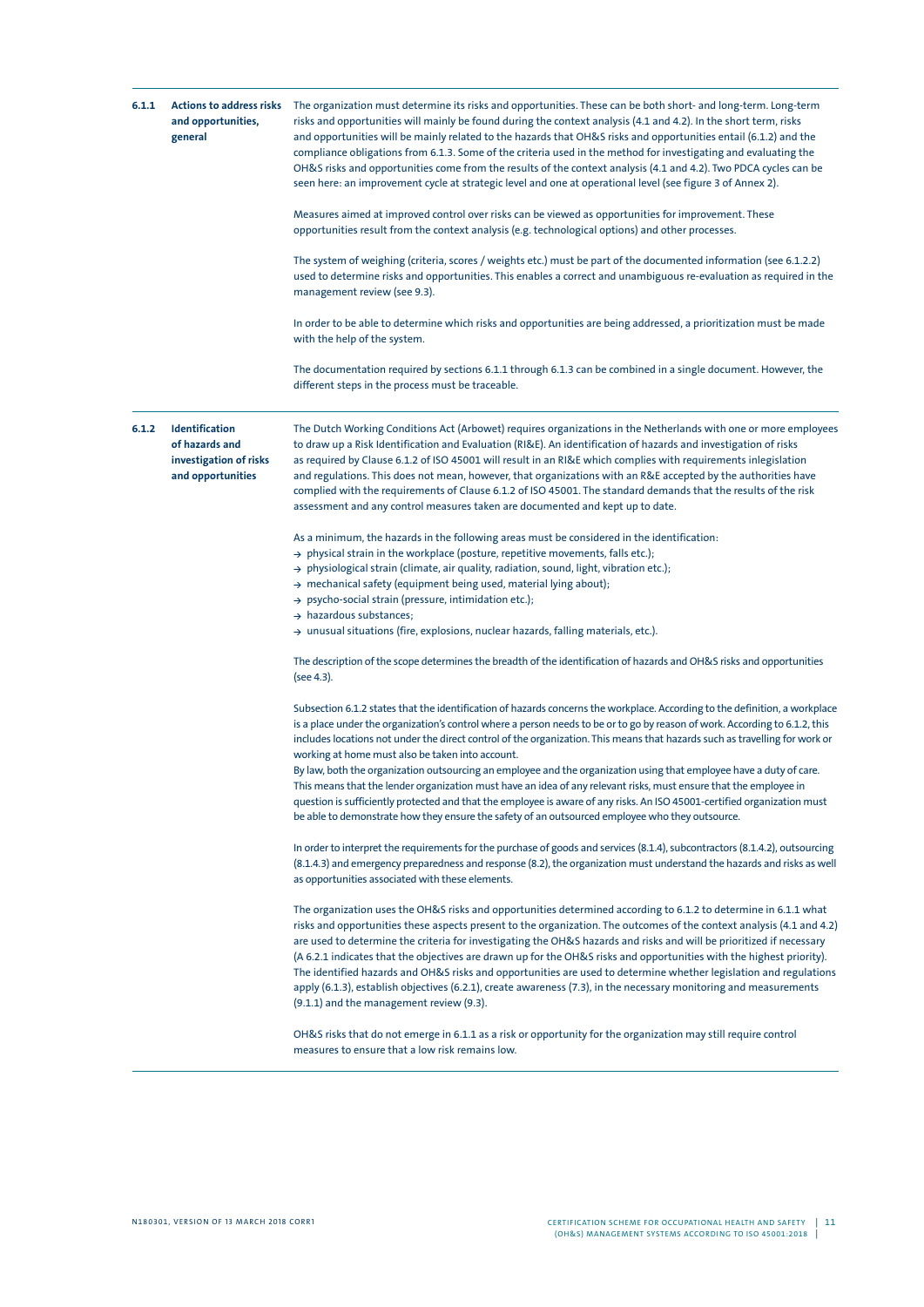|       |                                                               | It is important that a distinction be made between the hazard and the OH&S risk that it causes. The risk is<br>a combination of the probability that the hazard will occur and the consequences if it does occur. It must be<br>determined whether these risks are acceptable. If they are not, measures must be taken, since they are a risk for<br>the organization (see 6.1.1). It is essential that the method used by the organization for the identification and<br>evaluation be clear, and that it be used consistently. This means that an organization must include its estimate of<br>both the probability and the consequences of the OH&S hazards identified in the management system.                                                                                                                                                                                                                                                                                         |
|-------|---------------------------------------------------------------|---------------------------------------------------------------------------------------------------------------------------------------------------------------------------------------------------------------------------------------------------------------------------------------------------------------------------------------------------------------------------------------------------------------------------------------------------------------------------------------------------------------------------------------------------------------------------------------------------------------------------------------------------------------------------------------------------------------------------------------------------------------------------------------------------------------------------------------------------------------------------------------------------------------------------------------------------------------------------------------------|
|       |                                                               | On the basis of 6.1.1, there must be documented information in order to determine if the process of identifying<br>hazards and assessing risks and opportunities has been carried out as planned. The 'probability x consequences'<br>formula may be used in this process. The results, that is, all OH&S risks and opportunities and any necessary<br>prioritization, must also be documented along with the criteria used.                                                                                                                                                                                                                                                                                                                                                                                                                                                                                                                                                                |
| 6.1.3 | Determining legal and<br>other obligations                    | Section 6.1.3 is used as a basis to further work out and document the legal and other requirements (compliance<br>obligations) identified in 4.2. The organization must establish how the relevant legal and other requirements apply<br>to the organization. This means that it must determine whether the requirements apply to the OH&S risks, down to<br>the level of specific requirements. This elaboration must be done to the level of detail that it is possible to determine<br>whether the compliance obligations are being met. In addition, the elaboration must be such that it works out<br>the details of the requirements in 9.1.2 regarding the evaluation of compliance (see figure 2 of Annex 2 for the<br>relationship between the elements in the standard related to compliance obligations).<br>This means that an OH&S management system requires a degree of detail similar to the examples in the SCCM<br>guide to compliance with legal and other requirements. |
|       |                                                               | The documented compliance obligations must be kept up to date. Top management must evaluate any changes in<br>the compliance obligations (see 9.3).                                                                                                                                                                                                                                                                                                                                                                                                                                                                                                                                                                                                                                                                                                                                                                                                                                         |
| 6.1.4 | <b>Planning actions</b>                                       | The organization must decide on action to take to, among other things, address the OH&S risks and opportunities,<br>requirements arising from legal and other obligations. Examples of actions are:<br>$\rightarrow$ Organizational and technical control measures aimed at continuously meeting a previously set performance level<br>(see 8);<br>$\rightarrow$ Measures for improvement, in order to achieve a higher performance level. Measures for improvement may also<br>include research into new technologies, processes or products that may lead to better OH&S performance.                                                                                                                                                                                                                                                                                                                                                                                                     |
|       |                                                               | Using 6.1.4 as a basis, it must be indicated which control measures are being implemented for the OH&S risks<br>and compliance obligations and/or where they are integrated in its OH&S management system. Where necessary,<br>objectives based on 6.2 can be formulated for these measures.                                                                                                                                                                                                                                                                                                                                                                                                                                                                                                                                                                                                                                                                                                |
|       |                                                               | The effectiveness of these measures must be evaluated, as this is part of monitoring and measuring as described in<br>9.1.1 and 9.1.2.                                                                                                                                                                                                                                                                                                                                                                                                                                                                                                                                                                                                                                                                                                                                                                                                                                                      |
|       |                                                               | Measures for improvement will be primarily directed at the OH&S risks and/or compliance obligations with higher<br>probability and/or consequences. Objectives and plans as in 6.2 will be primarily formulated for these risks.                                                                                                                                                                                                                                                                                                                                                                                                                                                                                                                                                                                                                                                                                                                                                            |
| 6.2   | <b>OH&amp;S</b> objectives and<br>planning to achieve<br>them | OH&S objectives can exist at different levels: strategic, tactical and operational (see A.6.2.1). The more strategic<br>OH&S objectives can be included in the OH&S policy (5.2).<br>The OH&S policy (5.2) establishes the issues for which objectives are formulated and the level of ambition (within                                                                                                                                                                                                                                                                                                                                                                                                                                                                                                                                                                                                                                                                                     |
|       |                                                               | the technological, financial and operational limitations).<br>To follow the process of achieving the objectives, it is important that they are 'translated' into objectives at the<br>various levels and/or positions involved in the organization. This integrates them (and the efforts to undertake to<br>achieve them) in the organization's everyday operations.                                                                                                                                                                                                                                                                                                                                                                                                                                                                                                                                                                                                                       |
|       |                                                               | For organizations that are a part of a larger organization, the level of the objectives must be in line with the<br>hierarchical position of the top management of the organization to be certified.                                                                                                                                                                                                                                                                                                                                                                                                                                                                                                                                                                                                                                                                                                                                                                                        |
|       |                                                               | It is important that OH&S objectives are formulated using the SMART system, which makes it possible to follow<br>progress using indicators (see 9.1.1). The objectives must be documented.                                                                                                                                                                                                                                                                                                                                                                                                                                                                                                                                                                                                                                                                                                                                                                                                  |
| 7.1   | <b>Resources</b>                                              | The responsibility for allocating sufficient resources lies primarily with top management (see 5.1). Top management<br>must make a complete assessment since according to 5.1, the OH&S policy must be compatible with the strategic<br>direction of the organization.<br>One criterion for assessing the availability of resources in the context of the OH&S policy is the occupational hygiene<br>strategy (see 8.1.2) and 'best practices'. The context analysis provides information about technological and other                                                                                                                                                                                                                                                                                                                                                                                                                                                                     |
|       |                                                               | options, such as those used in similar organizations.                                                                                                                                                                                                                                                                                                                                                                                                                                                                                                                                                                                                                                                                                                                                                                                                                                                                                                                                       |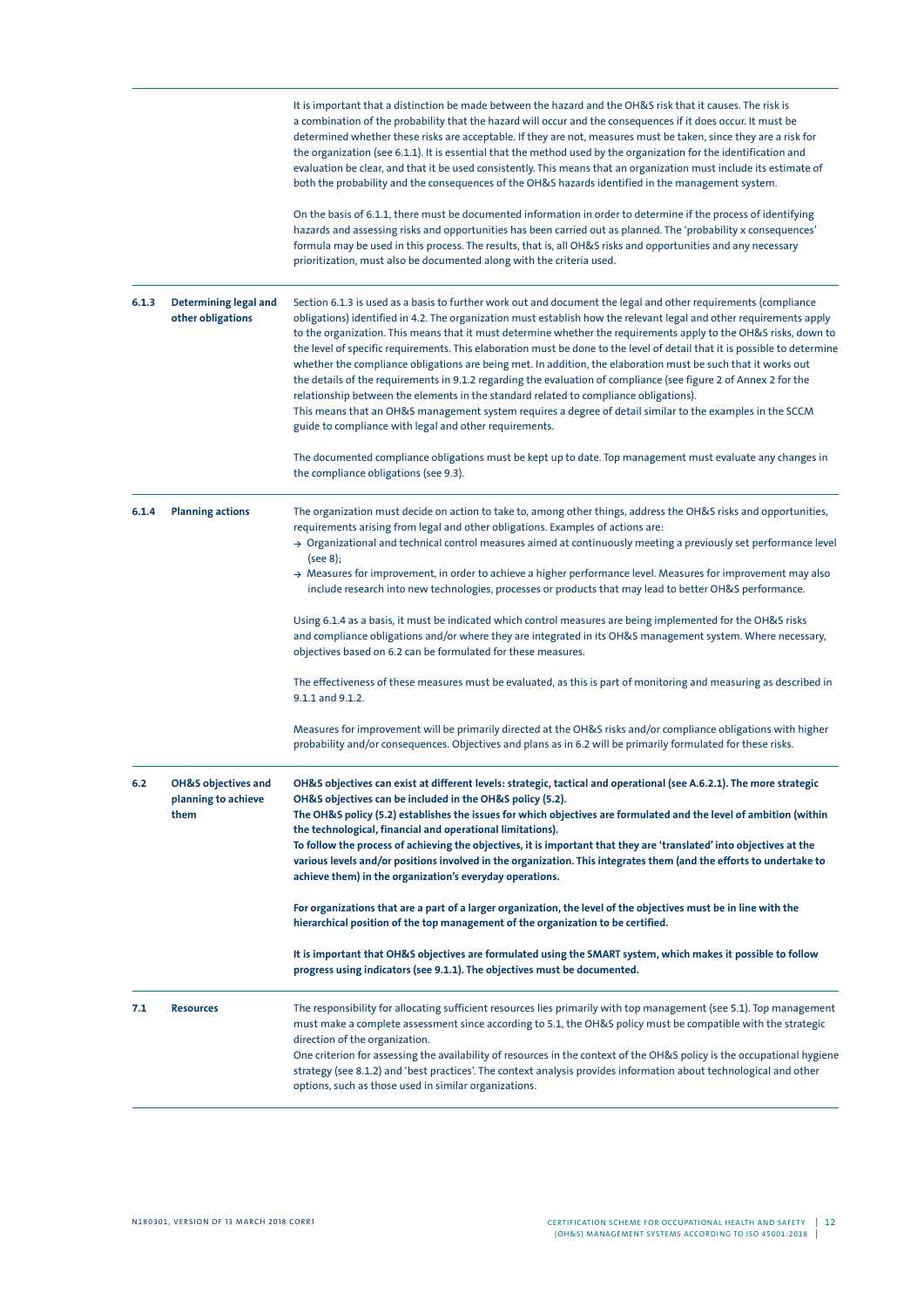| 7.2 | Competence       | Competence must be expressed in the knowledge and skills a person needs to have. Education or training helps<br>one acquire competences. The knowledge and skills necessary will depend on the duties and responsibility of an<br>individual. The necessary competences, and their acquisition by individuals, must be established and documented. If<br>someone lacks a required competence, then the organization must take action, for example by providing them with<br>training or employing different people. The training necessary for a given task must be identified.<br>The requirements regarding competence also relate to temporary or long-term contracted (temporary) personnel<br>whose tasks can influence the organization's OH&S performance.<br>The requirements regarding competence relate to employees who can influence the identified OH&S risks as well as<br>persons who have responsibilities for its OH&S management system itself (such as internal auditors). |
|-----|------------------|-----------------------------------------------------------------------------------------------------------------------------------------------------------------------------------------------------------------------------------------------------------------------------------------------------------------------------------------------------------------------------------------------------------------------------------------------------------------------------------------------------------------------------------------------------------------------------------------------------------------------------------------------------------------------------------------------------------------------------------------------------------------------------------------------------------------------------------------------------------------------------------------------------------------------------------------------------------------------------------------------|
|     |                  | Competence requirements can also emerge from compliance obligations.                                                                                                                                                                                                                                                                                                                                                                                                                                                                                                                                                                                                                                                                                                                                                                                                                                                                                                                          |
| 7.3 | <b>Awareness</b> | Awareness is expressed by a person's attitude and behaviour. It is the products of, for example, the way in which<br>top management interprets showing leadership as required in 5.1, of internal communications about the OH&S<br>policy and OH&S risks or of training and instructions. To achieve this awareness, personnel must be familiar with<br>the policy, OH&S hazards and risks related to their own tasks, their potential contribution to achieving the OH&S<br>performance, and the compliance obligations.<br>The degree of awareness will be clear from e.g. reports of nonconformities and near-nonconformities, from people<br>addressing others as to their attitude and behaviour, from root-cause analyses of nonconformities, from results of<br>internal audits, and results of measurements and monitoring.                                                                                                                                                           |
| 7.4 | Communication    | Communication involves both receiving and distributing information (see A.7.4). Internal and external<br>communication also includes communications for the purpose of updating the context analysis. Bringing about a<br>dialogue can be important in this process.                                                                                                                                                                                                                                                                                                                                                                                                                                                                                                                                                                                                                                                                                                                          |
|     |                  | The results of the context analysis, in particular 4.2 with regard to interested parties, will provide information for working<br>out the element of communication in more detail. The compliance obligations (6.1.3) may produce reporting obligations,<br>both legally required reports and voluntary contractual obligations (such as Responsible Care).                                                                                                                                                                                                                                                                                                                                                                                                                                                                                                                                                                                                                                   |
|     |                  | SCCM expects that if an organization that applies for an initial certificate, it will announce its intention to be certified<br>to the personnel or the representatives of the employees, in order to encourage communication with the competent<br>authority about the functioning of its OH&S management system (see chapter 4 of this certification scheme).                                                                                                                                                                                                                                                                                                                                                                                                                                                                                                                                                                                                                               |
|     |                  | The information the organization communicates must agree with the information obtained using the OH&S<br>management system, and it must be reliable. This indirectly sets requirements for the quality of monitoring,<br>measuring, analysis and evaluation of performance in 9.1.1 and 9.1.2. 'Reliable' information is understood to be<br>complete and relevant, as well as of high quality. Communication must not be misleading.<br>Complaint handling is part of external communication.                                                                                                                                                                                                                                                                                                                                                                                                                                                                                                |
|     |                  | The following clauses in the standard mention particular subjects that must be communicated about, sometimes<br>with a reference to 7.4:<br>$\rightarrow$ In determining how the compliance obligations apply to the organization, it must also determine what must be<br>communicated (see 6.1.3 b);<br>$\rightarrow$ Ojectives (see 6.2.1);                                                                                                                                                                                                                                                                                                                                                                                                                                                                                                                                                                                                                                                 |
|     |                  | → Clause 8.1.1 incorporates the requirement to coordinate the relevant elements of the OH&S management<br>system, including communication, in multi-employer workplaces;<br>$\rightarrow$ Clause 8.1.4 contains requirements with regard to the procurement of products and services (including engaging                                                                                                                                                                                                                                                                                                                                                                                                                                                                                                                                                                                                                                                                                      |
|     |                  | contractors and outsourcing work). Communication with the parties involved is part of these processes;<br>→ Communication is also a necessary part of emergency preparedness and response (see 8.2.d);<br>$\rightarrow$ The results of monitoring and measurements (see 9.1.1e);                                                                                                                                                                                                                                                                                                                                                                                                                                                                                                                                                                                                                                                                                                              |
|     |                  | → The results of the internal audit programme must be reported to management, personnel, representatives of the<br>employees and relevant interested parties (see 9.2.2.d);<br>$\rightarrow$ The relevant results of the management review (see 9.3f);                                                                                                                                                                                                                                                                                                                                                                                                                                                                                                                                                                                                                                                                                                                                        |
|     |                  | $\rightarrow$ The incidents, nonconformity, measures taken and the evaluation of corrective actions (see 10.2);<br>$\rightarrow$ The results of continual improvement (see 10.3d).                                                                                                                                                                                                                                                                                                                                                                                                                                                                                                                                                                                                                                                                                                                                                                                                            |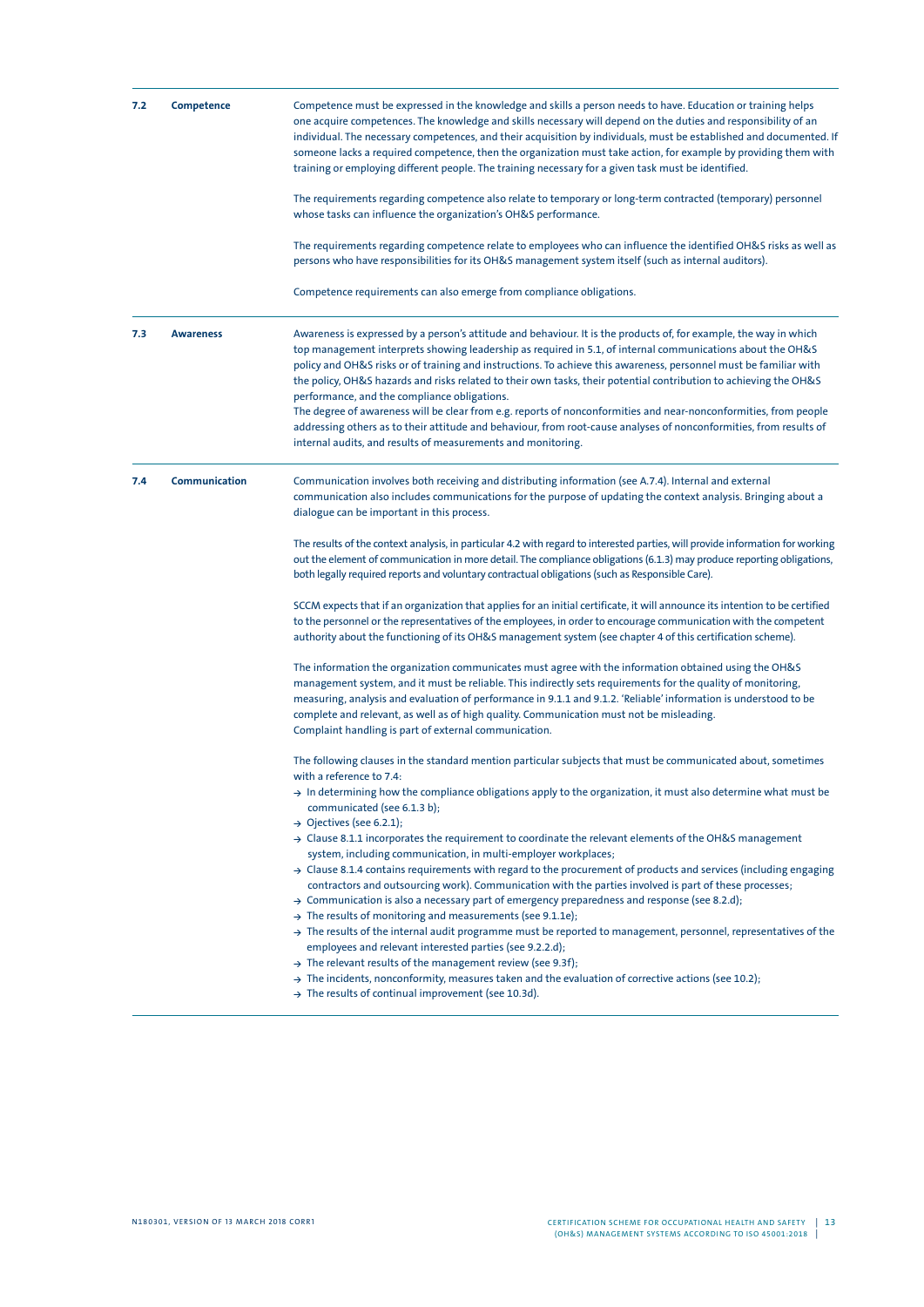| 7.5   | <b>Documented</b><br>information                 | Documented information supports the effective implementation of the OH&S management system and is not a goal<br>in itself.<br>The documented information must provide evidence demonstrating that the OH&S management system works<br>properly. Documented information may also be in digital form. It must be clear from the documented information:<br>$\rightarrow$ what the status and date of revision are;<br>$\rightarrow$ who has access to it and can modify it;<br>$\rightarrow$ how long it is retained and how it will be removed and/or destroyed.<br>Since certification has a three-year cycle, the documented information must be kept and be accessible for at least three<br>years.<br>The information must be protected from improper use and/or modification.<br>The rules for access and security can differ for different kinds of information. For example, production figures can<br>be important for the OH&S management system, but at the same time can also be confidential in connection with<br>sensitivity to competition. |
|-------|--------------------------------------------------|-----------------------------------------------------------------------------------------------------------------------------------------------------------------------------------------------------------------------------------------------------------------------------------------------------------------------------------------------------------------------------------------------------------------------------------------------------------------------------------------------------------------------------------------------------------------------------------------------------------------------------------------------------------------------------------------------------------------------------------------------------------------------------------------------------------------------------------------------------------------------------------------------------------------------------------------------------------------------------------------------------------------------------------------------------------|
| 8.1   | <b>Operational planning</b><br>and control       | Operational planning and control involves the operations, products and services established within the scope of the<br>OH&S management system (see 4.3).<br>The risks associated with OH&S hazards, as well as the compliance obligations for which operational planning and<br>control is necessary, in order to achieve the OH&S objectives and/or meet compliance obligations will come from<br>6.1. Operational control can consist of, for example, technical measures, control instruments, or procedures and<br>operational instructions that are relevant for achieving the OH&S objectives.                                                                                                                                                                                                                                                                                                                                                                                                                                                      |
|       |                                                  | The details and the severity of the control measures (and possibly measures for monitoring and measurements<br>necessary for control in 9.1) will depend on the scope of the risks and the objectives determined in 6.2.                                                                                                                                                                                                                                                                                                                                                                                                                                                                                                                                                                                                                                                                                                                                                                                                                                  |
| 8.1.3 | <b>Management of</b><br>Change                   | Managing planned or unplanned changes (MoC - Management of Change) is an important element of the OH&S<br>management system which also relates to other elements of the OH&S management system, such as determining<br>the OH&S risks (6.1.2), internal communication (7.4.2), internal audit programme (9.2) and the management review<br>(9.3).                                                                                                                                                                                                                                                                                                                                                                                                                                                                                                                                                                                                                                                                                                         |
| 8.1.4 | <b>Purchase</b>                                  | This element involves controlling the potential consequences of purchased goods (such as materials and facilities)<br>and services for achieving the OH&S performance outcomes. Purchasing is related to:<br>$\rightarrow$ Identification of hazards and evaluation of risks (6.1);<br>$\rightarrow$ Change management in the event of changes, whether planned or unplanned, to purchased goods (8.1.3);<br>$\rightarrow$ On the basis of 8.1.4, the organization will communicate with suppliers (including contractors and parties<br>involved in outsourcing) about the relevant requirements related to possible OH&S risks. These have been<br>identified in 6.1.2, and the details of the communication have been elaborated in more detail in 7.4.<br>Communication about requirements relevant to the OH&S policy can be combined with the activities for<br>operational control.                                                                                                                                                                |
|       |                                                  | The organization must structure its processes in such a way that it can be assured that contractors meet the<br>requirements of the OH&S management system. In addition to the OH&S risks of the contractors' activities for<br>the contractor's employees, this involves the consequences of the activities on the organization's employees and<br>vice versa (consequences of the organization's activities for the contractor). As indicated in A.8.1.4.2, the degree<br>of control of the OH&S risks will differ from contractor to contractor, and the organization must adapt the control<br>methods to them. For example, if the contractor has an OH&S management system, authority may be delegated.<br>The certified organization remains responsible.                                                                                                                                                                                                                                                                                          |
|       |                                                  | The term 'contractor' includes all parties performing work under the control of the organization.                                                                                                                                                                                                                                                                                                                                                                                                                                                                                                                                                                                                                                                                                                                                                                                                                                                                                                                                                         |
|       |                                                  | According to A.8.1.4.3, the outsourced activities and processes only need concern those activities and processes that<br>are also essential for the OH&S management system. If it is possible for third parties to assume that the outsourced<br>activities or processes are being carried out by the certified organization, it is important to either include them or<br>communicate that they are outside the scope.                                                                                                                                                                                                                                                                                                                                                                                                                                                                                                                                                                                                                                   |
| 8.2   | <b>Emergency</b><br>preparedness and<br>response | The potential causes of emergencies and accidents can reside both within and outside the organization (for<br>example, flooding or accidents happening to neighbours. Potentially relevant information related to potential<br>emergencies and accidents can also arise from the context analysis (4.1 and 4.2) and must be included when<br>determining environmental aspects (see 6.1.2).                                                                                                                                                                                                                                                                                                                                                                                                                                                                                                                                                                                                                                                               |
|       |                                                  | Emergency preparedness and response requests communication with people such as employees, neighbours,<br>government authorities and emergency services. Thus, these parties must be included in plans for communication<br>(see 7.4).                                                                                                                                                                                                                                                                                                                                                                                                                                                                                                                                                                                                                                                                                                                                                                                                                     |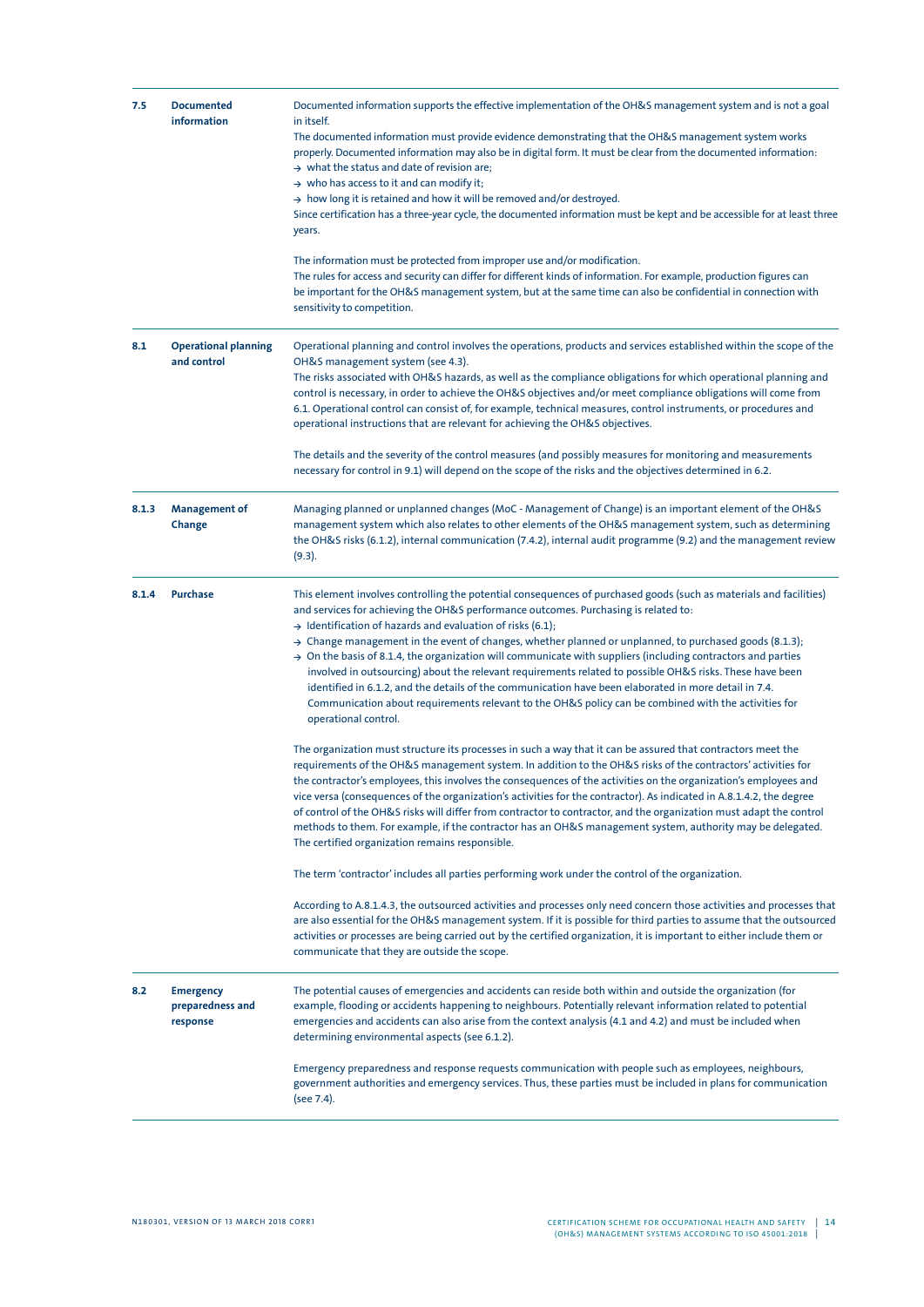| Monitoring,<br>9.1<br>measurement, analysis<br>and evaluation |                                                     | The certificate holder must measure and monitor in order to provide evidence that its OH&S management system<br>is working properly. The organization itself defines the methods to use and the frequency of measuring and<br>monitoring. The frequency will depend partly on the risks at issue and on any compliance obligations. The minimal<br>frequency with which issues are measured and monitored must be in line with the frequency of the management<br>review, which is usually once a year in connection with the planning and budget cycle.<br>The standard requires that the results of monitoring, measurement, and evaluation be valid, and these must be<br>reproducible to also recognize trends at the management review (see 9.3). The method also includes the way that<br>results of measurements are processed into OH&S information (such as calculation methods). Providing reliable<br>information requires devoting some attention to the necessary administrative capabilities. |
|---------------------------------------------------------------|-----------------------------------------------------|-------------------------------------------------------------------------------------------------------------------------------------------------------------------------------------------------------------------------------------------------------------------------------------------------------------------------------------------------------------------------------------------------------------------------------------------------------------------------------------------------------------------------------------------------------------------------------------------------------------------------------------------------------------------------------------------------------------------------------------------------------------------------------------------------------------------------------------------------------------------------------------------------------------------------------------------------------------------------------------------------------------|
|                                                               |                                                     | An organization itself determines the form and frequency with which it determines if it is meeting the requirements<br>arising from its compliance obligations. The frequency depends on the risks associated with particular requirements.<br>If a noncompliance is identified, measures must be taken to control and correct it (see 10.1). In the event of<br>nonconformities, it must determine whether it is necessary to communicate with interested parties such as the<br>competent authority for legal requirements (see 4.2 and 7.4).                                                                                                                                                                                                                                                                                                                                                                                                                                                             |
|                                                               |                                                     | Having knowledge and understanding of the compliance status means that the organization always has a total<br>overview of the degree to which its compliance obligations are being met and what the strong and weak points of<br>its compliance are.                                                                                                                                                                                                                                                                                                                                                                                                                                                                                                                                                                                                                                                                                                                                                        |
| 9.2                                                           | <b>Internal audit</b>                               | The internal audits are intended to evaluate whether the OH&S management system meets the requirements in the<br>standard, the organization's own requirements, and that it functions in practice and is maintained. The frequency<br>with which given operations/processes are audited is linked to factors such as the associated risks and opportunities<br>(see 6.1), any changes that need to be addressed, and the monitoring results (see 9.1).<br>The audit programme must be designed so that the organization can make an evaluation of the implementation<br>of its OH&S management system in all operations/processes and any other offices covered by its scope (see 4.3).<br>The audit results must be reported to 'relevant' management. Top management shall assign the responsibilities for<br>reporting on the performance of the management system (see 5.3).                                                                                                                            |
|                                                               |                                                     | If nonconformities are identified during an internal audit, they must be dealt with according to the requirements in<br>10.2.                                                                                                                                                                                                                                                                                                                                                                                                                                                                                                                                                                                                                                                                                                                                                                                                                                                                               |
| 9.3                                                           | <b>Management review</b>                            | Section 5.1 of the standard asks that the OH&S management system be integrated with other business processes<br>and the organization's strategic direction. For most organizations this is a one-year cycle, and the management<br>review must be linked to this cycle. Given the commitment asked of top management in 5.1, some issues, e.g. those<br>with a higher risk, need more frequent attention from top management in order to steer any developments in a<br>timely manner.                                                                                                                                                                                                                                                                                                                                                                                                                                                                                                                      |
|                                                               |                                                     | The standard requires that a number of issues be at least considered during the management review. It must be<br>demonstrable that top management itself has made an evaluation, in line with the requirements for demonstrating<br>leadership for top management in 5.1.<br>The input for the management review is not defined in 9.3, as it results from the issues mentioned in 9.3 that are<br>to be considered in the management review. Complaints and the organization's responses to them are covered by<br>'communication with external parties', which is a topic of the management review.                                                                                                                                                                                                                                                                                                                                                                                                       |
| 10.1                                                          | Improvement, general                                | Opportunities for improvement emerge from the monitoring, measurement, analysis and evaluation (9.1), internal<br>audits (9.2) and the management review (9.3). The management review will also add improvements from the<br>context analysis (4.1/4.2). Improvements can be related to short-term organizational and/or technical measures as<br>well as strategic improvements requiring a longer preparation.                                                                                                                                                                                                                                                                                                                                                                                                                                                                                                                                                                                            |
| 10.2                                                          | Incident,<br>nonconformity and<br>corrective action | An organization, according to 10.2, must respond to an incident and/or nonconformity and deal with any<br>consequences it has. A root-cause analysis is of great importance in an effective OH&S management system (see<br>10.2 b). The root-cause analysis can also be related to resources (7.1), competencies (7.2), awareness (7.3) or control<br>of processes (8.1).                                                                                                                                                                                                                                                                                                                                                                                                                                                                                                                                                                                                                                   |
|                                                               |                                                     | If a nonconformity is related to compliance obligations, the organization must determine whether it is necessary to<br>communicate with the interested parties involved (such as a supervisor) about the nonconformity, and if necessary<br>to communicate (see also 7.4 and 9.1.1).                                                                                                                                                                                                                                                                                                                                                                                                                                                                                                                                                                                                                                                                                                                        |
|                                                               |                                                     | Nonconformities can be a reason to make changes to the OH&S management system (10.2g). In particular, the need<br>to make changes in the identified risks and opportunities (6.1) must be considered.                                                                                                                                                                                                                                                                                                                                                                                                                                                                                                                                                                                                                                                                                                                                                                                                       |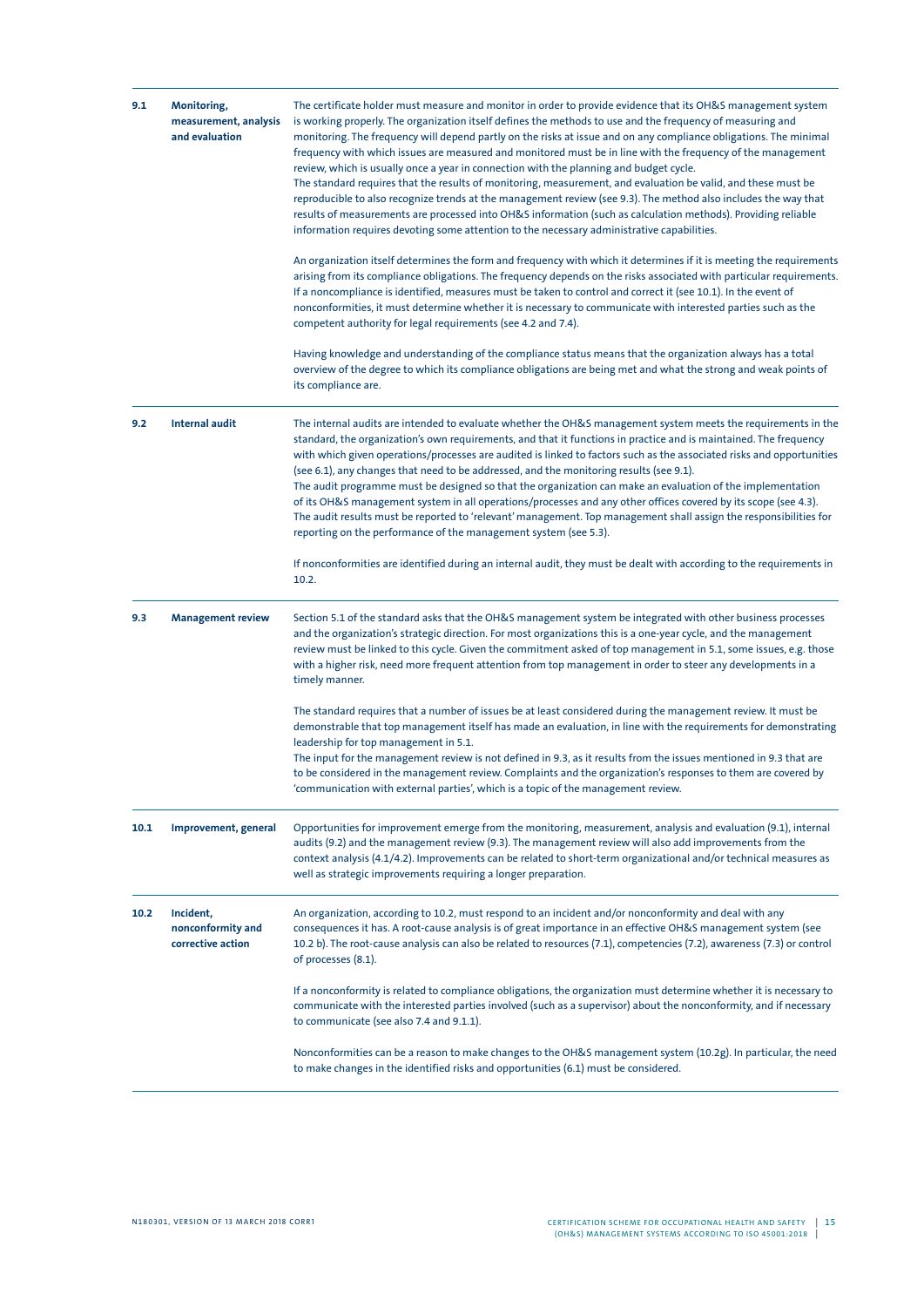**10.3 Continual improvement** Continual improvement must aim to improve the organization's OH&S performance as laid down in the OH&S policy (5.2). The improvement is a result of taking action that results in a reduction of risks and/or taking identified opportunities. The outcome of the context analysis (4.1 and 4.2) gives a frame of reference for the level of the improvement. The identified technological options and the degree to which these are applied by colleagues and considered the state of the art are also frames of reference.

> The organization will have to justify its continual improvement process on the basis of the outcomes of the context analysis.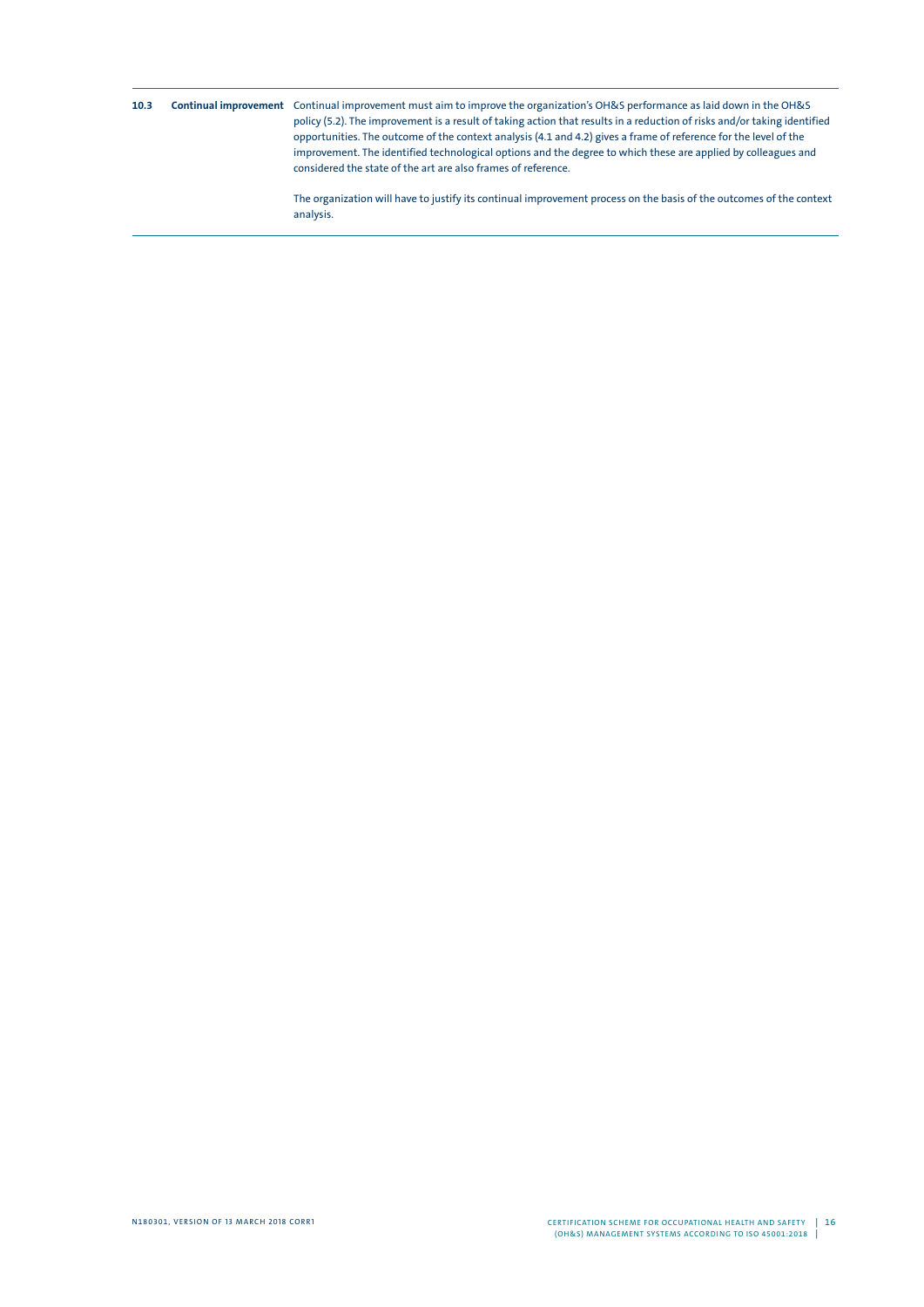# Organization of the certification body

To be accredited to perform certification work, a certification body (CB) must meet the NEN-EN-ISO/IEC ISO 17021-1 standard 'Conformity Assessment - requirements for bodies providing audit and certification of management systems' and other related standards and guidelines as mentioned in the introduction. The ISO 17021 contains both structural and procedural requirements. SCCM can interpret these requirements where necessary and can set additional requirements.

Chapters 1 through 8 and 10 of the ISO 17021-1 contain organizational requirements.

In the event of an accreditation evaluation, the text of the NEN-EN-ISO/IEC ISO 17021-1, along with this certification scheme, is binding.

### 3.1 Principles and general requirements (ISO 17021-1 chapters 4 and 5)

#### **3.1.1 Impartiality (ISO 17021-1 sections 4.2, 5.2 and 5.3)**

Personnel may not have been involved as consultants for the organization to be certified about either its OH&S management system or any other management systems.

If a member of the certification personnel has worked for the CB for less than two years, or works part-time for the CB, the CB must make sure that this person is not, and has not been, involved with the organization to be certified (for example as a consultant or internal auditor).

Performing a 'pre-audit' is not considered consultancy as long as it only involves an evaluation of the implemented system, and no advice is given about rectifying eventual violations or non-compliance.

#### **3.1.2 Response to complaints (ISO 17021-1 section 9.6.7)**

The CB must inform SCCM as soon as possible, but in any case within two weeks, of complaints submitted by third parties (such as the competent authority) to the CB about a certificate it has issued (i.e. not objections from organizations certified by the CB). SCCM will publish the number and nature of the complaints in its annual report.

### 3.2 Organizational structure of the CB (ISO 17021-1 chapter 6)

-

### 3.3 Personnel within the CB (ISO 17021-1 chapter 7)

#### **3.3.1 Competence of management and personnel (ISO 17021-1 section 7.1)**

IAF MD 22 and/or ISO 17021-10 specifie the competence requirements set in ISO 17021-1. A CB can use its own system to define the management of competences.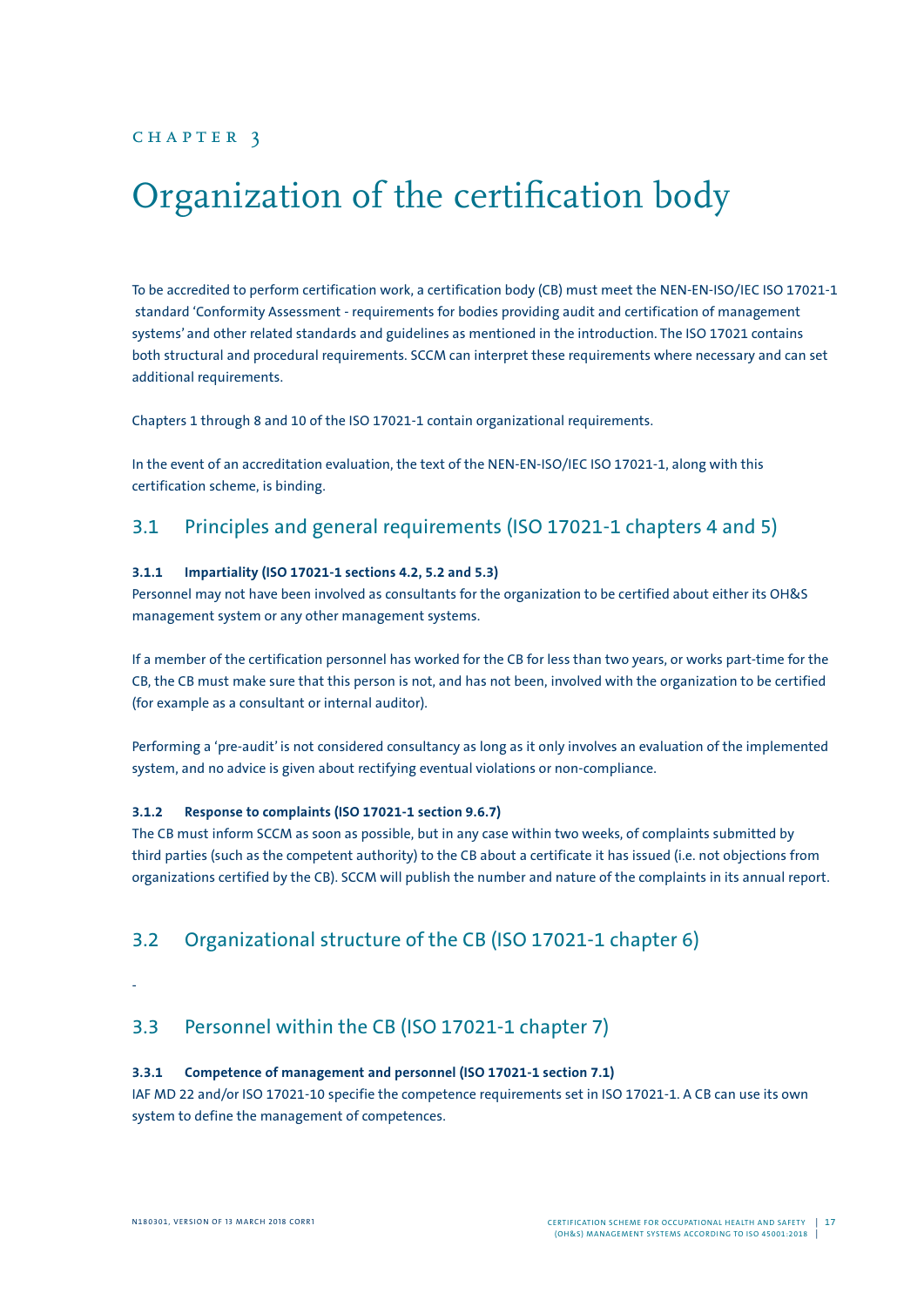ISO 17021-1, IAF MD 22 and ISO 17021-10 use the term 'technical area', which is defined in annex 3.

Annex 4 defines the knowledge of legislation and regulations for certification in the Netherlands necessary for the different certification positions.

### 3.4 Information exchange between CB and third parties (ISO 17021-1 chapter 8)

#### **3.4.1 Publicly accessible information (ISO 17021 sections 8.1, 8.2, 8.3 and 8.4)**

The CBs must include on the certificate the fact that the certificate was issued on the basis of the SCCM certification scheme. A copy of the certificate or a modified certificate must be provided to SCCM immediately. SCCM publishes the certificates on the Internet.

The following apply to suspension or withdrawal of a certificate:

- **<sup>&</sup>gt;** The CB shall inform SCCM immediately if a certificate has been suspended, and SCCM will indicate the suspension on its Internet database;
- **<sup>&</sup>gt;** If the CB suspends a certificate, it will inform SCCM of the suspension as soon as possible, but inany case within 1 week. SCCM will remove the certificate from its directory of certified organizations.

The information on the certificate must make it clear to potential users which organization is certified for what activities and must not be misleading. In particular:

- **<sup>&</sup>gt;** The name of the organization as it appears on the certificate must correspond with the level of hierarchy at which the management review is performed (such as Organization x, business unit y).
- **<sup>&</sup>gt;** The scope on the certificate contains a concise description of the operations of the organization covered by the certificate. The scope must be within the scope established by the organization to be certified (ISO 14001 sec. 4.3). This description may not contain value judgements.
- **<sup>&</sup>gt;** Branches of the organization at other addresses and/or cities will be included on the certificate in such a way that they are traceable.
- **<sup>&</sup>gt;** If a partial certificate is granted to one part or location covered by a larger concern's certificate, it must be clear for all concerned that this partial certificate is not an independent certification and cannot be seen as separate from the certificate of this larger concern, the number of which must be included on the partial certificate.
- **<sup>&</sup>gt;** If there is a need for more detailed information about what the ISO 45001 certificate involves (such as addresses of other sites, names of products or services) the certificate may make reference to an annex, validated by the CB, where this information appears.

#### **3.4.2 Information exchange between a CB and clients (ISO 17021-1 section 8.5)**

The organization with a certified OH&S management system is responsible for continuing to comply with all requirements. If this is no longer the case, the organization itself must report this to the CB.

This is not a question of nonconformities identified in internal audits, for example, and which can be solved quickly, but of structural nonconformities which have or can have consequences for achieving the OH&S policy such that complaints from personnel and/or action from the authorities can be expected. See also section 4.5.2, which discusses nonconformities for which a CB must perform an additional interim audit.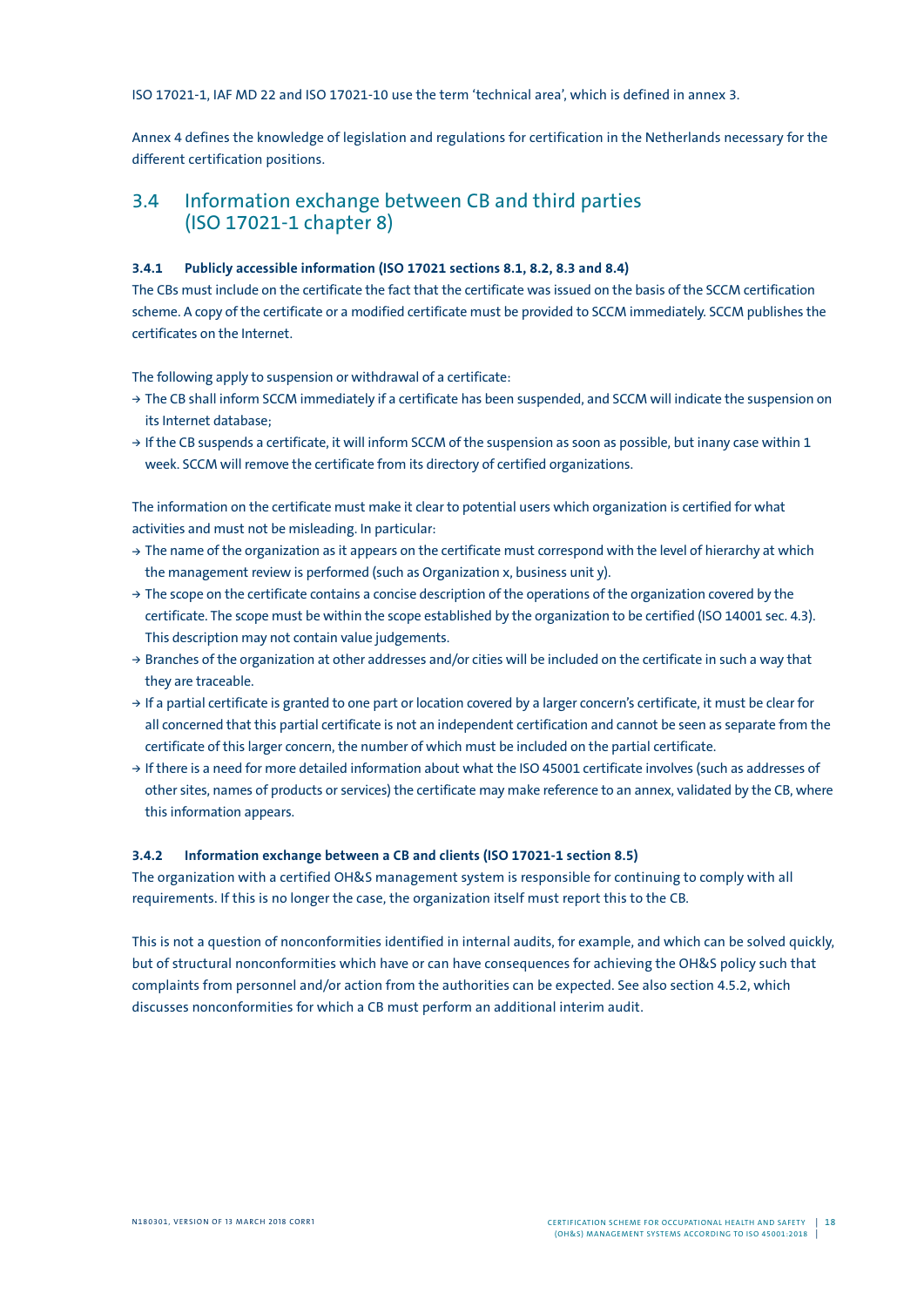# Procedures used by the certification body

A CB wanting to be accredited for performing certification must meet the NEN-EN-ISO/IEC ISO 17021-1 standard 'Conformity Assessment - requirements for bodies providing audit and certification of management systems' and other related standards and guidelines as stated in the introduction. The ISO 17021-1 standard contains requirements for both organizational structure and the CB's procedures. SCCM can provide an interpretation of these requirements, where necessary.

Chapter 9 of ISO 17021-1 contains requirements related to the procedures used during the certification process.

In any accreditation assessment, the text of NEN-EN-ISO/IEC ISO 17021-1, along with this document, is binding.

### 4.1 Preparation for certification (ISO 17021-1 section 9.1)

#### **4.1.1 Application review (ISO 17021-1 sections 9.1.1 and 9.1.2)**

The organization to be certified must establish the scope of its OH&S management system (ISO 45001 section 4.3). Chapter 2 of this certification scheme provides a guide to how to do this. A distinction must be made between the scope defined in its OH&S management system and the information on the certificate. A succinct description of the operations and all sites covered by the certificate must appear on the certificate. This information on the certificate comes from the description of the scope within the OH&S management system.

The CB must determine whether the scope is in line with the requirements in the ISO 45001 standard (section 4.3) with regard to incorporating all activities, products and services that the organization can control and influence and that can influence its OH&S performance.

SCCM has further specified the procedures for determining the scope for a number of special situations: *Certification of an activity within a large organization with multiple activities*

If within an organization, more than one division, business unit, subsidiary, etc. carry out activities, then a separate activity can be certified if it:

- **<sup>&</sup>gt;** has its own management;
- **<sup>&</sup>gt;** can pursue its policy and has an independently functioning OH&S management system;
- **<sup>&</sup>gt;** has its own production or other facilities, each separately responsible for the observance of legislation and regulations.

Section 3.4.1 of this certification scheme contains indications for the organization mentioned on the certificate.

#### **4.1.2 Audit time (ISO 17021-1 paragraaf 9.1.4 en 9.1.5)**

The IAF MD 22 has guidelines for scheduling, using elements of the IAF MD 5 (Duration of QMS and EMS audits).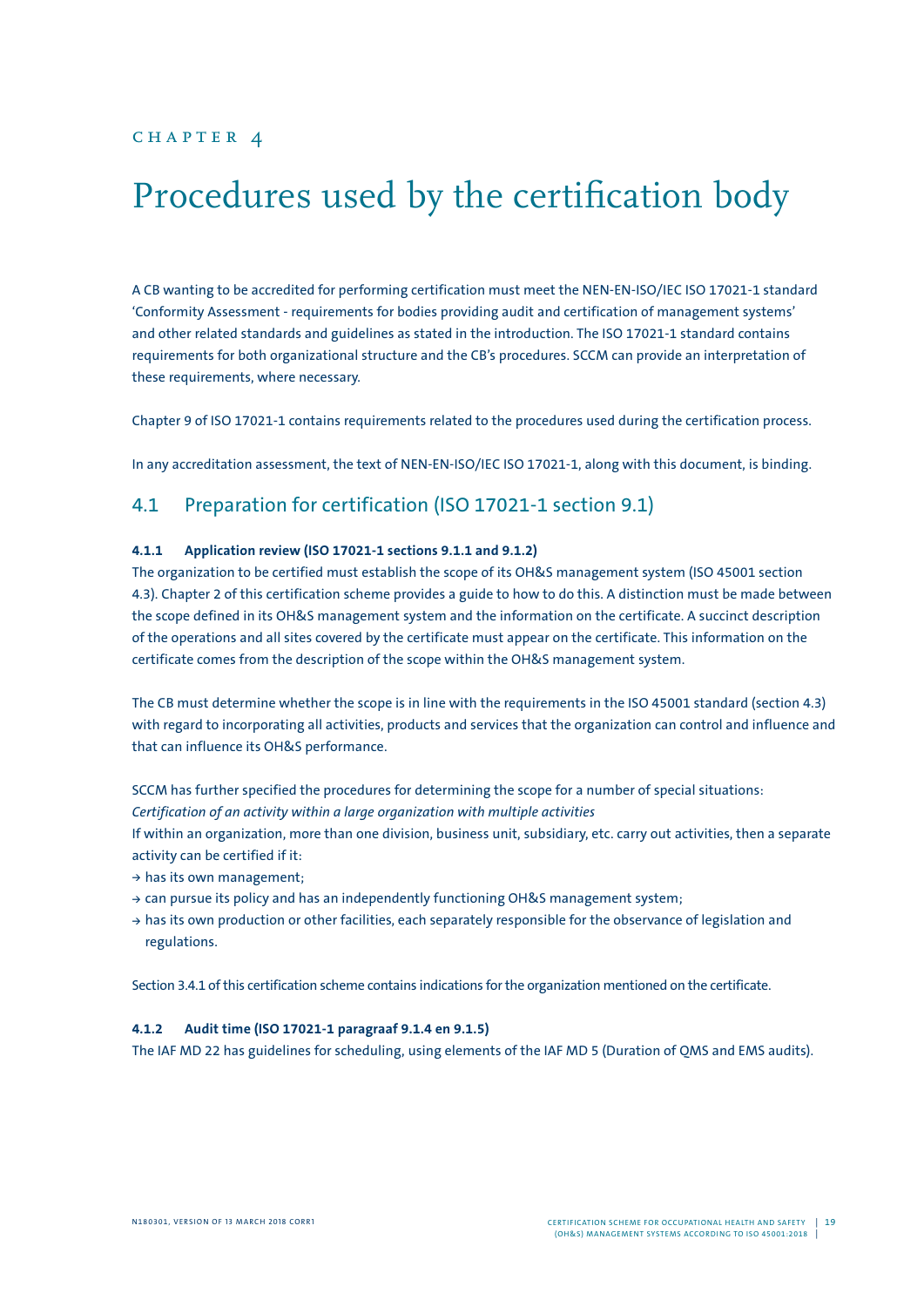The following guidelines are important when determining time schedules:

- **<sup>&</sup>gt;** The IAF MD 1 (Certification of multiple sites based on sampling) provides possible ways to reduce the amount of time spent by sampling if there is a centrally coordinated OH&S management system which covers several sites with similar activities.
- **<sup>&</sup>gt;** The IAF MD 11 (Audits of integrated management systems) provides possible ways to reduce the amount of time spent by combining audits of different management systems.

#### **4.1.3 Personnel involvement**

The certification body must inform the organization to be certified, in a timely manner, that it is important to give the representatives of the employees (works council members), advance written notice that a certification audit will be taking place. The function of the written announcement is to offer the personnel the opportunity to indicate in writing points for attention for the certification audit.

An alternative to the written announcement of the certification audit is to interview representatives of the employees (works council members), in any case before initial audits and re-audits.

### 4.2 Initial certification (ISO 17021-1 section 9.3)

#### **4.2.1 Phase 1 (preliminary) audit (ISO 17021-1 section 9.3.1.2)**

According to SCCM, the CB must determine whether the scope chosen by the organization corresponds with the factual situation.

One element of the preliminary audit is a document audit (see ISO 17021-1 sec. 9.3.1.2). The place where the preliminary audit is to be performed can be determined in consultation with the organization. Annex 1 has a list of documents important for the preliminary audit.

The preliminary audit must determine whether the various elements of the OH&S management system are in place and have been implemented. The quality of implementation is determined during phase 2. The implementation must be complete enough that there can be a finding in the phase 2 audit report about the functioning of its OH&S management system (see 4.3.1 and 4.3.2 of this certification scheme). The purpose of phase 1 is to determine whether the organization is ready for the evaluation of the implementation in phase 2.

The preliminary audit may be combined with audits of other management systems. However, doing so must not jeopardize the quality and depth of the audit. In a combined audit as well, the report must clearly indicate all the aspects relevant to the OH&S management system.

#### **4.2.2 Phase 2 (certification audit) (ISO 17021-1 section 9.3.1.3)**

Chapter 2 (interpretation and guide to ISO 14001) explains the relationship between the various elements of the standard. This relationship is evaluated by following audit trails during phase 2.

In addition to the points required by ISO 17021-1, SCCM expects that the certification audit shall also include:

- **<sup>&</sup>gt;** an interview with the top management responsible for that site;
- **<sup>&</sup>gt;** a tour of the site, including an investigation of the implementation of the OH&S management system on the work floor (among other things by conducting interviews).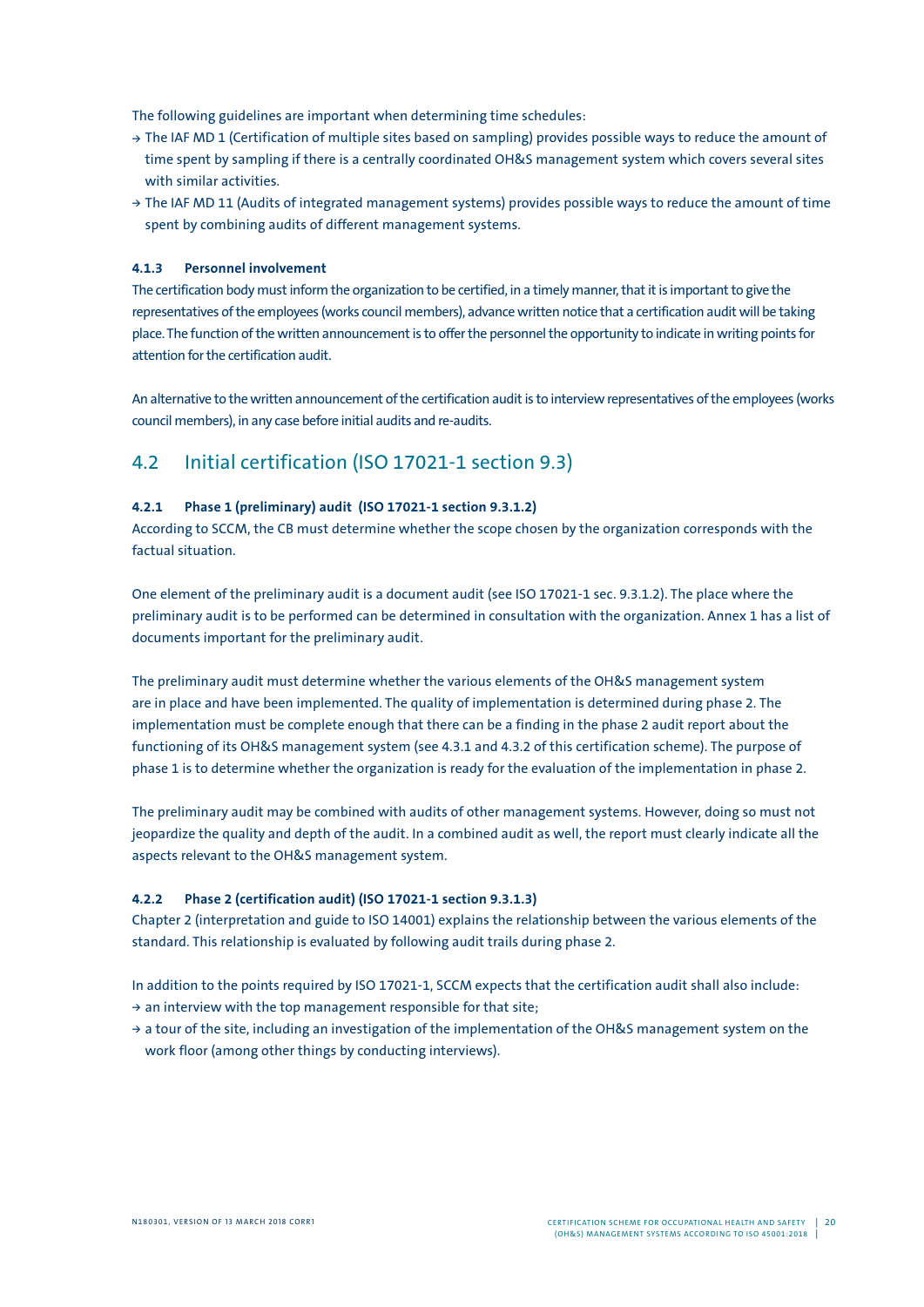## 4.3 Conducting audits (ISO 17021-1 section 9.4)

#### **4.3.1 Evaluation of compliance with legislation and regulations (IAF MD 22)**

According to ISO 17021-1 section 9.4.8.3, the audit report must contain a statement regarding the effectiveness of the OH&S management system as concerns its compliance with legislation and regulations. The following points are important for evaluating whether the OH&S management system is implemented in such a way that the organization is able to comply with legislation and regulations:

- **<sup>&</sup>gt;** The CB must evaluate whether the various elements of the ISO 45001 standard that are important for ensuring compliance (including the level of detail of the identified legislation and regulations, the procedure for updating the list of identified legal and other compliance points, identification and communication of incidents, the selfassessment procedure, the procedure for reporting to management) are worked out in sufficient detail that it is possible to ensure compliance.
- **<sup>&</sup>gt;** The CB must evaluate the functioning of the elements by using a combination of audit trails in which all the relevant steps for ensuring compliance with particular requirements in legislation and regulations are followed, and by sampling (spot checks) to evaluate compliance with specific requirements from legislation and regulations. The purpose of these evaluations is to understand how the OH&S management system works and not to report on the actual compliance.
- **<sup>&</sup>gt;** A properly functioning OH&S management system will provide results indicating the degree of compliance with legislation and regulations. These results must be documented within the OH&S management system.
- **<sup>&</sup>gt;** The functioning of the OH&S management system must be the basis for the CB's justified confidence that the organization is indeed in compliance with legislation and regulations.
- **<sup>&</sup>gt;** Since the evaluation is based on a spot check and on a limited period of time, having well-grounded confidence does not necessarily mean that compliance with legislation and regulations can be guaranteed.

If the organization needs but does not have a licence for part or all of its activities, it may still be certified if the absence is not due to culpability. The organization's lack of culpability must be obvious from its correspondence with the authorities.

If there are sufficient grounds to do so, the certification body may consult public sources in order to verify whether the information supplied by the organization is correct. Under the Netherland's Open Government Act (Wet Openbaarheid Bestuur), the competent authority's public information sources may be consulted in order to evaluate whether:

- **<sup>&</sup>gt;** the organization's records of communication with the government are complete, for example inspection reports made public on the Internet;
- **<sup>&</sup>gt;** all sites and facilities of the organization to be certified are also covered by the current licence;
- **<sup>&</sup>gt;** here are new developments regarding differences of opinion between the organization and the authorities;
- **<sup>&</sup>gt;** the organization cannot be reproached for the fact that permits are lacking.

This opportunity may be taken when it contributes to acquiring justifiable confidence. In principle, the certification body makes use of information supplied by the organization, or available within the organization.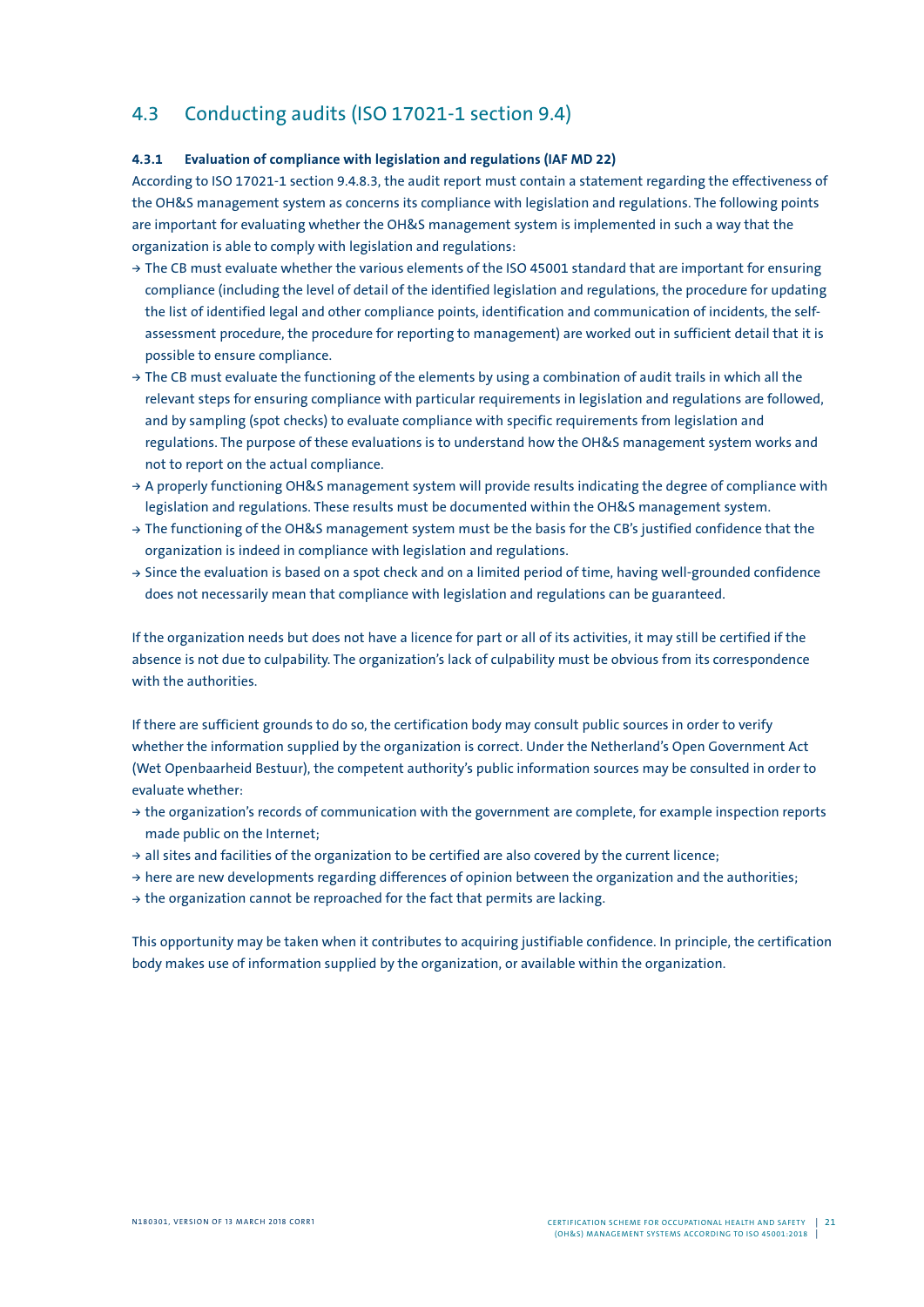If the CB wishes information from supervisors other than that already in publicly available sources, then in principle the organization itself shall request this information, unless other agreements have been made between the organization and the CB.

The CB must in any case decide against certification, or withdraw the certificate<sup>1</sup> if one or more of the following situations occurs:

- **<sup>&</sup>gt;** The procedure and responsibilities laid down in the OH&S management system for applying for permits and/or the required notification or the procedure for handling the continuation of the application or of the required notification, are found not to function<sup>2</sup>.
- **<sup>&</sup>gt;** The certification body has serious doubts about whether the organization can achieve its intention to comply with legal requirements using its OH&S management system.
- **<sup>&</sup>gt;** Procedures for corrective and preventive action are not effective. This is certainly the case if, for example, OH&S requirements for significant OH&S risks have been systematically violated and written agreements with authorities regarding this matter are not available.
- **<sup>&</sup>gt;** Procedures for reporting incidents and/or violations of legal requirements to the competent authority do not work properly.

#### **4.3.2 Evaluation of continual improvement**

According to ISO 17021-1 section 9.4.8.3, the audit report must contain a statement about the effectiveness of the OH&S management system with regard to the expected outcomes. SCCM considers achieving a continual improvement in OH&S performance to be an expected outcome. The following points are important to consider in evaluating whether the OH&S management system has been implemented such that the organization is capable of continually improving its OH&S performance:

- **<sup>&</sup>gt;** The CB must evaluate whether the various elements of the ISO 45001 standard that are important for achieving continual improvement of the OH&S performance connected with the activities of the organization have been worked out so as to enable continual improvement. These elements include identifying opportunities for improvement, involvement of top management in continual improvement, planning improvements and the availability of resources and people, following and if necessary modifying the improvement processes.
- **<sup>&</sup>gt;** The CB must evaluate the working of the improvement process through a combination of audit trails in which all the steps relevant for making improvements for particular risks or opportunities, and from spot checks evaluating how particular options for improvement are carried out.
- **<sup>&</sup>gt;** If the OH&S management system is functioning properly, the results of the system will show to what degree the OH&S performance is improving. This is then documented within the OH&S management system.

 $1$  Before a certificate is withdrawn, the certification body shall allow the organization concerned a period during which it can repair the nonconformity. The duration of this period depends on the nature of the nonconformity. This period can be considered a suspension if the certification body determines that the certificate must not be used and/or that the certified organization must notify its clients of the nonconformities. If the non-compliances have been repaired within the stated period, the suspension is terminated. If not, the certificate is withdrawn.

<sup>2</sup> This is only the case when the organization's written procedure within the OH&S management system for the application of permits or the notification of changes does not function. The CB determines if procedures are functioning based on the description of activities of the organization, the effect analysis and an inspection of the site.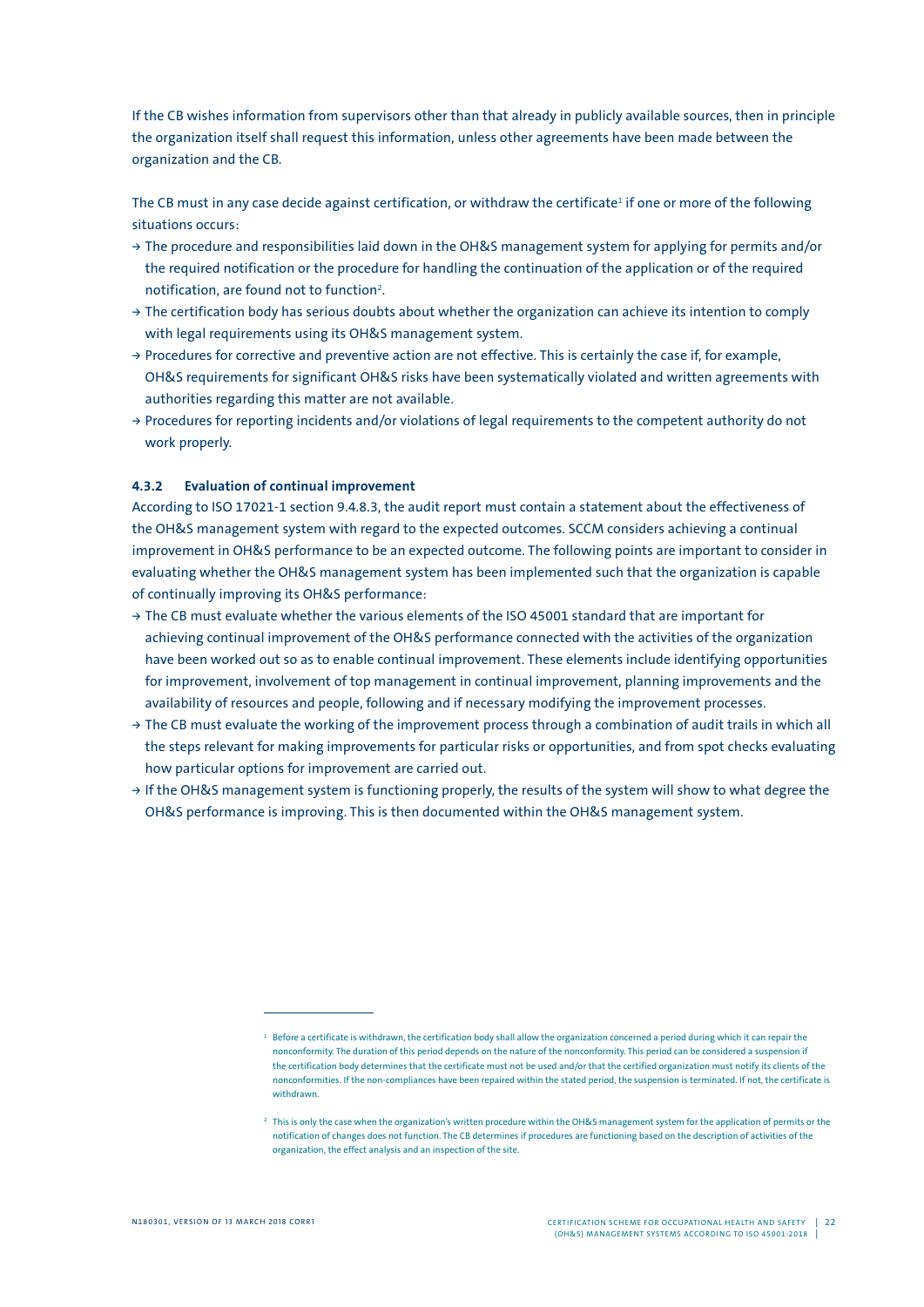One or more of the following situations can be grounds for a refusal to grant or withdraw a certificate:

- **<sup>&</sup>gt;** The organization has not gained, or has very little, understanding of the opportunities for improving its OH&S performance related to the identified risks and opportunities for improvement.
- $\rightarrow$  There is no plan for improvement, or the plan is not well founded with respect to content $^3$ .
- **<sup>&</sup>gt;** The plans are repeatedly not carried out and no convincing explanations are provided. This refers to the management programmes which include concrete plans for activities as part of the continual improvement process.

SCCM expects that an ISO 45001 certificate will not be issued to organizations with structurally unsafe situations. Certification may only be considered if there is an improvement plan that has been accepted by the stakeholders and is aimed at reducing the hazards and risks in the short term (e.g. within 1 year). Such a certificate must have additional requirements (interim reports on the progress of the improvements and/or an additional audit).

#### **4.3.3 Evaluation of OH&S information**

The ISO 45001 standard requires that the methods for monitoring and measurements produce valid results and that the OH&S information communicated is reliable.

The certification audit must focus on the processes related to monitoring and measurements, and how this information is converted into OH&S information. Although the certification process is not focused on making pronouncements about individual figures, it does mean that:

- **<sup>&</sup>gt;** during the certification audit, random checks will be performed for a number of important risks to evaluate whether the measuring and recording system produces valid and reliable results;
- **<sup>&</sup>gt;** for a number of issues, the procedure for processing the measurements and records, and if appropriate, how they are adapted into OH&S information, will be evaluated;
- **<sup>&</sup>gt;** there will be an evaluation of whether the information communicated internally and externally (including reports to the government) agrees with the information obtained in the OH&S management system;
- **<sup>&</sup>gt;** it is verified that the system works in such a way that the results are reproducible and that the OH&S information can be compared to previous and/or future periods.

An ISO 45001 certificate means that various elements of the system have been assessed that are important for generating reliable OH&S information. In this sense, it gives a positive value to the information generated using the OH&S management system. However, an ISO 45001 certificate is not a value judgement about the reliability of individual figures, since these are only assessed using spot checks, with the aim of evaluating the system. An organization that creates an incorrect image by providing incomplete or incorrect OH&S information in its external communications is not meeting the requirements of ISO 45001 with regard to communication.

improvements in technology that many of its competitors have used, the plan is probably not well grounded.

<sup>&</sup>lt;sup>3</sup> The evaluation of this part is subjective. Considerations are:

**<sup>&</sup>gt;** The improvement of OH&S performance is best evaluated over a number of years.

**<sup>&</sup>gt;** If an organization has significantly improved its OH&S performance in the recent past, the CB should take this into consideration.

**<sup>&</sup>gt;** If an organization has planned and/or undertaken very little action to improve its OH&S performance, while there have been

**<sup>&</sup>gt;** The exchange of experiences between CBs will be encouraged, as it is important they come to similar conclusions.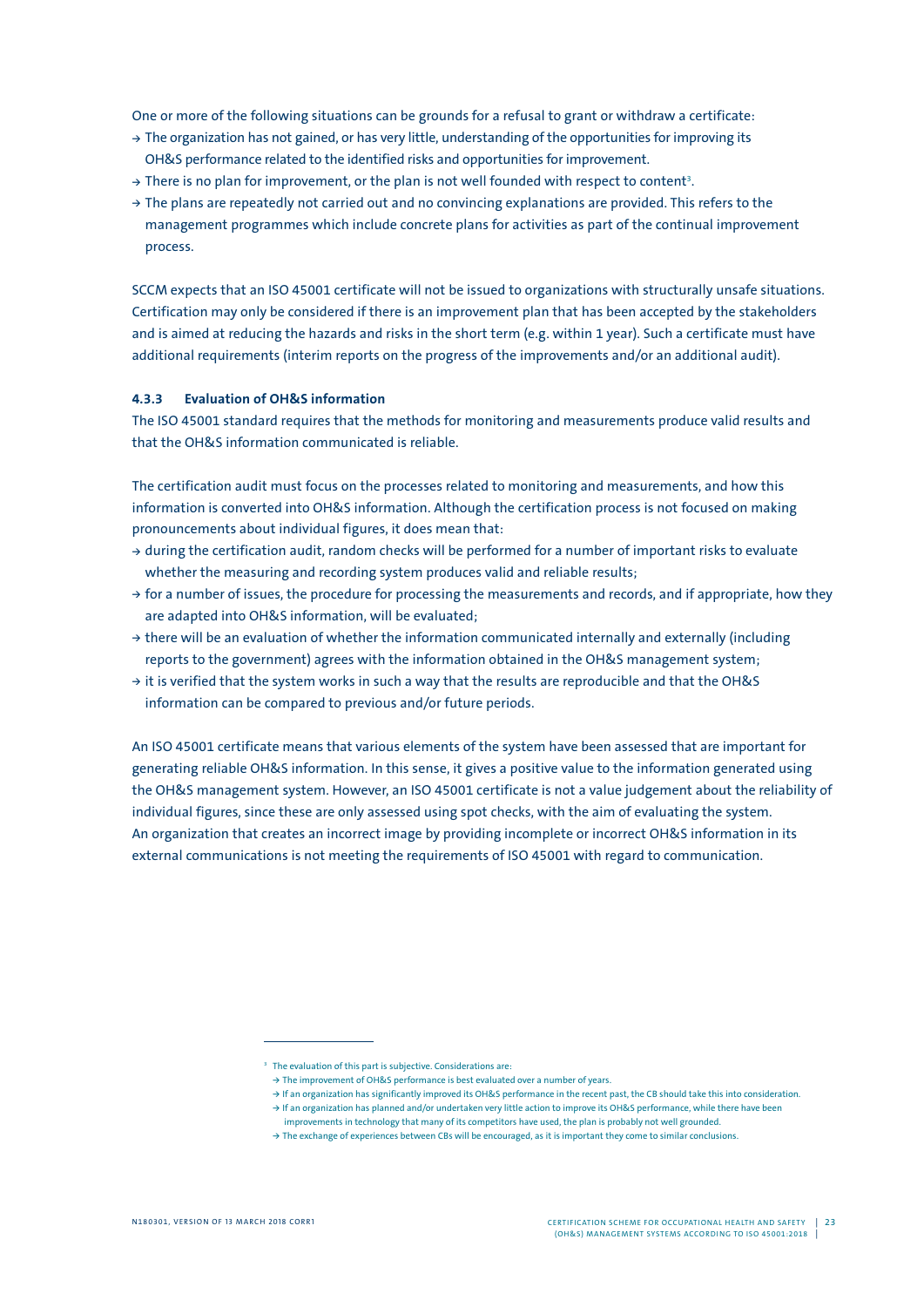#### **4.3.4 Procedures for OH&S violations and hazardous situations**

In the Netherlands, article 3 of the Working conditions Act is relevant as it establishes 'duty of care'. This implies that an entity will do all that can reasonably be expected.

The CB/OH&S auditor may be expected to:

- **<sup>&</sup>gt;** report violations of legislation and regulations with life-threatening consequences to both the top management of the organization to be certified and the Works Council (in Dutch OR) or any other body in which the personnel is represented;
- **<sup>&</sup>gt;** suspend or withdraw certification if the OH&S management system does not result in violations being prevented or dangerous situations being resolved.

This action should be considered reasonable.

The CB must inform the organization before conducting the audit (for example, in the certification agreement) that the CB will inform the Works Council directly of any serious violations or dangerous situations.

If there is immediate danger to individuals, for example, because of the violation or dangerous situation, then the procedure above will not be adequate. An auditor could be prosecuted for a punishable offence if people are put in danger as a result of the auditor's failure to take action.

In the context of the CB's liability, it is in the first place important that the CB can demonstrate that it has done what reasonably can be expected of it to prevent any potential danger.

The company must decide whether or not to report the violation or dangerous situation to government authorities on a case-by-case basis.

#### **4.3.5 Audit reports (ISO 17021-1 section 9.4.8)**

A CB must report the results of the certification audit to the organization to be certified, and in doing so must formulate opportunities for improvement. This is not considered a recommendation to be paid for separately. The CB is not permitted to make recommendations for altering the OH&S management system and/or to make suggestions for concrete solutions based on the results of this report.

According to SCCM, the report must include sufficient information after the fact to account for its procedures, for example if there are any objections/appeals. The CB must maintain records with information about the audits performed (see ISO 17021-1 section 9.6.8).

ISO 17021 sec. 9.4.8.3 a requires that the audit report contain a statement with a summary of the evidence showing the degree to which the OH&S management system is capable of meeting the applicable requirements and achieving the intended outcomes. 'Outcomes' is understood to mean the intended results that, as explained in A3, are – at a minimum – aimed at improving OH&S performance, meeting compliance obligations and achieving the OH&S objectives. According to SCCM, this statement should focus on achieving the intended results and the functioning of the elements of the OH&S management system that are relevant for ensuring compliance obligations and ensuring an improvement in OH&S performance.

Besides the points above, the report about surveillance audits must pay special attention to the implementation of plans for rectifying nonconformities identified in previous audits.

According to SCCM, in the event of combined systems, the assessment of the OH&S management system based on the ISO 45001 standard must be readable on its own in the report. The result of the application for a certificate for one management system must not affect the result for any other part.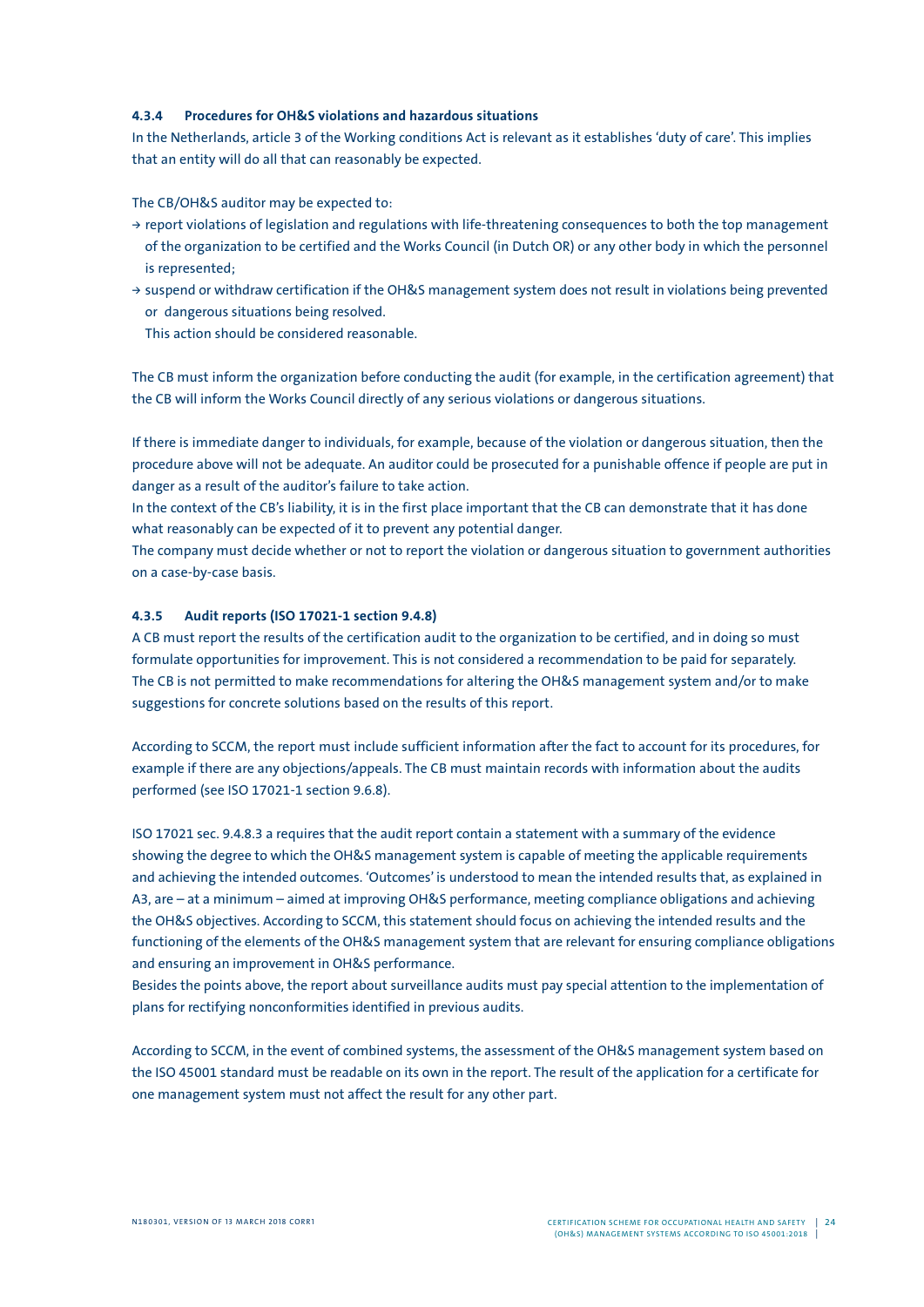## 4.4 Maintaining certification (ISO 17021-1 section 9.6)

#### **4.4.1 Surveillance audit (ISO 17021-1 section 9.6.2)**

SCCM expects that the following points will be given attention in a surveillance audit, in addition to the elements required by ISO 17021-1:

- **<sup>&</sup>gt;** the involvement of top management;
- **<sup>&</sup>gt;** the functioning of procedures related to the communications with interested third parties (including correspondence with government authorities);
- **<sup>&</sup>gt;** the functioning of processes for the organization's assessment of its own compliance with legislation and regulations, and the outcomes of these procedures;

Surveillance audits can be combined with audits of other management systems. However, this must not jeopardize the quality and depth of the audit. In a combined audit, the report must clearly indicate all the aspects relevant to the OH&S management system.

#### **4.4.2 Special audits (ISO 17021-1 section 9.6.4)**

A CB must consider an additional (interim) audit during the audit cycle if:

- **<sup>&</sup>gt;** the CB is informed of decisions made by supervisors related to enforcement (formulated in an official letter) in which the government has identified a violation of important OH&S regulations;
- **<sup>&</sup>gt;** there are other signs that give the CB reason to doubt that OH&S management system is functioning properly.

An interim audit does not always have to be performed at the site of the certified organization. The CB can sometimes make a judgement by requesting the relevant information.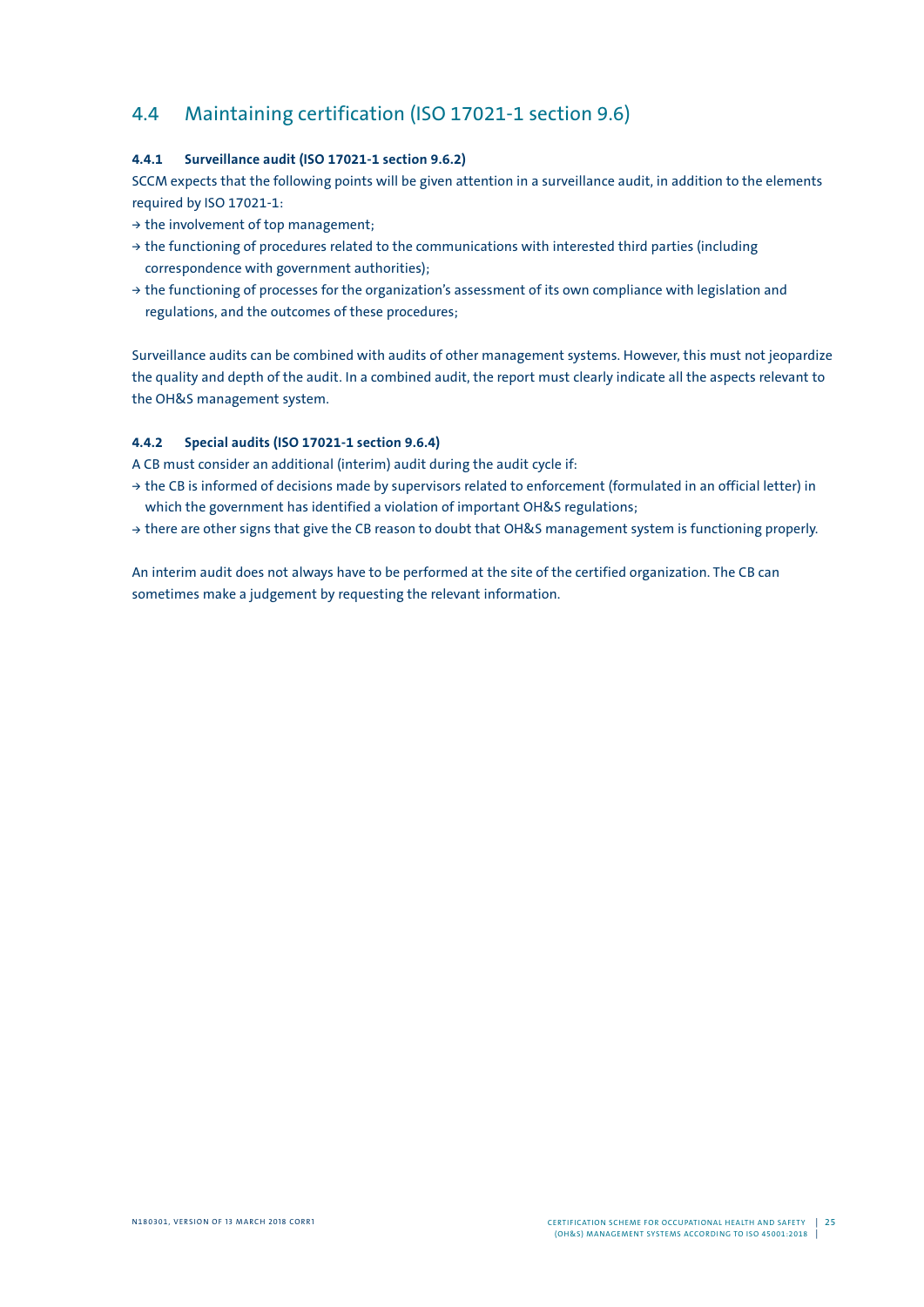# Documents available for certification

The organization must have and keep the following documents/records available (for a period of three years for recertification).

- **<sup>&</sup>gt;** Description of the scope (4.3)
- **<sup>&</sup>gt;** OH&S policy (5.2)
- **<sup>&</sup>gt;** Distribution of roles, responsibilities and authorities (5.3)
- **<sup>&</sup>gt;** Risks and opportunities (6.1.1)
- **<sup>&</sup>gt;** The processes and the actions required for addressing the risks and opportunities in 6.1.2-6.1.4 (6.1.1)\*
- **<sup>&</sup>gt;** The methodology for the assessment of the OH&S risks and the criteria used to determine them (6.1.2.2)
- **<sup>&</sup>gt;** Compliance obligations (6.1.3)
- **<sup>&</sup>gt;** OH&S objectives and plans to achieve them (6.2.2)
- **<sup>&</sup>gt;** Evidence of competences (7.2)
- **<sup>&</sup>gt;** Evidence of communications activities (7.4.1)
- **<sup>&</sup>gt;** Processes for operational planning and control (8.1.1)\*
- **<sup>&</sup>gt;** Processes for emergency preparedness and response (8.2)
- **<sup>&</sup>gt;** Evidence of results of monitoring, measuring, analysis and evaluation of performance (9.1.1)
- **<sup>&</sup>gt;** Evidence of maintenance, calibration or verification of measurements of equipment (9.1.1)
- **<sup>&</sup>gt;** Evaluation of compliance (9.1.2)
- **<sup>&</sup>gt;** Internal audit programme and results of internal audits (9.2.2)
- **<sup>&</sup>gt;** Results of management review (9.3)
- **<sup>&</sup>gt;** The background of incidents and nonconformities, measures taken and the results of measures and corrective actions and its effectiveness ( (10.2)
- **<sup>&</sup>gt;** Evidence of the result of the process to continual improvement (10.3).

Documents/records SCCM recommends be available:

- **<sup>&</sup>gt;** Result context analysis (see 4.1 and 4.2)
- **<sup>&</sup>gt;** Description of the organization and responsibilities
- **<sup>&</sup>gt;** Overview of documented information and records (including any descriptions of processes/procedures other than those more or less required on the basis of 6.1.1, 8,1 and 8.2)
- \* The documented information must be kept up to date and in the amount necessary to ensure confidence that the processes are carried out according to plan.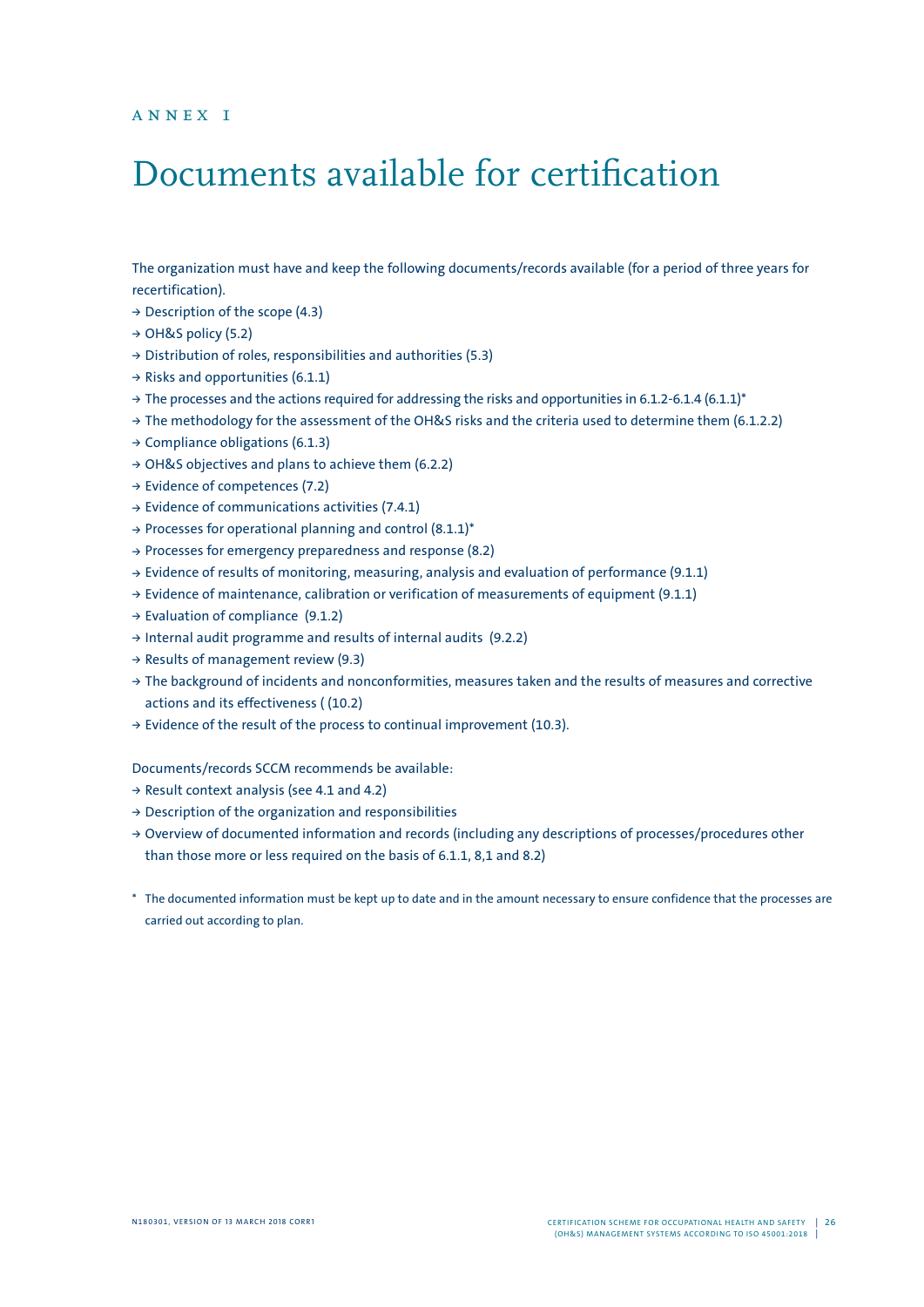# Explanatory diagrams regarding the OH&S management system

Figure 1: Relationship of context analysis, hazards, risks etc./operational and strategic improvement cycle

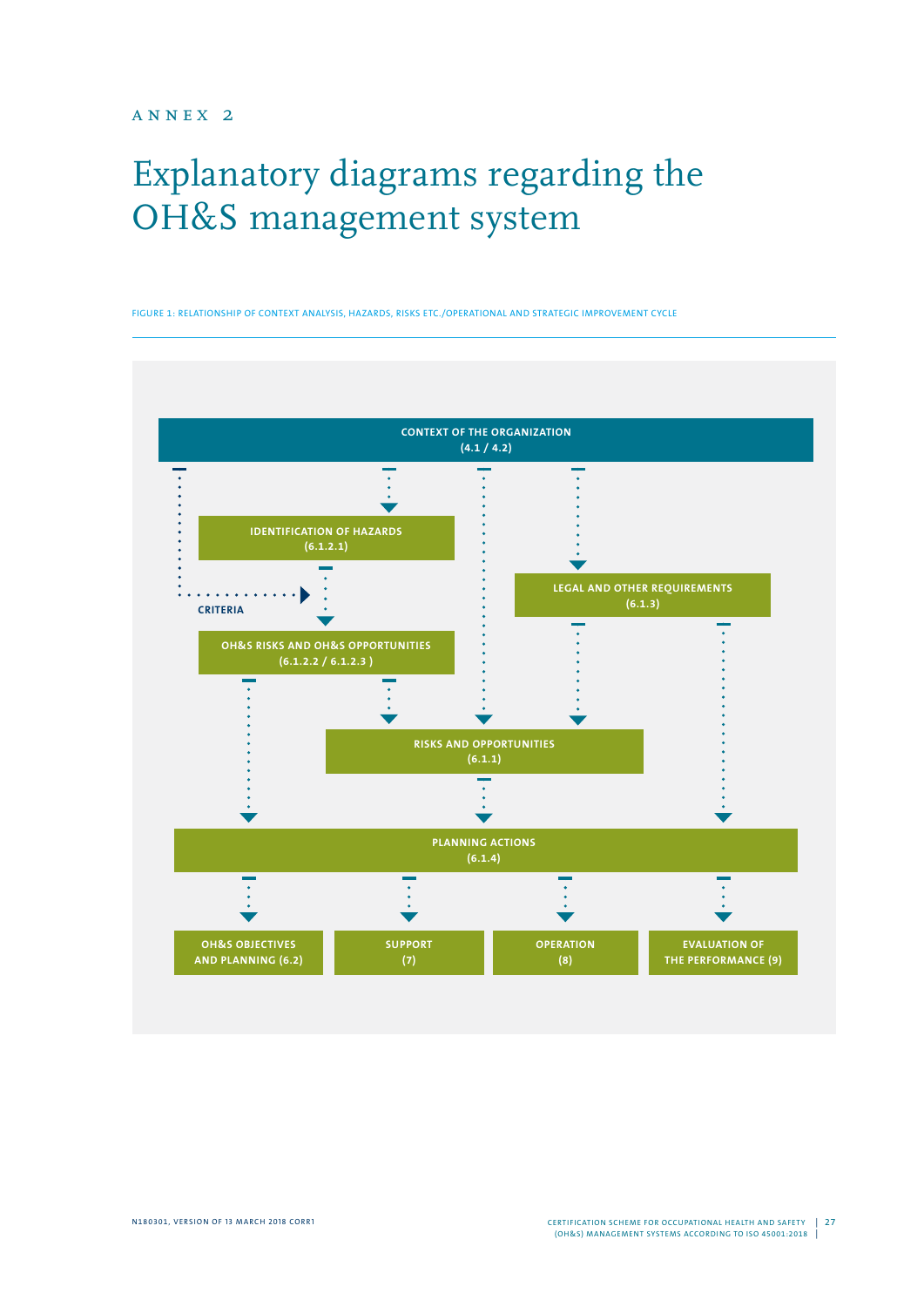

#### Figure 2: Relationship of elements of the standard relevant for compliance management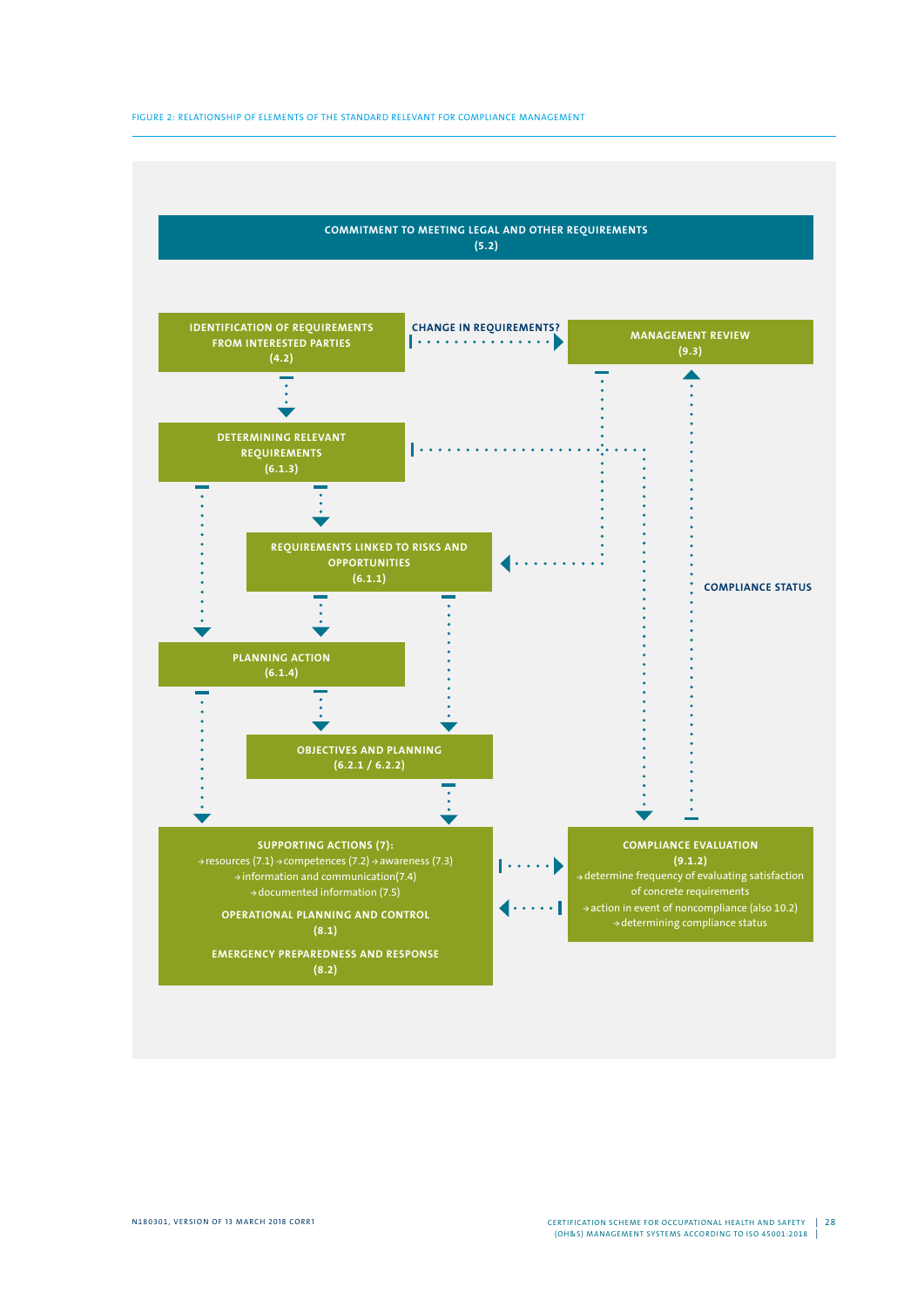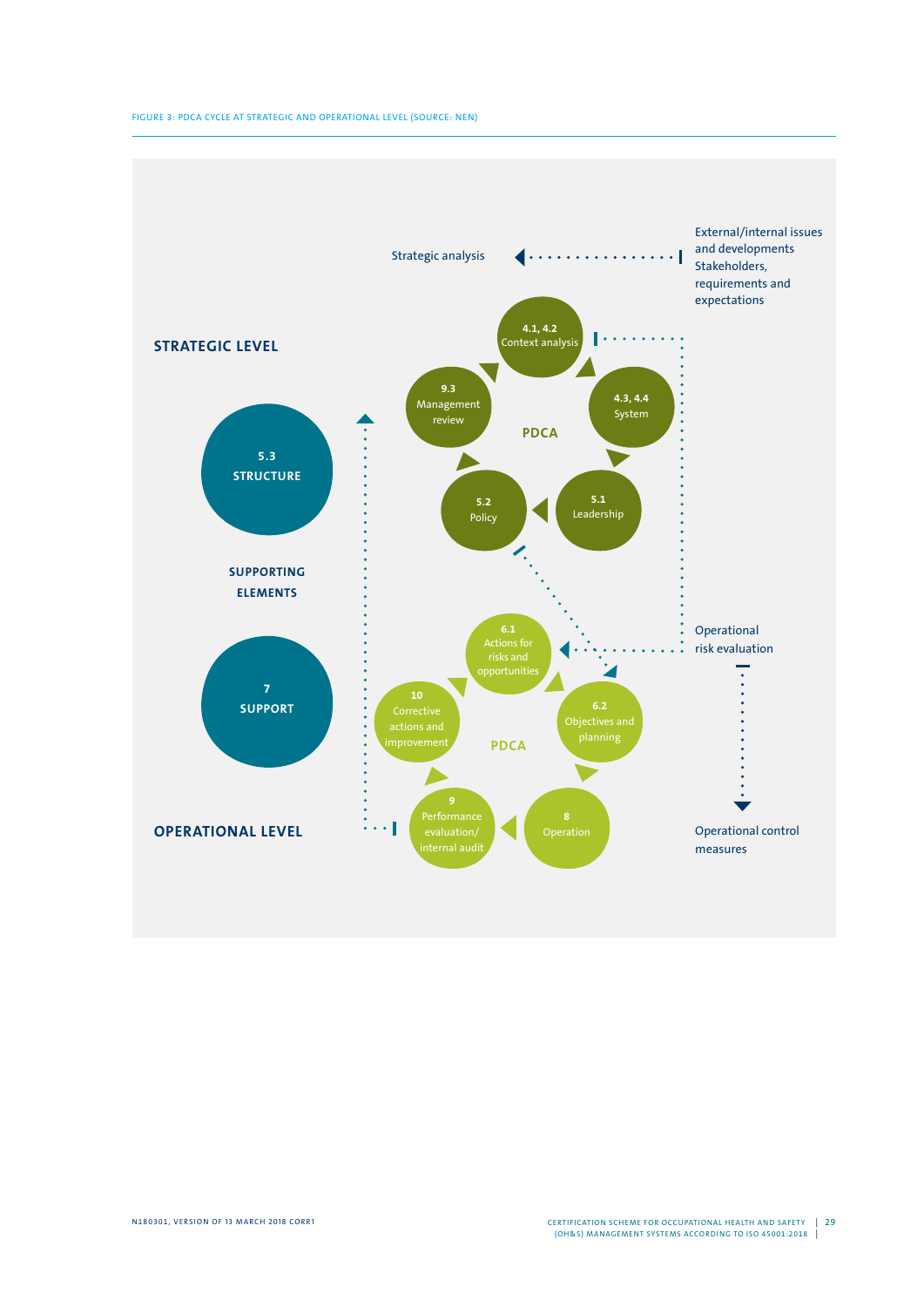## Definition technical area

The ISO 17021 uses the term 'technical area'. This is defined as 'an area characterized by commonalities of processes relevant to a specific type of management system'. Thus, a 'technical area' can consist of one or more sectors according to the EA or NACE codes, for which similar competence is necessary (with regard to the OH&S risks and opportunities of these sectors). A technical area can also consist of a part of a sector. Next, the subjects for a technical area are specified with which officials must be familiar. The classification according to technical areas is separate from the classification according to complexity used to determine time schedules according to IAF MD 22/ IAF MD 5.

Criteria in determining the technical areas are the similarity in activities, products and services, as well as the related OH&S risks and opportunities.

In table 1 SCCM has indicated to what extent sectors can be combined to make up a technical area. SCCM does not allow sectors to be combined more than indicated in table 1. A CB can, however, choose to work out parts of a technical area separately.

| <b>IAF-CODE</b> | <b>NACE-CODE</b><br><b>REV. 2**</b> | <b>SECTOR</b>                                                                                                                 |
|-----------------|-------------------------------------|-------------------------------------------------------------------------------------------------------------------------------|
|                 |                                     | Industrial and other activities with major internal and external OH&S risks; hazardous materials, physical strain, explosions |
| $2^*$           | 05, 06, 07, 08, 09                  | Mining and quarrying                                                                                                          |
| $5*$            | 15.11                               | Tanning and dressing of leather                                                                                               |
| $10*$           | 19.10 en 19.20                      | Manufacture of coke, refined petroleum products                                                                               |
| $12*$           | 20.x (min 20.13)                    | Manufacture of chemicals and chemical products                                                                                |
| $13*$           | 21.x (min 21.20)                    | Manufacture of basic pharmaceutical products and pharmaceutical preparations                                                  |
| $11*$           | 20.13, 21.20, 24.46, 38.12, 38.22   | Processing of nuclear fuel (including processing of radioactive materials and<br>handling radio-active waste)                 |
| $25*$           | 35.11                               | Production of electricity                                                                                                     |
| 25, 26          | 35 (min 35.11)                      | Electricity, gas, steam and air conditioning supply                                                                           |
|                 |                                     | Industrial and other activities with OH&S risks beyond average. Physical strain and machine safety risks higher than average. |
| 3               | 10, 11, 12                          | Food Products, beverages and tobacco                                                                                          |
| 4               | 13, 14                              | Textiles and textile products/washing and (dry) cleaning                                                                      |
| 5               | 15 (min 15.11)                      | Leather and leather products / repair                                                                                         |
| $7^*$           | 17.1                                | Manufacture of pulp, paper and paperboard                                                                                     |
| 15              | 23 (min 23.5 en 23.6)               | Manufacture of other non-metallic mineral products                                                                            |
| 16              | 23.5, 23.6                          | Manufacture of concrete, cement, lime, plaster and related articles                                                           |
| $17(A)^*$       | 24 (min 24.46)                      | Manufacture of basic metals (except processing of nuclear fuel)                                                               |
| 20              | 30.1, 33.15                         | Shipbuilding / Repair and maintenance                                                                                         |
| 21              | 30.3, 33.16                         | Manufacture, repair and maintenance of air and spacecraft and related machinery                                               |

annex 3, table 1: Combining sectors in technical areas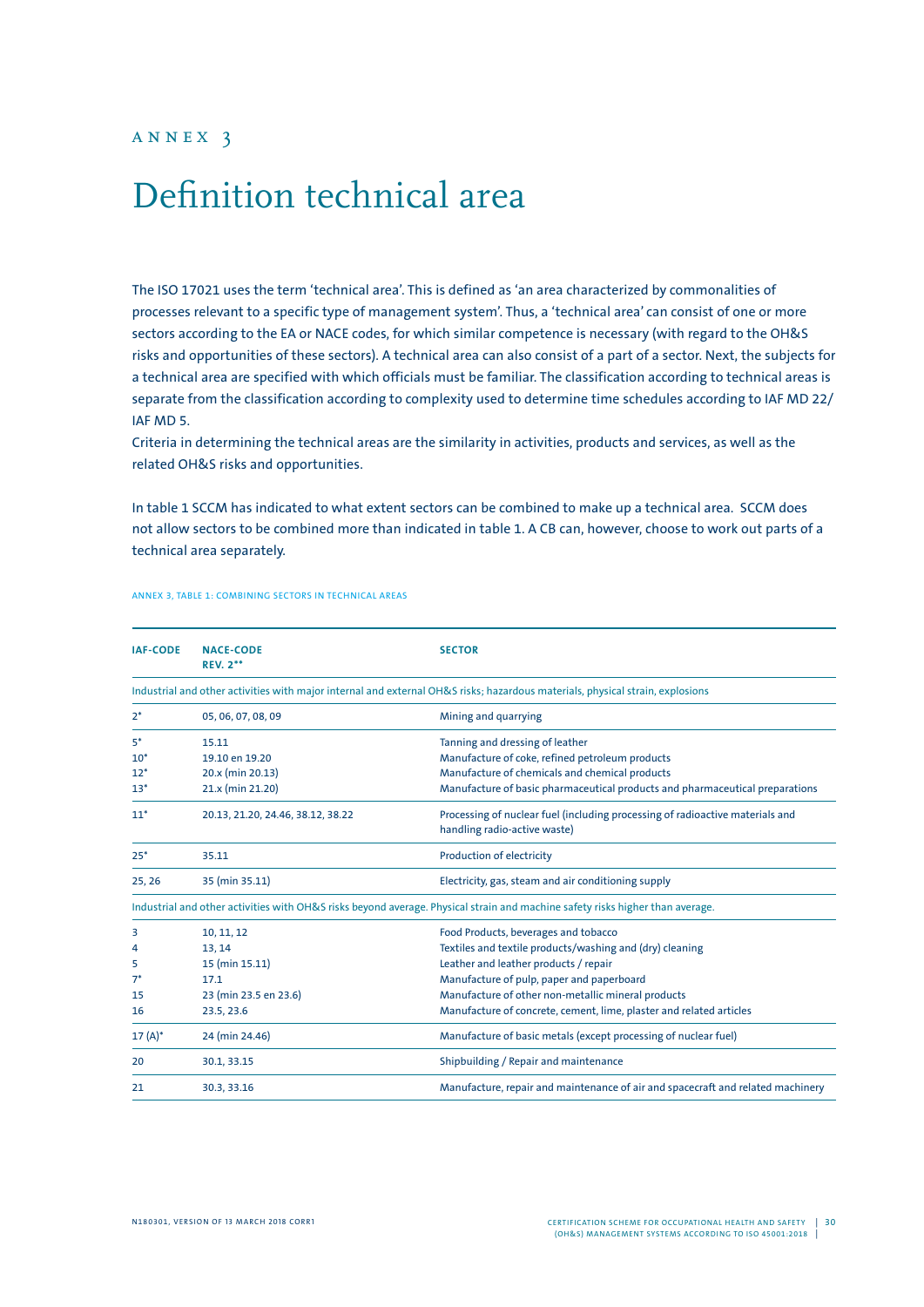39 (A)\* 37, 38.1, 38.2, 39 Sewerage, waste collection, treatment and disposal activities, and remediation and other waste management services

| Industrial activities with emphasis on physical strain and machine safety. Physical strain and machine safety risks higher than average. |                             |                                                                                                                           |  |  |  |
|------------------------------------------------------------------------------------------------------------------------------------------|-----------------------------|---------------------------------------------------------------------------------------------------------------------------|--|--|--|
| 1(A)                                                                                                                                     | 01, 02                      | <b>Agriculture and Forestry</b>                                                                                           |  |  |  |
| 1(B)                                                                                                                                     | 03                          | <b>Fishing and Aquaculture</b>                                                                                            |  |  |  |
| 6                                                                                                                                        | 16                          | Manufacture of wood and wood products                                                                                     |  |  |  |
| 7                                                                                                                                        | 17.2                        | Manufacture of articles of paper and paperboard                                                                           |  |  |  |
| 14                                                                                                                                       | 22                          | Manufacture of rubber and plastics products                                                                               |  |  |  |
| 17(B)                                                                                                                                    | 25 (min 25.4), 33.11        | Manufacture of fabricated metal products                                                                                  |  |  |  |
| 18                                                                                                                                       | 25.4, 28, 30.4, 33.12, 33.2 | Manufacture and repair of machinery and equipment                                                                         |  |  |  |
| 22                                                                                                                                       | 29, 30.2, 30.9, 33.17       | Manufacture of other transport equipment                                                                                  |  |  |  |
| 24                                                                                                                                       | 38.3                        | Recycling (dismantling and separation)                                                                                    |  |  |  |
| 28                                                                                                                                       | 41, 42, 43                  | Construction                                                                                                              |  |  |  |
|                                                                                                                                          |                             | Industrial activities or provision of services with less than average physical strain and less than average safety risks. |  |  |  |

No OH&S risks higher than average

| 9              | 18                                              | Printing and reproduction of recorded media                                     |
|----------------|-------------------------------------------------|---------------------------------------------------------------------------------|
| 19             | 26, 27, 33.13, 33.14, 95.1                      | Manufacture of electrical and optical equipment                                 |
| 23             | 31, 32, 33.19                                   | Manufacturing not elsewhere specified                                           |
| 27             | 36                                              | Water collection, treatment and supply                                          |
| 29             | 45, 46, 47, 95.2                                | Wholesale and retail trade; repair of motor vehicles, motorcycles and personal  |
|                |                                                 | & household goods. Wholesale of agricultural raw materials, live animals, food, |
|                |                                                 | beverages and tobacco                                                           |
| 39 (B,C, D, F) | 59, 60, 63.9, 79, 91.04, 93, 94, 96, 97, 98, 99 | Recreational, cultural and sporting activities                                  |
|                |                                                 | Other social services                                                           |

Provision of service with emphasis on psychosocial workload. Psychosocial risks are beyond average

| 35(B)  | 80                                                | Security and investigation activities<br>Education                               |  |
|--------|---------------------------------------------------|----------------------------------------------------------------------------------|--|
| 37     | 85                                                |                                                                                  |  |
| 38     | 75, 86, 87, 88                                    | Health and social work                                                           |  |
|        | (Administrative) services with limited OH&S risks |                                                                                  |  |
| 8      | 58                                                | <b>Publishing activities</b>                                                     |  |
| 30     | 55,56                                             | Accommodation and food service activities                                        |  |
| 31(A)  | 53, 61                                            | Post and telecommunication                                                       |  |
| 31(B)  | 49, 50, 51, 52                                    | Land transport, pipeline transport, air and space transport, cargo handling and  |  |
|        |                                                   | storage                                                                          |  |
| 32     | 64, 65, 66, 68, 77                                | Financial intermediation, real estate, renting                                   |  |
| 33     | 62, 63.1                                          | Information technology                                                           |  |
| 34     | 71, 72, 74 (min 74.2, 74.3)                       | Architectural and engineering services                                           |  |
| 35(A)  | 69, 70, 73, 74.2, 74.3, 78, 81, 82                | Other professional services                                                      |  |
| 36     | 84                                                | Public administration and defense                                                |  |
| 39 (E) | 90, 91 (min 91.04), 92                            | Creative, art, entertainment, gambling, betting and libraries, archives, museums |  |

and other cultural activities

\* Sectors considered 'complex' in connection with necessary knowledge of legislation and regulations (see annex 4, table 1) – basic knowledge is sufficient for the other sectors

\*\* Eurostat: NACE Ref. 2 Statistical classification of economic activities in the European Community 2008, ISBN 978-92-79-04741-1 / ISSN 1977-0375

For every organization to be certified, a CB must evaluate if the activities and processes and the necessary competence correspond with the competence(s) identified for the technical area covering the organization and for which the CB is accredited. It may also be the case that an organization's activities are such that more than one technical area applies.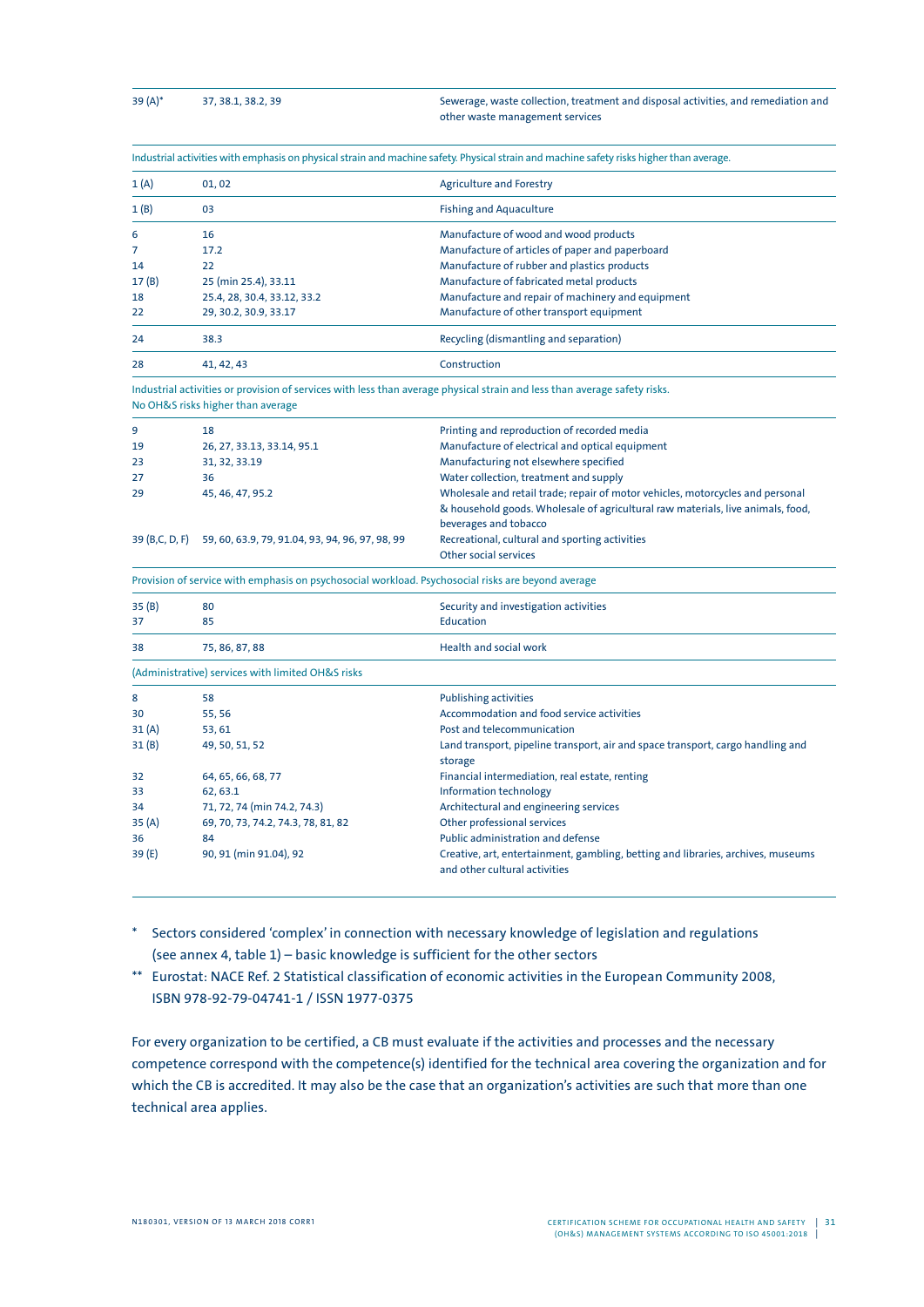# Knowledge of legislation and regulations in the Netherlands

Table 1 shows the legislation and regulations that can apply to organizations with offices in the Netherlands. Summaries of all the legislation and regulations in the list can be found on [mijn.sccm.nl](http://mijn.sccm.nl/). These summaries give an indication of the depth of knowledge auditors must have. It is assumed that auditors know the essence of the legislation and regulations (aim, for whom, what criteria apply, main implications).

Annex 4, table 1: OH&S legislation and regulations in the Netherlands

| <b>SUBJECT</b> | <b>BASIC KNOWLEDGE</b>                                                                                                                                                                                                                                                                                                                                                                                                                                                                                                                                                                                                                                                                                                                                                                                                                                                                                                                                                                                                                                                                                                                                                                                                                                                                                                                                           | <b>SUPPLEMENTARY FOR SPECIFIC SECTORS</b><br>(SEE TABLE 1)                                                                                                                            |
|----------------|------------------------------------------------------------------------------------------------------------------------------------------------------------------------------------------------------------------------------------------------------------------------------------------------------------------------------------------------------------------------------------------------------------------------------------------------------------------------------------------------------------------------------------------------------------------------------------------------------------------------------------------------------------------------------------------------------------------------------------------------------------------------------------------------------------------------------------------------------------------------------------------------------------------------------------------------------------------------------------------------------------------------------------------------------------------------------------------------------------------------------------------------------------------------------------------------------------------------------------------------------------------------------------------------------------------------------------------------------------------|---------------------------------------------------------------------------------------------------------------------------------------------------------------------------------------|
| General        | > Working Conditions Act (Arbowet):<br>Ch. 1, art. 1 and 2 (definitions and scope)<br>Ch. 1, art. 3 (OH&S policy)<br>Ch. 1, art. 5 (risk assessment and evaluation)<br>Ch. 1, art. 8 (information and instruction)<br>Ch. 1, art. 10 (prevention of danger to third parties)<br>Ch. 1, art. 11 (general requirements of employees)<br>Ch. 3, art. 12 - 15a (cooperation, consultation, works council or<br>representatives and interested employees and organizing<br>expert aid)<br>Ch. 4, art.17-19 (special requirements such as individual<br>solutions, periodic medical examinations and different<br>employers)<br><b>Working Conditions Decree:</b><br>$\geq$<br>Ch. 1 (def. and scope)<br>Ch. 2 (health care and organization of labour)<br>Ch. 3 (workplace setup)<br><b>Working Conditions Provisions:</b><br>><br>Ch. 1 (general provisions)<br>Ch. 2 (additional requirements for RI&E, experts and OH&S<br>services)<br>> OH&S catalogue of the relevant branch<br><b>Working Hours Act (rules for shifts)</b><br><b>Eligibility for Permanent Invalidity Benefit (Restrictions) Act</b><br>(obligations for sick leave)<br>> Work and Care Act (rules on work and care leave)<br>Tobacco Act (measures limiting tobacco use and protecting non-<br>><br>smokers)<br><b>Works Councils Act (input from employees and civil servants)</b><br>$\geq$ | > Working Conditions Provisions:<br>Ch. 3 specific for construction and extractive<br>industries using drilling<br>Ch. 4 specific safety for tanker ships and<br>hazardous substances |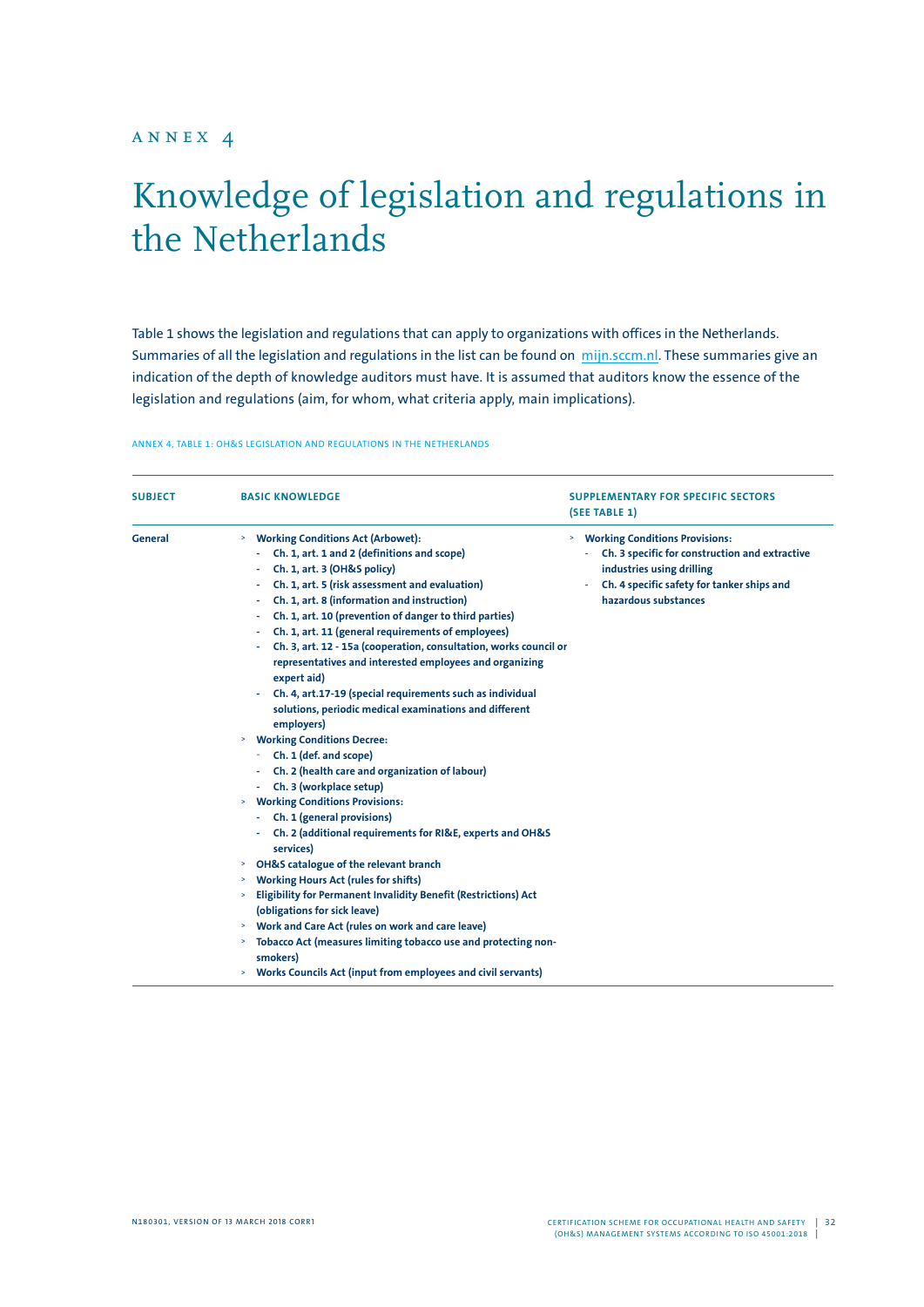| <b>SUBJECT</b>                                  | <b>BASIC KNOWLEDGE</b>                                                                                                                                                                                                                                                                                                                                                                          | <b>SUPPLEMENTARY FOR SPECIFIC SECTORS</b><br>(SEE TABLE 1)                                                                                                                                                                                                                                                                                                                                                                                                                                                                                                                                                            |
|-------------------------------------------------|-------------------------------------------------------------------------------------------------------------------------------------------------------------------------------------------------------------------------------------------------------------------------------------------------------------------------------------------------------------------------------------------------|-----------------------------------------------------------------------------------------------------------------------------------------------------------------------------------------------------------------------------------------------------------------------------------------------------------------------------------------------------------------------------------------------------------------------------------------------------------------------------------------------------------------------------------------------------------------------------------------------------------------------|
| Hazardous substances ><br>and biological agents | <b>Working Conditions Decree:</b><br>Ch. 4 (hazardous substances and biological agents)<br>Ch. 2, section 2 ('ARIE': additional requirements for RI&E to<br>÷.<br>prevent or limit serious accidents involving hazardous<br>substances)<br>> PGS (Hazardous substances publication series) 15 (storing<br>hazardous substances)<br>> GHS (classification and labelling of hazardous substances) | > Working Conditions Act:<br>Art. 6 (preventing/limiting accidents involving<br>hazardous substances<br>Art. 7 (informing the public)<br>> Working Conditions Decree:<br>Art. 3.5 (Explosive atmospheres)<br>Ch. 4, section 5 (asbestos)<br>Ch. 2, section 5 (safety in enclosed spaces)<br>Ch. 4 (hazardous substances and biological<br>agents)<br>> REACH (registration, evaluation, authorization and<br>restriction of chemicals within EU<br>> ADR (rules on transporting hazardous substances by<br>road)<br>> BRZO (Hazards of major Accidents Decree)<br>ATEX (safe work in an explosive atmosphere)<br>$\,$ |
| <b>Physical strain</b>                          | <b>Working Conditions Decree:</b><br>÷,<br>h. 5 (physical strain, work with screen media, unusual sectors,<br>special categories of employees)<br>> Working Conditions Provisions:<br>Ch. 5 (computer screens)<br>÷                                                                                                                                                                             |                                                                                                                                                                                                                                                                                                                                                                                                                                                                                                                                                                                                                       |
| Physiological strain                            | > Working Conditions Decree:<br>Ch. 6 (physiological factors such as temperature, fresh air,<br>e i<br>lighting, noise, vibration)                                                                                                                                                                                                                                                              | > Working Conditions Provisions:<br>Ch. 6 (work under overpressure, radiation,<br>artificial optical radiation)                                                                                                                                                                                                                                                                                                                                                                                                                                                                                                       |
| Work equipment/<br>safety                       | <b>Working Conditions Decree:</b><br>Ch. 7 (work equipment and specific work activities)<br>a.<br>- Ch. 7 (machine safety: shielding and safeguards incl.<br>art. 7.29 on lifting/hoisting equipment)<br><b>Working Conditions Provisions:</b><br>Ch. 7 (work equipment)<br>÷.<br>Ch. 8 (safety and health signage)<br>÷,                                                                       | > Working Conditions Act:<br>- Art. 3.1-3.5 (electrical facilities)<br>> Working Conditions Decree:<br>Art. 7.23 and 3.16 (equipment for working at<br>heights and preventing risk of falls)<br>ATEX (safety in an explosive atmosphere)<br>$\,$<br>> Commodities Act (pressure equipment)                                                                                                                                                                                                                                                                                                                            |
| Psychosocial strain                             | > Working Conditions Act:<br>- Art. 3 (lid 2 OH&S policy on PSA)<br><b>Working Conditions Decree:</b><br>Ch. 2 section 4 (PSA incl. undesirable behaviour)                                                                                                                                                                                                                                      |                                                                                                                                                                                                                                                                                                                                                                                                                                                                                                                                                                                                                       |
| <b>Special situations</b>                       | <b>Working Conditions Act:</b><br>- Art. 3 and 15 (emergency response officers and emergency<br>organization)                                                                                                                                                                                                                                                                                   |                                                                                                                                                                                                                                                                                                                                                                                                                                                                                                                                                                                                                       |
| Other                                           | > Working Conditions Decree:<br>- Ch. 8 Personal protective equipment and OH&S signage<br>General conditions from the Decree on fire-safety structures<br><b>Driving times decree</b>                                                                                                                                                                                                           |                                                                                                                                                                                                                                                                                                                                                                                                                                                                                                                                                                                                                       |

Table 1 lists the main legislation and regulations relevant to ISO 45001 certification in the Netherlands. However, this is only a portion of the body of OH&S legislation and regulations. It is the responsibility of the CB to evaluate whether, in addition to the legislation and regulations in table 1 there are other legislation or regulations which could affect companies working in the technical areas for which accreditation is being requested.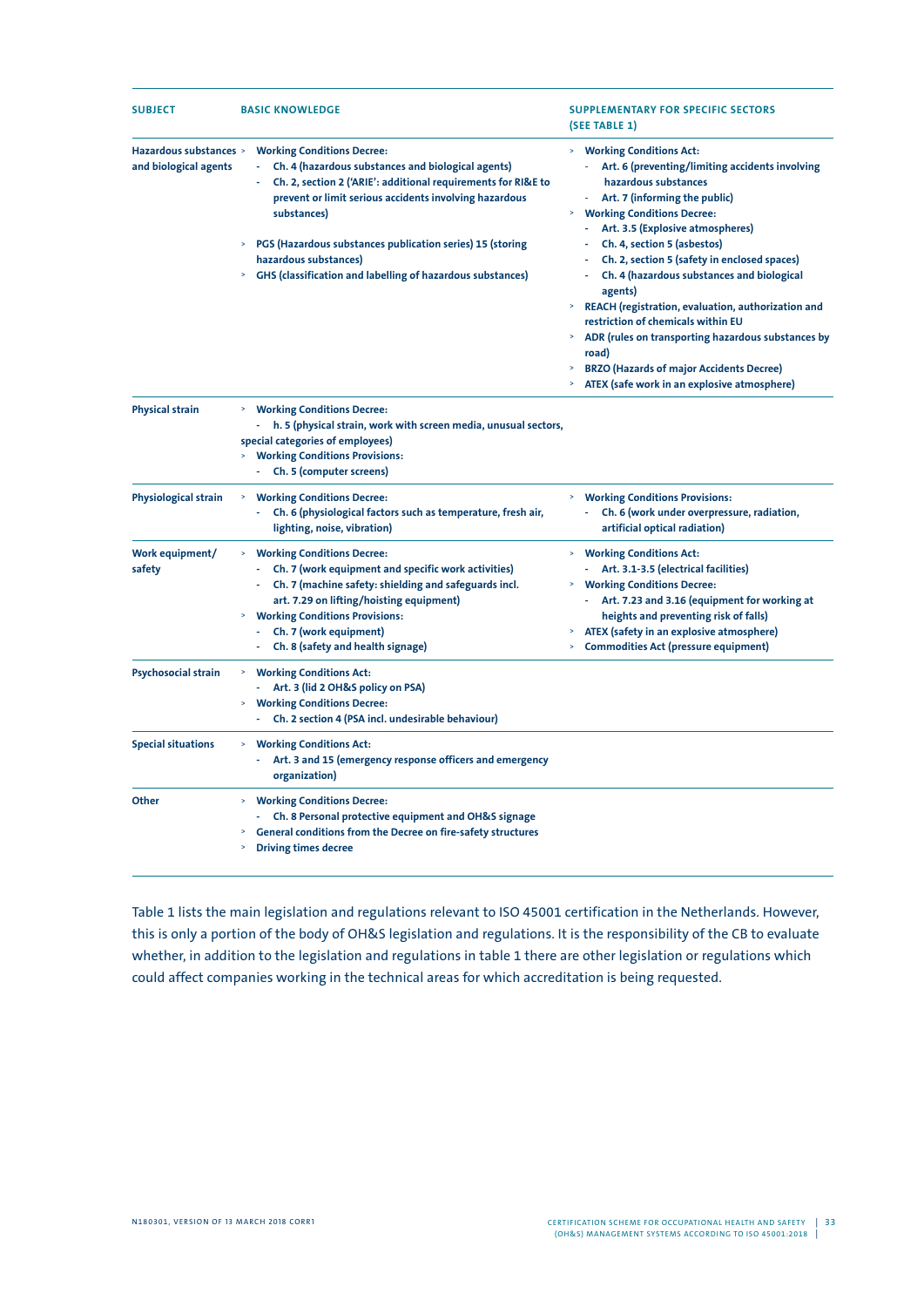#### $A N N E X 5$

# Use of the ISO 45001 certification scheme abroad

In theory, the substance of the ISO 45001 certification scheme is the same regardless of an organization's place of business. Thus, the interpretation of the ISO 45001 standard, as well as the organization of the CB and the procedures it uses, are the same worldwide. Exceptions to this are:

- **<sup>&</sup>gt;** interpretations and procedures designed for specifically Dutch situations;
- **<sup>&</sup>gt;** points for attention in the organization and procedures having to do with their familiarity with and conditions in the other country/countries.

The following points may be modified.

#### **General**

- **<sup>&</sup>gt;** If local translations of the ISO 45001 are used, the English version of the ISO 45001 text shall be binding.
- **<sup>&</sup>gt;** Insofar as procedures for notifying government authorities of non-compliance are necessary, the CB must make its evaluation in the light of prevailing local conditions. It is essential that the organization be able to demonstrate that sufficient corrective action has been taken to repair and prevent further non-compliance.
- **<sup>&</sup>gt;** If adequate legislation and regulations are lacking in the country in question, the organization will have to base objectives and targets on, among other things, the technological options available. These can be derived from any available international guidelines for current technologies. Another possible frame of reference is the usual standard for comparable organizations in the country concerned and, if the organization belongs to an international concern, the usual practice within that concern.

#### **Organization of the certification body**

- **<sup>&</sup>gt;** 3.3.1: In determining the CB's competency, the specific requirements for certification abroad with regard to language, knowledge of local legislation/regulations and the country's OH&S policy must be kept in mind. The contract review will provide specific requirements.
- **<sup>&</sup>gt;** 3.3.1: Members of the audit team must have excellent written and spoken command of the primary language used in the organization. In addition, one member of the audit team must have excellent written and spoken command of the language used on the work floor. If necessary, interpreters may be used.
- **<sup>&</sup>gt;** 3.3.1: At least one member of the audit team must be thoroughly acquainted with the relevant local legislation and regulations for the sector concerned and the national OH&S policy related to it.

#### **Procedures used by the certification body**

- **<sup>&</sup>gt;** 4.3.1: Although the audit of compliance with legislative and regulatory requirements and consulting of public sources of information will depend on local conditions, the basic principles and procedures shall still apply.
- **<sup>&</sup>gt;** 4.3.1: The CB's task is to evaluate the functioning of the mechanisms for improvement within the OH&S management system. The level of OH&S performance and/or objectives is the responsibility of the organization itself. In many countries, this level is safeguarded by legislation and regulations and their enforcement. In countries lacking adequate legislation and regulations the organization itself will have a greater responsibility. In this situation, the issuing of an ISO 45001 certificate can carry extra risks for a CB. There are situations conceivable in which a company's OH&S performance is such that a CB will not want its name connected with the company. A CB may set a minimum level for itself, regarding an organization's level of OH&S performance and/or objectives.